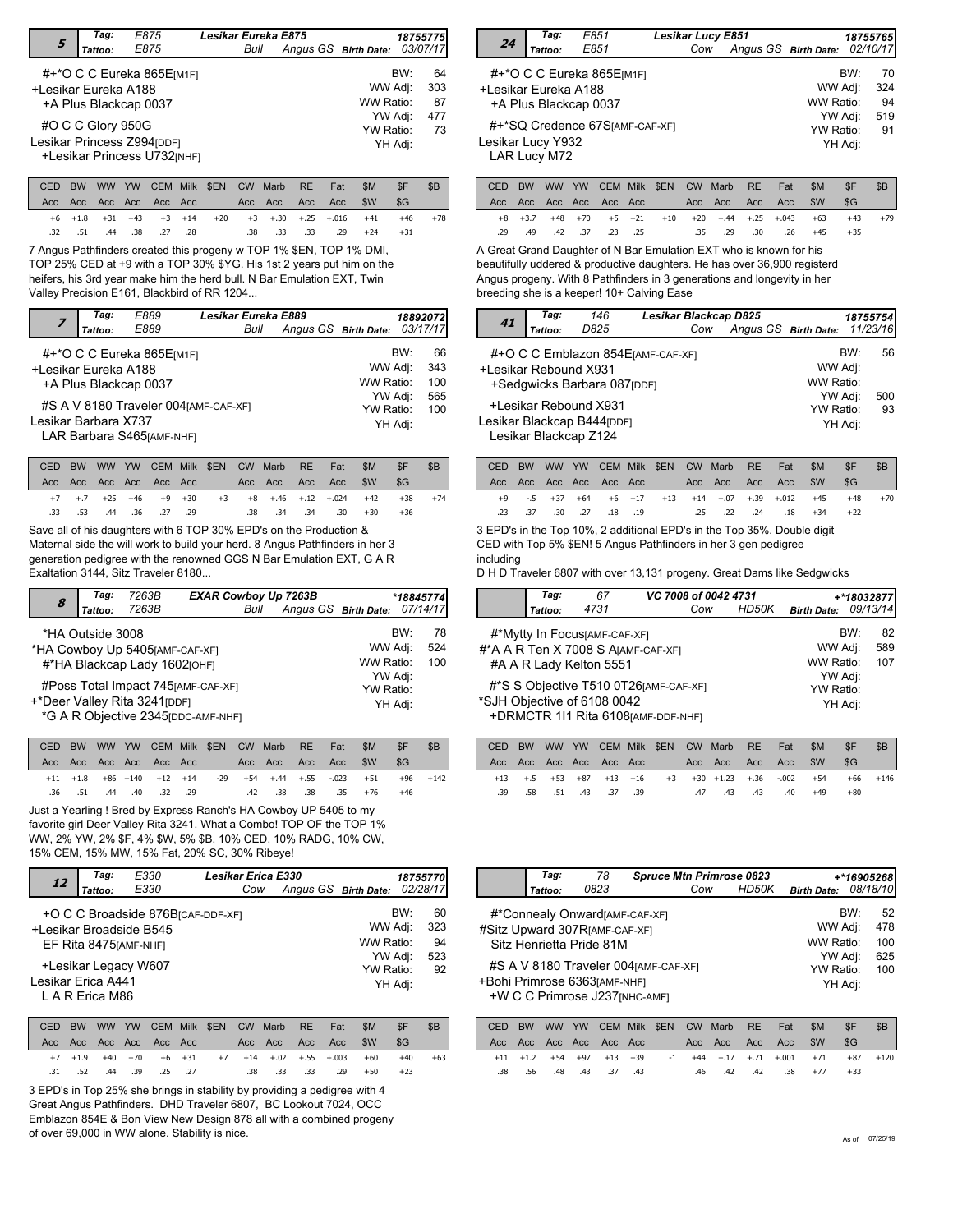|                                         | Tag:<br>Tattoo:                                  | 100<br>Y210 |             |            | Cow | Lesikar Blackcap Y210 |           |     | <b>Birth Date:</b> |                    | 17175210<br>08/13/11 |
|-----------------------------------------|--------------------------------------------------|-------------|-------------|------------|-----|-----------------------|-----------|-----|--------------------|--------------------|----------------------|
| #*O C C Paxton 730 PJAMF-CAF-XF1        | +O C C Focus 813F<br>O C C Blackbird 736K        |             |             |            |     |                       |           |     | WW Ratio:          | BW:<br>WW Adj:     | 65<br>636<br>111     |
| +Lesikar Blackcap U817 <sub>[CAF]</sub> | #BR MidlandrAMF-CAF-XF1<br>HA Blackcap 1137[CAC] |             |             |            |     |                       |           |     | <b>YW Ratio:</b>   | YW Adj:<br>YH Adj: |                      |
| CED                                     | ww<br>вw                                         | YW          | CEM<br>Milk | <b>SEN</b> | CW  | Marb                  | <b>RE</b> | Fat | \$M                | \$F                | \$B                  |

\$G

+60 +98

.20 .17 .21 .16 +42 +38

Acc Acc Acc Acc Acc - Acc Acc Acc Acc \$W

.29 .41 .33 .25 .25 .20 .17 .21 .16 .23

+8 +.6 +49 +80 +6 +12 +14 +18 +.39 +.39 +.011 +47

|                                                     | Tag:<br>Tattoo:                                        | 128<br>Y183 |      |            | Cow | Lesikar Lena Y183 |           |     | <b>Birth Date:</b> | 17169911 <sub>[DDP]</sub> | 03/03/11        |
|-----------------------------------------------------|--------------------------------------------------------|-------------|------|------------|-----|-------------------|-----------|-----|--------------------|---------------------------|-----------------|
|                                                     | #B/R New Design 036 [DDC-AMF-XF]<br>+LAR Designer N127 |             |      |            |     |                   |           |     |                    | BW:<br>WW Adj:            | 80<br>534       |
|                                                     | +Sedqwicks Barbara 087[DDF]                            |             |      |            |     |                   |           |     | WW Ratio:          |                           | 97              |
|                                                     | +O C C Flashback 824F                                  |             |      |            |     |                   |           |     | <b>YW Ratio:</b>   | YW Adj:                   | 726<br>103      |
| Sedgwicks Lena 0680<br>YH Adj:<br>Circle S Lena 068 |                                                        |             |      |            |     |                   |           |     |                    |                           |                 |
| CED                                                 | <b>BW</b><br>ww                                        | YW<br>CEM.  | Milk | <b>SEN</b> | C.W | Marh              | <b>RF</b> | Fat | \$M                | \$F                       | \$ <sub>R</sub> |

|  |  |  |  |  | CED BW WW YW CEM Milk \$EN CW Marb RE Fat \$M        | SF    | - SB |
|--|--|--|--|--|------------------------------------------------------|-------|------|
|  |  |  |  |  |                                                      |       |      |
|  |  |  |  |  | $-1$ +4.0 +36 +64 +0 +26 +12 +19 +.08 +.27 +.010 +64 | +56   | +78  |
|  |  |  |  |  | 16 +33. 23. 17. 23. 28. 18. 42. 34. 42. 42. 15.      | $+22$ |      |

|                                                              | Tag:<br>Tattoo: | 125<br>B444                  | Lesikar Blackcap B444<br>Cow                                                 | <b>Birth Date:</b>                                      | 18110706[DDF]<br>11/01/14 |                                |
|--------------------------------------------------------------|-----------------|------------------------------|------------------------------------------------------------------------------|---------------------------------------------------------|---------------------------|--------------------------------|
| +Lesikar Rebound X931<br>Lesikar Blackcap Z124<br>Z J H 125P |                 | +Sedgwicks Barbara 087 [DDF] | #+O C C Emblazon 854 EJAMF-CAF-XFI<br>#Bon View New Design 1407 [DDC-AMF-XF] | WW Adj:<br>WW Ratio:<br>YW Adj:<br>YW Ratio:<br>YH Adj: | BW:                       | 61<br>526<br>107<br>664<br>100 |

|  |  |  |  |  | CED BW WW YW CEM Milk \$EN CW Marb RE Fat \$M |                                                       | -SF   | -SB   |
|--|--|--|--|--|-----------------------------------------------|-------------------------------------------------------|-------|-------|
|  |  |  |  |  |                                               |                                                       | - SG  |       |
|  |  |  |  |  |                                               | +8 -.3 +40 +66 +7 +21 +11 +20 +.24 +.42 +.011 +56 +57 |       | $+88$ |
|  |  |  |  |  | 18. 25. 21. 25. 21. 18. 18. 28. 31. 28. 26.   | $+43$                                                 | $+31$ |       |

| Tag:                | 130                              | Lesikar Pride Y836                |                      |         | 171698701  |
|---------------------|----------------------------------|-----------------------------------|----------------------|---------|------------|
| Tattoo:             | Y836                             | Cow                               | <b>Birth Date:</b>   |         | 08/15/11   |
|                     |                                  | #Baldridge Kaboom K243 KCF[CAF]   |                      | BW:     | 75         |
|                     | Black Cami of Conanga 177        | Connealy Kaboom 7324[AMF-CAF-NHF] | WW Adj:<br>WW Ratio: |         | 652<br>114 |
| +L A R Designer M69 |                                  |                                   | YW Ratio:            | YW Adj: |            |
| LAR Pride P238      | Lesikar Pride S618 [DDF-M1F-OHF] |                                   |                      | YH Adj: |            |
|                     |                                  |                                   |                      |         |            |

|  |  |  |  | CED BW WW YW CEM Milk \$EN CW Marb RE Fat |                                                 | <b>SM</b> | -SF                                                          | -SB |
|--|--|--|--|-------------------------------------------|-------------------------------------------------|-----------|--------------------------------------------------------------|-----|
|  |  |  |  |                                           |                                                 |           | - SG                                                         |     |
|  |  |  |  |                                           |                                                 |           | +4 +2.2 +56 +106 +11 +15 -9 +33 +.61 +.65 -.021 +45 +76 +132 |     |
|  |  |  |  |                                           | 14+ 13. 17. 14. 18. 18. 27. 17. 12. 33. 41. 22. |           | $+56$                                                        |     |
|  |  |  |  |                                           |                                                 |           |                                                              |     |

|              | Tag:<br>Tattoo:   | 126<br>Y932                                                        | <b>Lesikar Lucy Y932</b><br>Cow        | <b>Birth Date:</b>              |     | 17169924<br>12/16/11 |
|--------------|-------------------|--------------------------------------------------------------------|----------------------------------------|---------------------------------|-----|----------------------|
|              |                   | #+*SQ Credence 67S[AMF-CAF-XF]<br>+*Rita 3540 of 021 Rito 1l1[AMF] | #*S S Objective T510 0T26 [AMF-CAF-XF] | WW Adj:<br>WW Ratio:            | BW: | 78<br>587<br>103     |
| LAR Lucy M72 | TBR Miss Ext J121 |                                                                    | #+GDAR SVF Traveler 234DJAMF-CAF-XFI   | YW Adj:<br>YW Ratio:<br>YH Adj: |     |                      |

|  |  |                         |  | CED BW WW YW CEM Milk \$EN CW Marb RE Fat |                                                   | -SM   |       | - SB |
|--|--|-------------------------|--|-------------------------------------------|---------------------------------------------------|-------|-------|------|
|  |  |                         |  |                                           |                                                   |       | - SG  |      |
|  |  |                         |  |                                           | +8 +2.8 +47 +68 +8 +25 +3 +13 +.81 +.27 +.017 +55 |       | $+36$ | +92  |
|  |  | .26 .43 .35 .27 .27 .30 |  |                                           | .25 .22 .25 .19                                   | $+50$ | +56   |      |

|                      | Tag:    | 132                    | Lesikar Barbara Z135                 |                    | 17573498 |          |
|----------------------|---------|------------------------|--------------------------------------|--------------------|----------|----------|
|                      | Tattoo: | Z <sub>135</sub>       | Cow                                  | <b>Birth Date:</b> |          | 09/30/12 |
|                      |         |                        | #+O C C Emblazon 854 EJAMF-CAF-XFI   |                    | BW:      | 80       |
| +Lesikar Impact W601 |         |                        |                                      | WW Adj:            |          | 519      |
|                      |         | +A Plus Blackcap 0037  |                                      | WW Ratio:          |          | 95       |
|                      |         |                        |                                      | YW Adj:            |          |          |
|                      |         |                        | #+GDAR SVF Traveler 234DJAMF-CAF-XFI | YW Ratio:          |          |          |
|                      |         | Sedgwicks Barbara 5880 |                                      | YH Adj:            |          |          |
|                      |         | Sedgwicks Barbara 588  |                                      |                    |          |          |

| CED BW WW YW CEM Milk \$EN CW Marb RE Fat         |  |                 |  |                       |  | SM <sub>3</sub> | - SF  | - SB         |
|---------------------------------------------------|--|-----------------|--|-----------------------|--|-----------------|-------|--------------|
| Acc Acc Acc Acc Acc Acc                           |  |                 |  | Acc Acc Acc Acc SW SG |  |                 |       |              |
| +0 +4.1 +50 +89 +5 +22 -3 +35 -.02 +.65 -.024 +45 |  |                 |  |                       |  |                 |       | $+87$ $+112$ |
| $.25 \quad .44$                                   |  | .36 .25 .25 .36 |  | .26 .21 .26 .19 +40   |  |                 | $+25$ |              |

|                      | Tag:<br>Tattoo: | 127<br>Y918                                                   | <b>Lesikar Erica Y918</b><br>Cow          | <b>Birth Date:</b>   |         | 17175050<br>11/11/11 |
|----------------------|-----------------|---------------------------------------------------------------|-------------------------------------------|----------------------|---------|----------------------|
| +*O C C Jupiter 671J |                 | +O C C Dixie Erica 816B                                       | #+O C C Emblazon 854 EJAMF-CAF-XFI        | WW Adj:<br>WW Ratio: | BW:     | 70<br>591<br>104     |
|                      |                 | +Lesikar Erica U726 [NHF-OSF]<br>+Twin Eagles Erica 668K[M1F] | #*Twin Valley Precision E161 [NHC-AMF-XF] | YW Adj:<br>YW Ratio: | YH Adj: |                      |

|  |  |                         |  | CED BW WW YW CEM Milk \$EN CW Marb RE Fat |                                                      | -SM |       |       |
|--|--|-------------------------|--|-------------------------------------------|------------------------------------------------------|-----|-------|-------|
|  |  |                         |  |                                           |                                                      |     | - SG  |       |
|  |  |                         |  |                                           | +9 +.7 +32 +55 +6 +17 +19 +1 +.19 +.29 +.032 +41 +49 |     |       | $+74$ |
|  |  | .24 .42 .34 .25 .21 .26 |  |                                           | .22 .18 .22 .17 +31                                  |     | $+25$ |       |

|                                  |                                                                                                                           | Tag:      |           | 133        |             |                                       |           | <b>Lesikar Erica X695</b> |           |         |                    | 16871962rppF1  |                  |
|----------------------------------|---------------------------------------------------------------------------------------------------------------------------|-----------|-----------|------------|-------------|---------------------------------------|-----------|---------------------------|-----------|---------|--------------------|----------------|------------------|
|                                  |                                                                                                                           | Tattoo:   |           | X695       |             |                                       | Cow       |                           |           |         | <b>Birth Date:</b> |                | 08/19/10         |
| #+S A V Mandan 5664 [AMF-CAF-XF] |                                                                                                                           |           |           |            |             | #S A V 8180 Traveler 004 JAMF-CAF-XFT |           |                           |           |         | WW Ratio:          | BW:<br>WW Adj: | 60<br>634<br>105 |
|                                  | S A V Abigale 0451<br>YW Adj:<br>+LAR Designer N127<br>YW Ratio:<br>Lesikar Erica T661<br>YH Adj:<br>Sedgwicks Erica 6280 |           |           |            |             |                                       |           |                           |           |         |                    |                |                  |
| CED                              | <b>BW</b>                                                                                                                 | <b>WW</b> | <b>YW</b> | <b>CEM</b> | <b>Milk</b> | \$EN                                  | <b>CW</b> | Marb                      | <b>RE</b> | Fat     | \$M                | \$F            | \$B              |
| Acc                              | Acc.                                                                                                                      | Acc.      | Acc       | Acc.       | Acc         |                                       | Acc       | Acc                       | Acc       | Acc     | \$W                | \$G            |                  |
| $+5$                             | $+1.6$                                                                                                                    | $+40$     | $+68$     | $+7$       | $+30$       | $+8$                                  | $+21$     | $+.05$                    | $+.44$    | $+.027$ | $+67$              | $+57$          | $+78$            |
| .25                              | .44                                                                                                                       | .36       | .26       | .22        | .30         |                                       | .27       | .22                       | .27       | .21     | $+51$              | $+21$          |                  |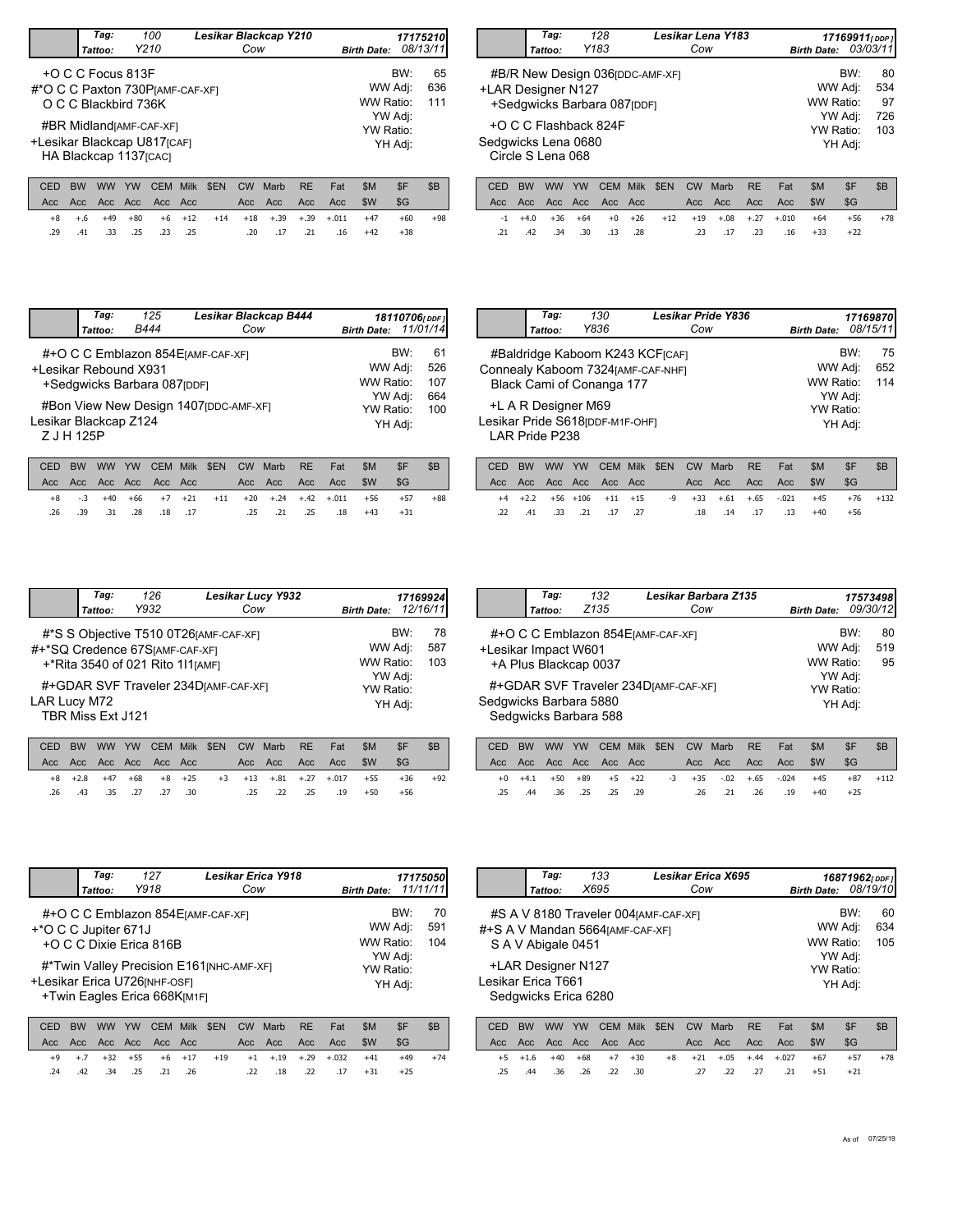|             | Taq:<br>Tattoo:                                                                            |                  | 135<br>Z373        |                                 |      | Cow               | Lesikar Erica Z373 |                  |            | <b>Birth Date:</b>    | 17573586 <sub>[DDP-OSF]</sub> | 11/28/12         |
|-------------|--------------------------------------------------------------------------------------------|------------------|--------------------|---------------------------------|------|-------------------|--------------------|------------------|------------|-----------------------|-------------------------------|------------------|
|             | #+O C C Emblazon 854 EJAMF-CAF-XF1<br>+Lesikar Emblazon X947<br>+Sedgwicks Barbara 087pDF1 |                  |                    |                                 |      |                   |                    |                  |            | WW Ratio <sup>.</sup> | BW:<br>WW Adj:                | 70<br>557<br>100 |
|             | #+*SQ Credence 67SJAMF-CAF-XFI<br>+Lesikar Erica W902<br>+Lesikar Erica S624               |                  |                    | YW Adj:<br>YW Ratio:<br>YH Adj: |      |                   |                    |                  |            |                       |                               |                  |
| CED<br>Acc. | <b>BW</b><br><b>WW</b><br>Acc<br>Acc.                                                      | <b>YW</b><br>Acc | <b>CEM</b><br>Acc. | Milk<br>- Acc                   | \$EN | <b>CW</b><br>Acc. | Marb<br>Acc        | <b>RE</b><br>Acc | Fat<br>Acc | \$M<br>\$W            | \$F<br>\$G                    | \$B              |

.19 .38 .29 .18 .21 .17 .12 .15 .11 .13

+8 +2.1 +44 +75 +11 +18 +13 +19 +.53 +.28 -.010 +60

 $.17 \t .12 \t .15 \t .11 \t +40 \t +46$ 

 $+60 +105$ 

|                                | Tag:<br>Tattoo:                                                  | 686<br>8156                                                                                                |                            | Cow     | Exar Erica 8156                 |           |     | 15970647 <sub>[CAF-DDF-NHF1</sub> ]<br><b>Birth Date:</b> |                | 02/25/08        |
|--------------------------------|------------------------------------------------------------------|------------------------------------------------------------------------------------------------------------|----------------------------|---------|---------------------------------|-----------|-----|-----------------------------------------------------------|----------------|-----------------|
|                                |                                                                  | #C A Future Direction 5321 [AMC-NHC-XF]<br>#Basin Franchise P142 [NHC-AMF-XF]<br>Basin Chloe 812LJAMF-NHF1 |                            |         |                                 |           |     | WW Ratio:                                                 | BW:<br>WW Adj: | 58<br>574<br>95 |
| +EXAR Erica 5163 [AMF-CAF-NHF] | #+*EXAR New Look 2971 [AMF-CAF-XF]<br>Blackjacks Erica 205 [OHF] |                                                                                                            |                            |         | YW Adj:<br>YW Ratio:<br>YH Adj: | 902<br>96 |     |                                                           |                |                 |
| ren.                           | <b>RW</b><br>$\mathcal{U}(\mathcal{U})$                          | $V_M$<br><b>CEM</b>                                                                                        | <b>CENI</b><br><b>Mill</b> | $C_{M}$ | Marh                            | DE        | Fot | <b>CAA</b>                                                | ¢Ε             | ¢R              |

|  |  |                                    |  | CED BW WW YW CEM Milk \$EN CW Marb RE Fat |                                             | - SM | SF -                                                   | - SB |
|--|--|------------------------------------|--|-------------------------------------------|---------------------------------------------|------|--------------------------------------------------------|------|
|  |  |                                    |  |                                           |                                             |      |                                                        |      |
|  |  | $+14$ $-9$ $+49$ $+95$ $+13$ $+29$ |  |                                           |                                             |      | $-8$ $+42$ $+0.84$ $+0.70$ $+0.002$ $+41$ $+95$ $+160$ |      |
|  |  |                                    |  |                                           | .32 .48 .42 .40 .29 .36 .34 .29 .33 .27 .58 |      | $+65$                                                  |      |
|  |  |                                    |  |                                           |                                             |      |                                                        |      |

|                   | Tag:               | 136                                                                                        | <b>Lesikar Erica Z150</b>             |                                                         |     | 17573989 (DDC)  |
|-------------------|--------------------|--------------------------------------------------------------------------------------------|---------------------------------------|---------------------------------------------------------|-----|-----------------|
|                   | Tattoo:            | Z <sub>150</sub>                                                                           | Cow                                   | <b>Birth Date:</b>                                      |     | 10/18/12        |
| #O C C Glory 950G | +O C C Exodus 712E | O C C Dixie Erica 971E<br>+Lesikar Erica T664 (DDC-AMF-XF)<br>+Twin Eagles Erica 668K[M1F] | #+*Rito 2V1 of 2536 1407 [AMC-DDC-XF] | WW Adj:<br>WW Ratio:<br>YW Adj:<br>YW Ratio:<br>YH Adj: | BW: | 90<br>562<br>98 |
|                   |                    |                                                                                            |                                       |                                                         |     |                 |

|  |  |  |  | CED BW WW YW CEM Milk \$EN CW Marb RE Fat |                                                    | \$M | -\$F  |       |
|--|--|--|--|-------------------------------------------|----------------------------------------------------|-----|-------|-------|
|  |  |  |  |                                           |                                                    |     | - SG  |       |
|  |  |  |  |                                           | +2 +3.8 +38 +80 +1 +17 +14 +21 +.31 +.34 +.019 +41 |     | $+61$ | $+94$ |
|  |  |  |  |                                           |                                                    |     | $+33$ |       |

| Tag:    | 2090                             | 44 Skymere 2090                            |      |                    |     | 17572510[DDF] |
|---------|----------------------------------|--------------------------------------------|------|--------------------|-----|---------------|
| Tattoo: | 2090                             | Cow                                        | i50K | <b>Birth Date:</b> |     | 08/24/12      |
|         | #*G A R Predestined (DDC-AMF-XF) |                                            |      |                    | BW: | 79            |
|         |                                  | #+*Rito 9M25 of Rita 5F56 Pred DDC-AMF-XFI |      | WW Adj:            |     | 674           |
|         |                                  | +*Rita 5F56 of 1198 FDIAMF-DDF-NHFI        |      | WW Ratio:          |     | 114           |
|         |                                  |                                            |      | YW Adj:            |     | 852           |
|         |                                  | #*S S Objective T510 0T26 [AMF-CAF-XF]     |      | <b>YW Ratio:</b>   |     | 110           |
|         | Murcielago Skymere 9377          |                                            |      | YH Adj:            |     | 49.2          |
|         | Murcielago Skymere 7409          |                                            |      |                    |     |               |
|         |                                  |                                            |      |                    |     |               |

|  |  |                         |  |  | CED BW WW YW CEM Milk \$EN CW Marb RE Fat | SM. | SF.                                                         | - SB |
|--|--|-------------------------|--|--|-------------------------------------------|-----|-------------------------------------------------------------|------|
|  |  |                         |  |  |                                           |     |                                                             |      |
|  |  |                         |  |  |                                           |     | +3 +3.9 +69 +122 +6 +17 -6 +54 +.75 +.46 +.002 +50 +92 +149 |      |
|  |  | .39 .55 .48 .44 .36 .35 |  |  | .44 .40 .40 .36 +57                       |     | $+57$                                                       |      |

|                    | Taq:<br>Tattoo:    | 137<br><b>B379</b>                                                                                                              | Lesikar Erica B379<br>Cow | <b>Birth Date:</b>                                      |     | 18114314<br>08/31/14          |
|--------------------|--------------------|---------------------------------------------------------------------------------------------------------------------------------|---------------------------|---------------------------------------------------------|-----|-------------------------------|
| Lesikar Erica Z950 | O C C Juanada 709V | #D H D Traveler 6807 [AMF-M1F-XF]<br>#O C C Anchor 771A [CAF-DDF-XF]<br>+Lesikar Emblazon W604<br>+Lesikar Erica U723 [NHF-OSF] |                           | WW Adj:<br>WW Ratio:<br>YW Adj:<br>YW Ratio:<br>YH Adj: | BW: | 60<br>579<br>105<br>601<br>96 |

|     |  |  |  | CED BW WW YW CEM Milk \$EN CW Marb RE Fat                                   |  | - SM | <b>SF</b> |       |
|-----|--|--|--|-----------------------------------------------------------------------------|--|------|-----------|-------|
|     |  |  |  |                                                                             |  |      | -SG       |       |
|     |  |  |  | $+6$ $+1.3$ $+31$ $+54$ $+4$ $+19$ $+16$ $+9$ $+09$ $+0$ $-004$ $+32$ $+53$ |  |      |           | $+73$ |
| .28 |  |  |  | 49 .31 .21 .23 .23 .23 .23 .23 .40 .40                                      |  |      | $+20$     |       |

|                           | Tag:                           | 2146                                   | <b>EXAR Unique Peggy 2146</b> |         |       |                    | 17480185 $_{[OHF]}$ |    |
|---------------------------|--------------------------------|----------------------------------------|-------------------------------|---------|-------|--------------------|---------------------|----|
|                           | Tattoo:                        | 2146                                   |                               | Cow     | HD50K | <b>Birth Date:</b> | 08/02/12            |    |
|                           |                                | #*Connealy Consensus [DDF]             |                               |         |       |                    | BW:                 | 61 |
|                           |                                | #*Connealy Consensus 7229 [AMF-CAF-XF] |                               | WW Adj: |       | 526                |                     |    |
|                           | Blue Lilly of Conanga 16 [CAF] |                                        | WW Ratio:                     |         | 84    |                    |                     |    |
|                           |                                |                                        | YW Adj:                       |         | 732   |                    |                     |    |
|                           |                                | #BR Midland <sub>[AMF-CAF-XF]</sub>    |                               |         |       | YW Ratio:          |                     | 84 |
| WK Unique Peggy 6018[AMF] | WK Unique Peggy 1321           | YH Adj:                                |                               |         |       |                    |                     |    |

|  |  |                         | CED BW WW YW CEM Milk \$EN CW Marb RE Fat |  |                     | - SM                                             | -SF          | -SB |
|--|--|-------------------------|-------------------------------------------|--|---------------------|--------------------------------------------------|--------------|-----|
|  |  |                         |                                           |  |                     |                                                  | -SG          |     |
|  |  |                         |                                           |  |                     | +4 +.6 +39 +65 +9 +17 +17 +9 +.74 +.22 -.016 +52 | $+49$ $+105$ |     |
|  |  | .37 .56 .49 .45 .36 .40 |                                           |  | .44 .38 .39 .35 +38 |                                                  | $+55$        |     |

|                                                        | Tag:                   | 570                                    |             | <b>EXAR Blackcap 2764</b> |           |      |           |     |                    |         | 179360661 |  |  |
|--------------------------------------------------------|------------------------|----------------------------------------|-------------|---------------------------|-----------|------|-----------|-----|--------------------|---------|-----------|--|--|
|                                                        | Tattoo:                | 2764                                   |             |                           | Cow       |      | HD50K     |     | <b>Birth Date:</b> |         | 09/18/14  |  |  |
|                                                        |                        | #*Connealy Consensus [DDF]             |             |                           |           |      |           |     |                    | BW:     | 64        |  |  |
|                                                        |                        | #*Connealy Consensus 7229 [AMF-CAF-XF] |             |                           |           |      |           |     | WW Adj:            |         | 681       |  |  |
| WW Ratio:<br>Blue Lilly of Conanga 16 <sub>[CAF]</sub> |                        |                                        |             |                           |           |      |           |     |                    |         |           |  |  |
| 924<br>YW Adj:<br>104                                  |                        |                                        |             |                           |           |      |           |     |                    |         |           |  |  |
| #*N Bar Emulation EXTIAMF-CAF-XFI<br>YW Ratio:         |                        |                                        |             |                           |           |      |           |     |                    |         |           |  |  |
| +Bricton Blackcap 1012                                 |                        |                                        |             |                           |           |      |           |     |                    | YH Adj: |           |  |  |
|                                                        |                        | +Callaways Blackcap 1125               |             |                           |           |      |           |     |                    |         |           |  |  |
|                                                        |                        |                                        |             |                           |           |      |           |     |                    |         |           |  |  |
| CED                                                    | <b>BW</b><br><b>WW</b> | <b>YW</b><br>CEM                       | <b>Milk</b> | \$EN                      | <b>CW</b> | Marb | <b>RE</b> | Fat | \$M                | \$F     | \$B       |  |  |
| Acc.                                                   | Acc Acc<br>Acc.        |                                        | Acc Acc     |                           | Acc       | Acc  | Acc       | Acc | \$W                | \$G     |           |  |  |

|  |  |  |  |  |  |                                                    | OLD DIY YYYY IYY OLIVI IVIIIN VLIY OYY IVIGID INL TOL VIVI VI VO J |          |
|--|--|--|--|--|--|----------------------------------------------------|--------------------------------------------------------------------|----------|
|  |  |  |  |  |  |                                                    |                                                                    |          |
|  |  |  |  |  |  | +5 +1.6 +63 +99 +10 +27 +3 +37 +.73 +.41 +.040 +75 |                                                                    | +50 +102 |
|  |  |  |  |  |  | .35 .53 .46 .42 .34 .34 .42 .37 .38 .34 +77 +52    |                                                                    |          |

|                                      | Taq:                               |     | 4303             |             |      |           | 44 Polly 4303 |           |     |                    |         | 17878360 |  |
|--------------------------------------|------------------------------------|-----|------------------|-------------|------|-----------|---------------|-----------|-----|--------------------|---------|----------|--|
|                                      | Tattoo:                            |     | 4303             |             |      | Cow       |               | i50K      |     | <b>Birth Date:</b> |         | 08/25/14 |  |
|                                      | #*A A R Ten X 7008 S AJAMF-CAF-XF] |     |                  |             |      |           |               |           |     |                    | BW:     | 64       |  |
|                                      | *V A R Discovery 2240 [AMF-CAF-XF] |     |                  |             |      |           |               |           |     | WW Adj:            |         | 570      |  |
|                                      | +*Deer Valley Rita 0308ppc         |     |                  |             |      |           |               |           |     | WW Ratio:          |         | 93       |  |
| YW Adj:<br>#MCC DaybreakJAMF-CAF-XFI |                                    |     |                  |             |      |           |               |           |     |                    |         |          |  |
|                                      |                                    |     | <b>YW Ratio:</b> |             | 97   |           |               |           |     |                    |         |          |  |
| 44 Polly 2031                        |                                    |     |                  |             |      |           |               |           |     |                    | YH Adj: | 45.9     |  |
| +Murcielago Polly X117               |                                    |     |                  |             |      |           |               |           |     |                    |         |          |  |
| CED                                  | BW<br>ww                           | YW  | CEM              | <b>Milk</b> | \$EN | <b>CW</b> | Marb          | <b>RE</b> | Fat | \$M                | \$F     | \$B      |  |
| Acc                                  | Acc.<br>Acc.                       | Acc | <b>Acc</b>       | Acc         |      | Acc       | Acc           | Acc       | Acc | \$W                | \$G     |          |  |

+3 +1.6 +58 +108 +7 +35 -16 +45 +1.00 +.76 -.016 +57 +82 +158

+71 +75 .38 .53 .46 .42 .33 .42 .39 .39 .35 .32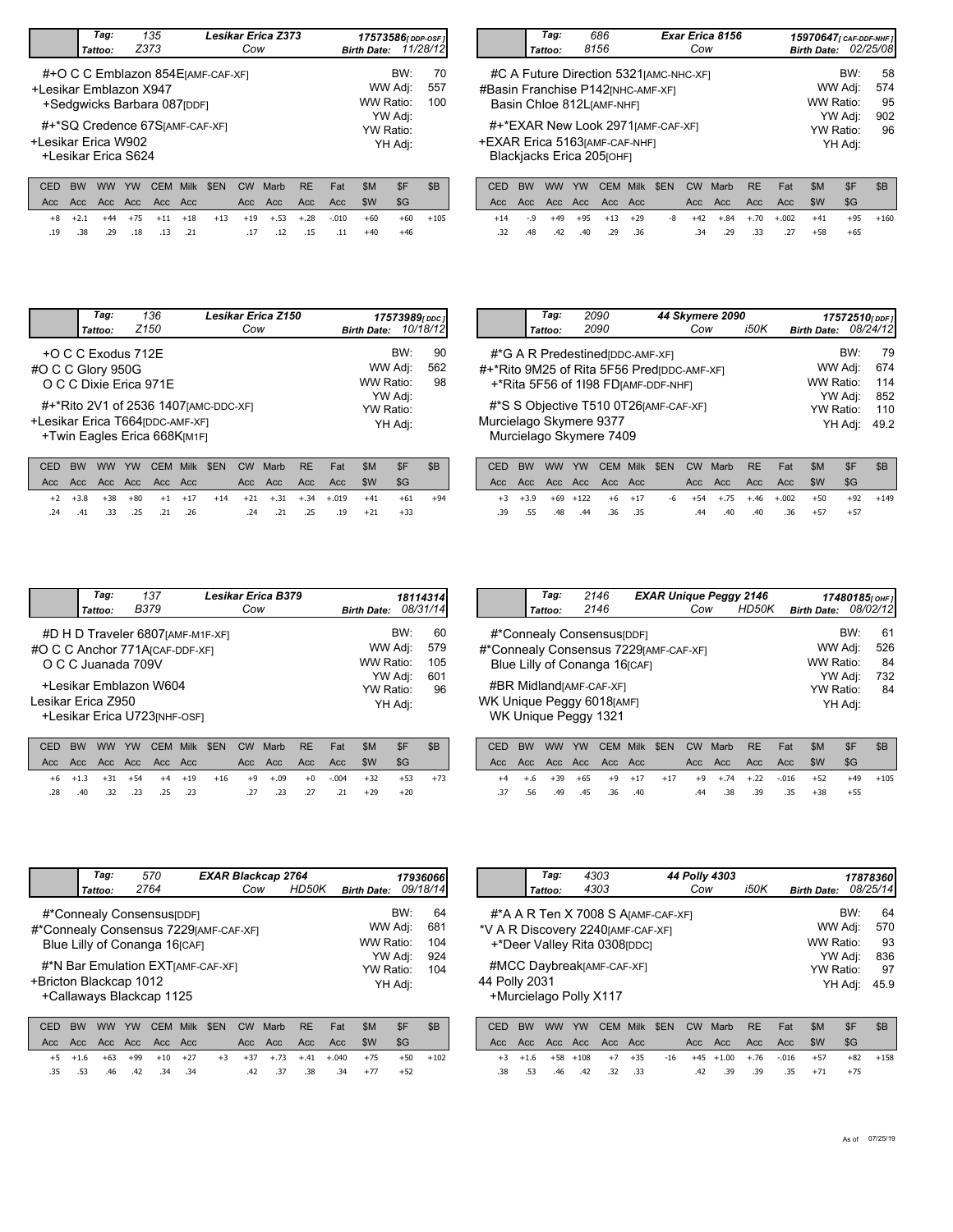|                      | Tag:                                                                         | 4420                                                                                                         |             | <b>EXAR Blackcap 4420</b> |         |            |           |     |                      |       | *17777516       |
|----------------------|------------------------------------------------------------------------------|--------------------------------------------------------------------------------------------------------------|-------------|---------------------------|---------|------------|-----------|-----|----------------------|-------|-----------------|
|                      | Tattoo:                                                                      | 4420                                                                                                         |             |                           | Cow     |            | HD50K     |     | <b>Birth Date:</b>   |       | 02/10/14        |
|                      |                                                                              | #*Connealy Consensus 7229 [AMF-CAF-XF]<br>+*EXAR Combination 1750B[DDF]<br>Empress of Holiday 7004 [DDC-CAF] |             |                           |         |            |           |     | WW Adj:<br>WW Ratio: | BW:   | 78<br>709<br>95 |
| +*EXAR Blackcap 2762 | #*Summitcrest Complete 1P55[AMF-CAF-XF]<br>+EXAR Blackcap 9925 [AMF-DDF-NHF] |                                                                                                              |             | YW Adj:<br>YW Ratio:      | YH Adj: | 955<br>102 |           |     |                      |       |                 |
| CED                  | <b>RW</b><br><b>WW</b>                                                       | YW<br>CEM.                                                                                                   | <b>Milk</b> | <b>SEN</b>                | C.W     | Marh       | <b>RF</b> | Fat | \$M                  | $S$ F | R <sub>B</sub>  |

|                        | Tag:             | 7419                                                                                                        | <b>McKellar Elaina 7419</b> |       |                    | +*19174956l        |                  |
|------------------------|------------------|-------------------------------------------------------------------------------------------------------------|-----------------------------|-------|--------------------|--------------------|------------------|
|                        | Tattoo:          | 7419                                                                                                        | Cow                         | HD50K | <b>Birth Date:</b> |                    | 11/18/17         |
|                        |                  | +Rito 707 of Ideal 3407 7075 [OSF]<br>#+*S A V Resource 1441 [AMF-CAF-XF]<br>*S A V Blackcap May 4136 [CAF] |                             |       | WW Ratio:          | BW:<br>WW Adj:     | 72<br>653<br>100 |
| +*McKellar Elaina 3322 | +*McKellar Acton | +*Mc Elaina Anne 0110 [DDF-OHF]                                                                             |                             |       | YW Ratio:          | YW Adj:<br>YH Adj: | 939<br>100       |
|                        |                  |                                                                                                             |                             |       |                    |                    |                  |

|  |  |                                    |  |  | CED BW WW YW CEM Milk \$EN CW Marb RE Fat   | - SM | -SF                                  | \$B |
|--|--|------------------------------------|--|--|---------------------------------------------|------|--------------------------------------|-----|
|  |  |                                    |  |  |                                             |      |                                      |     |
|  |  | $+6$ $+ .9$ $+41$ $+80$ $+7$ $+30$ |  |  |                                             |      | +1 +25 +1.06 +.29 +.036 +53 +76 +143 |     |
|  |  |                                    |  |  | .39 .56 .49 .44 .36 .37 .43 .38 .37 .34 +49 |      | +67                                  |     |
|  |  |                                    |  |  |                                             |      |                                      |     |

|  |  |                                      |  |  |                 | CED BW WW YW CEM Milk \$EN CW Marb RE Fat \$M \$F |                                                  | - \$B |
|--|--|--------------------------------------|--|--|-----------------|---------------------------------------------------|--------------------------------------------------|-------|
|  |  |                                      |  |  |                 |                                                   |                                                  |       |
|  |  | $+7$ $+2.6$ $+63$ $+115$ $+13$ $+26$ |  |  |                 |                                                   | $-6$ $+52$ $+31$ $+31$ $+048$ $+71$ $+86$ $+122$ |       |
|  |  | .31 .45 .39 .36 .29 .30              |  |  | .40 .37 .37 .33 | +66                                               | $+36$                                            |       |

| Tag:                                                                  | 5190                                                                         | <b>EXAR Blackbird 5190</b> |     |       | *18061346 $($ OSF $)$                        |     |                              |
|-----------------------------------------------------------------------|------------------------------------------------------------------------------|----------------------------|-----|-------|----------------------------------------------|-----|------------------------------|
| Tattoo:                                                               | 5190                                                                         |                            | Cow | HD50K | <b>Birth Date:</b>                           |     | 01/03/15                     |
| +*EXAR SEMA 2131BIDDFI<br>Basin Joy 566T[NHF]<br>*EXAR Blackbird 9080 | #*EXAR Upshot 0562BJAMF-CAF-XFI<br>#+*Rito 6EM3 of 4L1 Emblazon [AMF-CAF-XF] |                            |     |       | WW Adj:<br>WW Ratio:<br>YW Adj:<br>YW Ratio: | BW: | 60<br>524<br>89<br>772<br>91 |
|                                                                       | EXAR Blackbird 5512 [AMF-DDF-NHF]                                            |                            |     |       | YH Adj:                                      |     |                              |
|                                                                       |                                                                              |                            |     |       |                                              |     |                              |

|  |  |  |                         | CED BW WW YW CEM Milk \$EN CW Marb RE Fat |                     | – SM | -SF                                                         | -SB |
|--|--|--|-------------------------|-------------------------------------------|---------------------|------|-------------------------------------------------------------|-----|
|  |  |  |                         |                                           |                     |      | SG-                                                         |     |
|  |  |  |                         |                                           |                     |      | +7 +2.5 +51 +91 +13 +25 +1 +40 +.83 +.49 +.024 +55 +80 +140 |     |
|  |  |  | .35 .55 .48 .43 .33 .34 |                                           | .41 .36 .36 .32 +52 |      | $+59$                                                       |     |

| Tag:                                                       | 7870                                                            | <b>EXAR Chloe 7870</b>             |      |                                                         |     | +*18899516l      |
|------------------------------------------------------------|-----------------------------------------------------------------|------------------------------------|------|---------------------------------------------------------|-----|------------------|
| Tattoo:                                                    | 7870                                                            | Cow                                | i50K | <b>Birth Date:</b>                                      |     | 08/13/17         |
| *HA Outside 3008<br>+*EXAR Chloe 7743<br>+Basin Chloe 0T16 | *HA Cowboy Up 5405 [AMF-CAF-XF]<br>#*HA Blackcap Lady 1602[OHF] | #*A A R Ten X 7008 S AJAMF-CAF-XFI |      | WW Adj:<br>WW Ratio:<br>YW Adj:<br>YW Ratio:<br>YH Adj: | BW: | 77<br>562<br>100 |
|                                                            |                                                                 |                                    |      |                                                         |     |                  |

|  |                 |  |                    |  | CED BW WW YW CEM Milk \$EN CW Marb RE Fat |                 | SM.   |                                                                                         | - SB |
|--|-----------------|--|--------------------|--|-------------------------------------------|-----------------|-------|-----------------------------------------------------------------------------------------|------|
|  |                 |  |                    |  |                                           |                 |       | - SG                                                                                    |      |
|  |                 |  |                    |  |                                           |                 |       | $+10$ $+1.5$ $+81$ $+148$ $+9$ $+27$ $-31$ $+73$ $+23$ $+81$ $-013$ $+47$ $+115$ $+154$ |      |
|  | $.34 \quad .49$ |  | .42. .38. .30. .27 |  |                                           | .40 .37 .36 .33 | $+85$ | $+38$                                                                                   |      |

|                                       | Tag:                           | 5388                                       | G A R Absolute D5388                   |      |           | +*18279287 $[$ osFJ  |
|---------------------------------------|--------------------------------|--------------------------------------------|----------------------------------------|------|-----------|----------------------|
|                                       | Tattoo:                        | D5388                                      | Bull                                   | i50K |           | Birth Date: 09/14/15 |
|                                       |                                |                                            | #*S A V Final Answer 0035 [AMF-CAF-XF] |      | BW:       | 65                   |
| #*K C F Bennett Absolute [AMF-CAF-XF] |                                | WW Adj:                                    | 638                                    |      |           |                      |
|                                       |                                |                                            | Thomas Miss Lucy 5152 [AMF-DDF-NHF]    |      | WW Ratio: | 100                  |
|                                       |                                |                                            |                                        |      | YW Adj:   | 1238                 |
|                                       | #+*GAR-EGL ProtegerAMF-CAF-XF1 | <b>YW Ratio:</b>                           | 100                                    |      |           |                      |
| +*Rita 1P26 of 7M89 ProtegerDDF1      |                                | YH Adj:                                    | 51.5                                   |      |           |                      |
|                                       |                                | +*Rita 7M89 of Rita 5FH8 Pred(DDC-AMF-NHF) |                                        |      |           |                      |

|  |  |  |                         | CED BW WW YW CEM Milk \$EN CW Marb RE Fat           |  | \$M | \$F      |  |
|--|--|--|-------------------------|-----------------------------------------------------|--|-----|----------|--|
|  |  |  |                         |                                                     |  |     | - SG     |  |
|  |  |  |                         | +17 -1.8 +60 +111 +6 +15 -7 +46 +.76 +.82 +.064 +34 |  |     | +98 +155 |  |
|  |  |  | .40 .66 .46 .41 .35 .36 | .44 .40 .40 .37                                     |  | +56 | +57      |  |

| Tag:                                | 7927      | 44 Ruby 7927 |      |                    |     | +*18714652 |
|-------------------------------------|-----------|--------------|------|--------------------|-----|------------|
| Tattoo:                             | 7927      | Cow          | i50K | <b>Birth Date:</b> |     | 01/27/17   |
| #*A A R Ten X 7008 S AJAMF-CAF-XF1  |           |              |      |                    | BW: | 60         |
| *44 Envision [AMF-CAF-XF]           |           |              |      | WW Adj:            |     | 644        |
| *Maurer's Ms Predestined W10[DDF]   | WW Ratio: |              | 111  |                    |     |            |
|                                     |           |              |      | YW Adj:            |     | 934        |
| #Hyline Right Time 338 [AMF-CAF-XF] |           |              |      | <b>YW Ratio:</b>   |     | 110        |
| *B/R Ruby 750[DDF]                  |           |              |      | YH Adj:            |     | 49.2       |
| B/R Ruby 419[DDF]                   |           |              |      |                    |     |            |

|  |  |                         |  |  | CED BW WW YW CEM Milk \$EN CW Marb RE Fat             | - SM | -SF   | - SB         |
|--|--|-------------------------|--|--|-------------------------------------------------------|------|-------|--------------|
|  |  |                         |  |  |                                                       |      |       |              |
|  |  |                         |  |  | +10 +.7 +65 +113 +14 +22 -10 +44 +1.07 +.73 +.019 +60 |      |       | $+86$ $+161$ |
|  |  | .34 .54 .48 .43 .30 .31 |  |  | .42 .38 .38 .34                                       | +68  | $+75$ |              |

|                        | Tag:                                        |    | 7403 |         |      |     |      | McKellar Gigi Anna 7403 |     |                    |         | +*19174954l |  |
|------------------------|---------------------------------------------|----|------|---------|------|-----|------|-------------------------|-----|--------------------|---------|-------------|--|
|                        | Tattoo:                                     |    | 7403 |         |      | Cow |      | HD50K                   |     | <b>Birth Date:</b> |         | 10/05/17    |  |
|                        | *S A V International 2020 [AMF-CAF-XF]      |    |      |         |      |     |      |                         |     |                    | BW:     | 74          |  |
| +*S A V Universal 4038 |                                             |    |      | WW Adj: |      | 749 |      |                         |     |                    |         |             |  |
|                        | WW Ratio:<br>*S A V Blackcap May 4136 [CAF] |    |      |         |      |     |      |                         |     |                    |         |             |  |
|                        |                                             |    |      | YW Adj: | 949  |     |      |                         |     |                    |         |             |  |
|                        | #*Hoover DamjAMF-CAF-XF1                    |    |      |         |      |     |      |                         |     | YW Ratio:          |         | 100         |  |
| +*Mc Gigi Anna 1115    |                                             |    |      |         |      |     |      |                         |     |                    | YH Adj: |             |  |
| +Miss MCK Lead ON 5009 |                                             |    |      |         |      |     |      |                         |     |                    |         |             |  |
|                        |                                             |    |      |         |      |     |      |                         |     |                    |         |             |  |
| CED                    | <b>BW</b><br>ww                             | YW | CEM  | Milk    | \$EN | CW  | Marb | <b>RE</b>               | Fat | \$M                | \$F     | \$B         |  |

|  |             |  |                 |  |  |                                                                          | OLD DW WW IW OLIVINIIN OLIV OW MOND IN THE THE ONLY OF OD |            |
|--|-------------|--|-----------------|--|--|--------------------------------------------------------------------------|-----------------------------------------------------------|------------|
|  |             |  |                 |  |  |                                                                          | SG-                                                       |            |
|  |             |  |                 |  |  | $-1$ $+4.1$ $+60$ $+109$ $+3$ $+23$ $-15$ $+49$ $+20$ $+33$ $-058$ $+54$ |                                                           | $+84 +128$ |
|  | $.31$ $.48$ |  | .41 .37 .27 .29 |  |  | .39 .36 .37 .32 +50                                                      | $+43$                                                     |            |
|  |             |  |                 |  |  |                                                                          |                                                           |            |

|                                                         |                                         | Tag:<br>Tattoo: |                | 8226<br>8226                       |             |                                       | Cow       | <b>EXAR Blackbird 8226</b> |           |          | <b>Birth Date:</b>            | 19175536[NHP]                        | 07/11/18 |
|---------------------------------------------------------|-----------------------------------------|-----------------|----------------|------------------------------------|-------------|---------------------------------------|-----------|----------------------------|-----------|----------|-------------------------------|--------------------------------------|----------|
| 3F Epic 4631 [NHC-AMF-XF]<br>*EXAR Blackbird 5190 [OSF] | Zebo Queen 1072<br>*EXAR Blackbird 9080 |                 |                | +*EXAR SEMA 2131B <sub>IDDF1</sub> |             | *Varilek Product 2010 04 [AMF-CAF-XF] |           |                            |           |          | WW Ratio:<br><b>YW Ratio:</b> | BW:<br>WW Adj:<br>YW Adj:<br>YH Adj: |          |
| CED                                                     | <b>BW</b>                               | <b>WW</b>       | <b>YW</b>      | <b>CEM</b>                         | <b>Milk</b> | \$EN                                  | <b>CW</b> | Marb                       | <b>RE</b> | Fat      | \$M                           | \$F                                  | \$B      |
| Acc                                                     | Acc.                                    | Acc             | Acc            | Acc                                | Acc         |                                       | Acc       | Acc                        | Acc       | Acc      | \$W                           | \$G                                  |          |
| $I+9$                                                   | $I + 1.2$                               |                 | $I+69$ $I+127$ | $I+14$                             | $I + 26$    | $-22$                                 | $I + 60$  | $I + .80$                  | $I + .53$ | $I+.042$ | $+47$                         | $+111$                               | $+168$   |
| .05                                                     | .05                                     | .05             | .05            | .05                                | .05         |                                       | .05       | .05                        | .05       | .05      | $+73$                         | $+57$                                |          |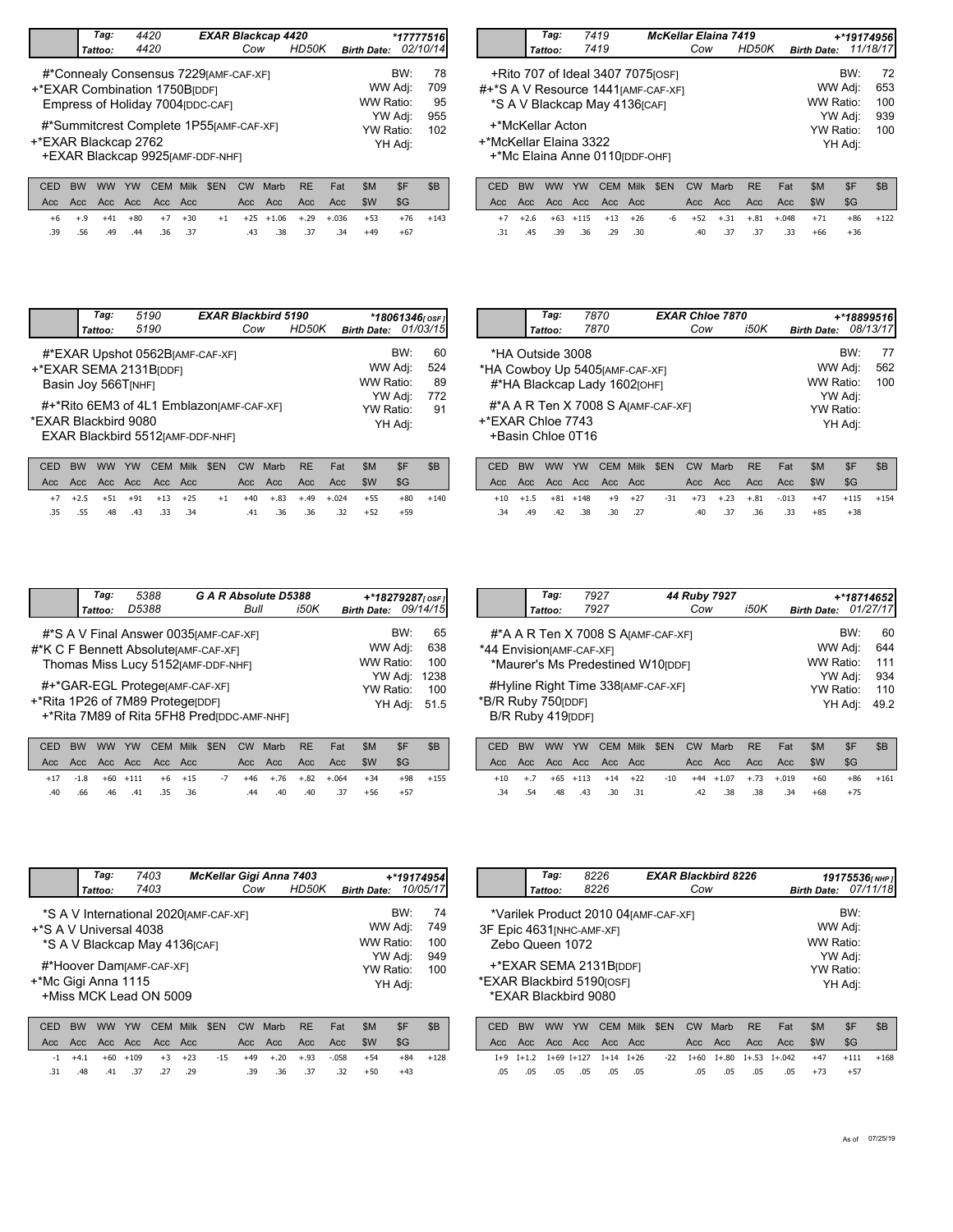|                           |                                                                         | Tag:            |           | 8906                                  |                      | <b>EXAR Blackcap 8906</b> |           |      |                               |     | $*$ 19180139 $\mu$ NHF |     |         |     |
|---------------------------|-------------------------------------------------------------------------|-----------------|-----------|---------------------------------------|----------------------|---------------------------|-----------|------|-------------------------------|-----|------------------------|-----|---------|-----|
|                           |                                                                         | Tattoo:         |           | 8906                                  |                      |                           | Cow       |      | Angus GS Birth Date: 08/10/18 |     |                        |     |         |     |
|                           |                                                                         |                 |           | *Varilek Product 2010 04 [AMF-CAF-XF] |                      |                           |           |      |                               |     |                        |     | BW:     |     |
| 3F Epic 4631 [NHC-AMF-XF] |                                                                         | Zebo Queen 1072 |           |                                       | WW Adj:<br>WW Ratio: |                           |           |      |                               |     |                        |     |         |     |
|                           |                                                                         |                 |           | YW Adj:<br>YW Ratio:                  |                      |                           |           |      |                               |     |                        |     |         |     |
|                           | +*EXAR Combination 1750B<br>*EXAR Blackcap 4420<br>+*EXAR Blackcap 2762 |                 |           |                                       |                      |                           |           |      |                               |     |                        |     | YH Adj: |     |
|                           |                                                                         |                 |           |                                       |                      |                           |           |      |                               |     |                        |     |         |     |
| CED                       | <b>BW</b>                                                               | <b>WW</b>       | <b>YW</b> | <b>CEM</b>                            | <b>Milk</b>          | \$EN                      | <b>CW</b> | Marb | <b>RE</b>                     | Fat |                        | \$M | \$F     | \$B |
| Acc                       | Acc                                                                     | Acc Acc         |           | Acc Acc                               |                      |                           | Acc       | Acc  | Acc                           | Acc |                        | \$W | \$G     |     |

|  |  |                         |  | CED BW WW YW CEM Milk \$EN CW Marb RE Fat |  | SM. | SF .                                                          | \$B |
|--|--|-------------------------|--|-------------------------------------------|--|-----|---------------------------------------------------------------|-----|
|  |  |                         |  |                                           |  |     | \$G                                                           |     |
|  |  |                         |  |                                           |  |     | +7 +.3 +67 +126 +10 +30 -23 +56 +.67 +.52 +.049 +51 +101 +150 |     |
|  |  | .36 .51 .44 .40 .31 .31 |  | .40 .37 .36 .33                           |  | +76 | $+50$                                                         |     |

| Tag:<br>Tattoo:                                                   | A480<br>A480                                                    | Lesikar Blackcap A480<br>Cow      | <b>Birth Date:</b>                                      |     | 17820953<br>09/15/13         |
|-------------------------------------------------------------------|-----------------------------------------------------------------|-----------------------------------|---------------------------------------------------------|-----|------------------------------|
| +O C C Focus 813F<br>O C C Blackbird 736K<br>+*O C C Jupiter 671J | #*O C C Paxton 730 PJAMF-CAF-XF1<br>+Lesikar Blackcap Y204[DDF] | +G A R Expectation 1643 [DDC-NHF] | WW Adj:<br>WW Ratio:<br>YW Adj:<br>YW Ratio:<br>YH Adj: | BW: | 60<br>443<br>82<br>547<br>89 |

|  |  |  |  |  | CED BW WW YW CEM Milk \$EN CW Marb RE Fat \$M \$F   |       | - SB  |
|--|--|--|--|--|-----------------------------------------------------|-------|-------|
|  |  |  |  |  |                                                     |       |       |
|  |  |  |  |  | +15 -2.0 +31 +60 +9 +21 +15 +0 +.38 +.15 +.021 +47  | $+34$ | $+67$ |
|  |  |  |  |  | 18 +36. 25. 20. 24. 24. 25. 30. 30. 30. 32. 39. 35. | $+33$ |       |

|                        | Tag:<br>Tattoo:                        | A231<br>A231                                                |             |      | Cow            | <b>Lesikar Erica A231</b> |           |          | <b>Birth Date:</b> |                    | 17818546<br>08/25/13 |
|------------------------|----------------------------------------|-------------------------------------------------------------|-------------|------|----------------|---------------------------|-----------|----------|--------------------|--------------------|----------------------|
| +Lesikar Emblazon W604 |                                        | #+O C C Emblazon 854 EJAMF-CAF-XFI<br>+A Plus Blackcap 0037 |             |      |                |                           |           |          | WW Ratio:          | BW:<br>WW Adj:     | 70<br>551<br>101     |
| LAR Evergreen R301     | L A R Bando 1002<br>+LAR Evergreen L31 |                                                             |             |      |                |                           |           |          | YW Ratio:          | YW Adj:<br>YH Adj: | 626<br>98            |
| <b>CED</b>             | <b>DIAI</b><br>$\mathbf{Y}$            | V <sub>M</sub><br>CEM                                       | <b>MAIL</b> | CENI | C <sub>1</sub> | $M$ orb                   | <b>DE</b> | $E \sim$ | <b>CAA</b>         | C                  | <b>CD</b>            |

|     |     |  |                 |  | CED BW WW YW CEM Milk \$EN CW Marb RE Fat |                     | -SM                                                | -\$F  |       |
|-----|-----|--|-----------------|--|-------------------------------------------|---------------------|----------------------------------------------------|-------|-------|
|     |     |  |                 |  |                                           |                     |                                                    | - SG  |       |
|     |     |  |                 |  |                                           |                     | +4 +1.5 +36 +62 +3 +16 +14 +24 +.33 +.32 +.015 +41 | $+64$ | $+98$ |
| .20 | .39 |  | .33 .29 .14 .21 |  |                                           | .25 .20 .25 .19 +28 |                                                    | $+34$ |       |

|                                                                                                                                                                                                                                 | Tag:<br>Tattoo: | A499<br>A499 | <b>Lesikar Lass X135</b><br>Cow | <b>Birth Date:</b> | 17863001<br>11/08/13 |                  |
|---------------------------------------------------------------------------------------------------------------------------------------------------------------------------------------------------------------------------------|-----------------|--------------|---------------------------------|--------------------|----------------------|------------------|
| BW:<br>#+O C C Emblazon 854 EJAMF-CAF-XFI<br>WW Adj:<br>+Lesikar Rebound X931<br>WW Ratio:<br>+Sedgwicks Barbara 087[DDF]<br>YW Adj:<br>#O C C Glory 950G<br>YW Ratio:<br>Lesikar Lass X135<br>YH Adj:<br>Ma 8039 of 334 Ambush |                 |              |                                 |                    |                      | 75<br>462<br>109 |

|  |  |                         |  |  |  | CED BW WW YW CEM Milk \$EN CW Marb RE Fat \$M \$F  |       | SB    |
|--|--|-------------------------|--|--|--|----------------------------------------------------|-------|-------|
|  |  |                         |  |  |  |                                                    |       |       |
|  |  |                         |  |  |  | +8 +1.7 +35 +62 +4 +22 +12 +12 -.05 +.32 +.012 +48 | $+45$ | $+61$ |
|  |  | .21 .36 .29 .22 .16 .18 |  |  |  | .21 .17 .22 .16 +34                                | $+16$ |       |

|                                               | Tag:<br>Tattoo: | A435<br>A435                                                                             | Lesikar Barbara A435<br>Cow        | Birth Date: 03/25/13                                    |     | 17573492[DDP]    |
|-----------------------------------------------|-----------------|------------------------------------------------------------------------------------------|------------------------------------|---------------------------------------------------------|-----|------------------|
| +Lesikar Legacy W607<br>+Lesikar Barbara W829 |                 | +A Plus Blackcap 0037<br>#*G A R Predestined [DDC-AMF-XF]<br>+Sedgwicks Barbara 087[DDF] | #+O C C Emblazon 854 EJAMF-CAF-XFI | WW Adj:<br>WW Ratio:<br>YW Adj:<br>YW Ratio:<br>YH Adj: | BW: | 75<br>549<br>101 |

|  |  |  |  | CED BW WW YW CEM Milk \$EN CW Marb RE Fat |                               | SM-                                                |       | \$B   |
|--|--|--|--|-------------------------------------------|-------------------------------|----------------------------------------------------|-------|-------|
|  |  |  |  |                                           |                               |                                                    | - SG  |       |
|  |  |  |  |                                           |                               | +1 +3.2 +50 +74 +4 +24 +12 +19 +.49 +.35 +.012 +58 | $+36$ | $+78$ |
|  |  |  |  |                                           | 13 +54 13. 17. 14. 17. 14. 23 |                                                    | $+42$ |       |

|                          | Tag:    | B402                         | <b>Lesikar Erica B402</b>                     |                    |         | 18114358 |
|--------------------------|---------|------------------------------|-----------------------------------------------|--------------------|---------|----------|
|                          | Tattoo: | B402                         | Cow                                           | <b>Birth Date:</b> |         | 09/06/14 |
|                          |         |                              | #D H D Traveler 6807 [AMF-M1F-XF]             |                    | BW:     | 62       |
|                          |         |                              | +O C C Broadside 876B <sub>ICAF-DDF-XFI</sub> | WW Adj:            |         | 557      |
|                          |         | Revolution Rose of R R 9239  |                                               | WW Ratio:          |         | 101      |
|                          |         |                              | #G A R Retail Product [AMF-CAF-XF]            | YW Adj:            |         | 602      |
|                          |         |                              |                                               | <b>YW Ratio:</b>   |         | 97       |
| +Lesikar Erica T652rosF1 |         | +Twin Eagles Erica 668K[M1F] |                                               |                    | YH Adj: |          |

|  |  |                         |  | CED BW WW YW CEM Milk \$EN CW Marb RE Fat      |                     | -SM | -SF   | - SB |
|--|--|-------------------------|--|------------------------------------------------|---------------------|-----|-------|------|
|  |  |                         |  |                                                |                     |     |       |      |
|  |  |                         |  | +8 +1.5 +32 +56 +5 +18 +18 +14 +.06 +.24 +.010 |                     | +48 | $+49$ | +69  |
|  |  | .24 .40 .33 .30 .22 .24 |  |                                                | .26 .22 .26 .20 +29 |     | $+20$ |      |

|                      | Tag:<br>Tattoo: | A478<br>A478                                                     | <b>Lesikar Queen A478</b><br>Cow   | <b>Birth Date:</b>              | 17818624<br>09/14/13 |                 |
|----------------------|-----------------|------------------------------------------------------------------|------------------------------------|---------------------------------|----------------------|-----------------|
| +Lesikar Impact W601 |                 | +A Plus Blackcap 0037                                            | #+O C C Emblazon 854 EJAMF-CAF-XFI | WW Adj:<br>WW Ratio:            | BW:                  | 65<br>469<br>86 |
| Lesikar Queen W910   |                 | #*Mytty In Focus [AMF-CAF-XF]<br>+COR Queen B 7191 [AMF-DDF-NHF] |                                    | YW Adj:<br>YW Ratio:<br>YH Adj: |                      | 507<br>82       |

|  |  |                         |  | CED BW WW YW CEM Milk \$EN CW Marb RE Fat |                                                      | -SM | SF.   |       |
|--|--|-------------------------|--|-------------------------------------------|------------------------------------------------------|-----|-------|-------|
|  |  |                         |  |                                           |                                                      |     | SG-   |       |
|  |  |                         |  |                                           | $+11$ -.5 +38 +68 +5 +24 +11 +14 +.42 +.20 +.032 +55 |     | $+64$ | $+99$ |
|  |  | .23 .37 .32 .29 .18 .20 |  |                                           | .25 .21 .26 .19 +44                                  |     | $+35$ |       |

|                    | Tag:                                                                             | B434                                                                                        |                    |           | <b>Lesikar Annie B434</b> |                |                  |                    |     | 18110701 |
|--------------------|----------------------------------------------------------------------------------|---------------------------------------------------------------------------------------------|--------------------|-----------|---------------------------|----------------|------------------|--------------------|-----|----------|
|                    | Tattoo:                                                                          | B434                                                                                        |                    | Cow       |                           |                |                  | <b>Birth Date:</b> |     | 10/10/14 |
|                    |                                                                                  | #+O C C Emblazon 854 EJAMF-CAF-XFI<br>+Lesikar Rebound X931<br>+Sedgwicks Barbara 087 [DDF] |                    |           | WW Ratio:                 | BW:<br>WW Adj: | 62<br>608<br>109 |                    |     |          |
| Lesikar Annie X691 | #*Summitcrest Complete 1P55[AMF-CAF-XF]<br>Garretts E Bar V Annie 3149 [AMF-CAF] |                                                                                             |                    | YW Ratio: | YW Adj:<br>YH Adj:        |                |                  |                    |     |          |
| CED                | RW<br><b>WW</b>                                                                  | YW<br>CEM                                                                                   | Milk<br><b>SEN</b> | <b>CW</b> | Marb                      | RE             | Fat              | \$M                | \$F | \$B      |

|  |  |                          |  |  |  |                        | CED BW WW YW CEM MIIK \$EN CW Marb RE Fat \$MI \$F \$BI    |  |
|--|--|--------------------------|--|--|--|------------------------|------------------------------------------------------------|--|
|  |  |                          |  |  |  |                        |                                                            |  |
|  |  |                          |  |  |  |                        | +6 +1.5 +48 +85 +8 +17 +4 +25 +.21 +.78 -.026 +47 +73 +111 |  |
|  |  | .22. .35 .28 .22 .21 .20 |  |  |  | 19 .16 .20 .15 +41 +38 |                                                            |  |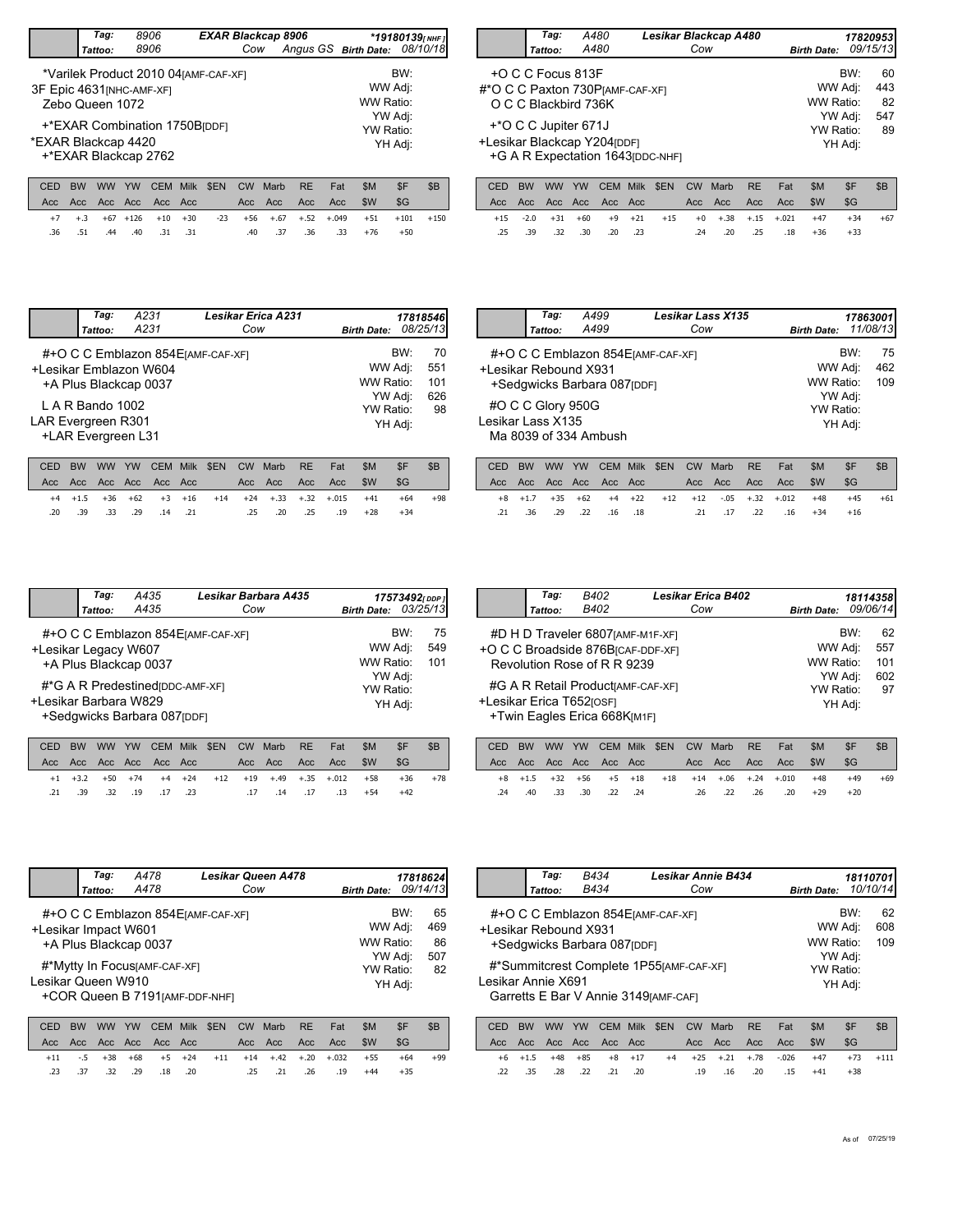|                                 | Tag:<br>Tattoo:                                                   | B536<br>B536 |             |                    | Lesikar Barbara B536 | Cow               |                 |                  |            | <b>Birth Date:</b> |            | 17820891<br>01/25/14 |
|---------------------------------|-------------------------------------------------------------------|--------------|-------------|--------------------|----------------------|-------------------|-----------------|------------------|------------|--------------------|------------|----------------------|
| #O C C Anchor 771A [CAF-DDF-XF] | #D H D Traveler 6807 [AMF-M1F-XF]<br>O C C Juanada 709V           |              |             |                    | WW Ratio:            | BW:<br>WW Adj:    | 60<br>404<br>90 |                  |            |                    |            |                      |
| +Lesikar Barbara Y256           | #*N Bar Emulation EXTIAMF-CAF-XFI<br>+Sedgwicks Barbara 087 [DDF] |              | YW Ratio:   | YW Adj:<br>YH Adi: |                      |                   |                 |                  |            |                    |            |                      |
| CED<br>Acc.                     | <b>BW</b><br><b>WW</b><br>Acc.<br>Acc.                            | YW<br>Acc    | CEM<br>Acc. | Milk<br>Acc        | \$EN                 | <b>CW</b><br>Acc. | Marb<br>Acc     | <b>RE</b><br>Acc | Fat<br>Acc | \$M<br>\$W         | \$F<br>\$G | \$B                  |

|        | Tag:                                                                         | F008                 | 1860 Absolute Answer F008  |                           |                      | 19181495                   |   |           |  |  |  |  |  |  |
|--------|------------------------------------------------------------------------------|----------------------|----------------------------|---------------------------|----------------------|----------------------------|---|-----------|--|--|--|--|--|--|
|        | Tattoo:                                                                      | F008                 |                            | Bull                      | Angus GS Birth Date: |                            |   | 02/26/18  |  |  |  |  |  |  |
|        | #*K C F Bennett AbsoluterAMF-CAF-XF1                                         |                      | BW:<br>WW Adj:             | 59                        |                      |                            |   |           |  |  |  |  |  |  |
|        | +*G A R Absolute D5388[OSF]<br>WW Ratio:<br>+*Rita 1P26 of 7M89 ProtegerDDF1 |                      |                            |                           |                      |                            |   |           |  |  |  |  |  |  |
|        | #*Mytty In FocusJAMF-CAF-XF]                                                 |                      |                            |                           |                      |                            |   |           |  |  |  |  |  |  |
|        | YW Ratio:<br>Lesikar Barbara Z110<br>YH Adj:<br>Lesikar Barbara X737         |                      |                            |                           |                      |                            |   |           |  |  |  |  |  |  |
| $\cap$ | <b>DIAL</b><br><b>IANAL</b>                                                  | CFAA<br>$\sqrt{111}$ | C <sub>CDM</sub><br>A AILL | C <sub>1</sub><br>$M$ orb | DГ                   | <b>CAA</b><br>$F_{\alpha}$ | C | <b>CD</b> |  |  |  |  |  |  |

|  |  |  |  |  | CED BW WW YW CEM Milk \$EN CW Marb RE Fat \$M \$F |                                                       | SB    |
|--|--|--|--|--|---------------------------------------------------|-------------------------------------------------------|-------|
|  |  |  |  |  |                                                   |                                                       |       |
|  |  |  |  |  |                                                   | +3 +2.0 +27 +44 +4 +15 +20 +2 +.03 +.34 -.017 +28 +51 | $+74$ |
|  |  |  |  |  | 130 .36 .30 .21 .21 .27 .24 .28 .22 +19 +23       |                                                       |       |

|         |  |  |  |  |  | CED BW WW YW CEM Milk \$EN CW Marb RE Fat \$M \$F   |            | $\overline{\phantom{a}}$ $\overline{\phantom{a}}$ $\overline{\phantom{a}}$ $\overline{\phantom{a}}$ $\overline{\phantom{a}}$ $\overline{\phantom{a}}$ $\overline{\phantom{a}}$ $\overline{\phantom{a}}$ $\overline{\phantom{a}}$ $\overline{\phantom{a}}$ $\overline{\phantom{a}}$ $\overline{\phantom{a}}$ $\overline{\phantom{a}}$ $\overline{\phantom{a}}$ $\overline{\phantom{a}}$ $\overline{\phantom{a}}$ $\overline{\phantom{a}}$ $\overline{\phantom{a}}$ $\overline{\$ |
|---------|--|--|--|--|--|-----------------------------------------------------|------------|---------------------------------------------------------------------------------------------------------------------------------------------------------------------------------------------------------------------------------------------------------------------------------------------------------------------------------------------------------------------------------------------------------------------------------------------------------------------------------|
|         |  |  |  |  |  |                                                     |            |                                                                                                                                                                                                                                                                                                                                                                                                                                                                                 |
|         |  |  |  |  |  | +12 -.9 +62 +108 +9 +26 -12 +42 +.68 +.62 +.045 +49 | $+81 +133$ |                                                                                                                                                                                                                                                                                                                                                                                                                                                                                 |
| $.33 -$ |  |  |  |  |  | .54 .41 .35 .27 .29 .39 .35 .35 .31 +72             | $+52$      |                                                                                                                                                                                                                                                                                                                                                                                                                                                                                 |
|         |  |  |  |  |  |                                                     |            |                                                                                                                                                                                                                                                                                                                                                                                                                                                                                 |

| E882<br>03/12/17<br>Angus GS Birth Date:<br>Cow<br>Tattoo:<br>BW:<br>#*O C C Paxton 730 P[AMF-CAF-XF]<br>WW Adj:<br>Lesikar Paxton A220[DDF]<br>WW Ratio:<br>#+LAR Pride N154[DDC]<br>YW Adj:<br>+Lesikar Emblazon W604<br>YW Ratio:<br>Lesikar Erica A231<br>YH Adj:<br><b>LAR Evergreen R301</b> | Tag: | E882 | <b>Lesikar Erica E882</b> |  |  | 188920681       |
|----------------------------------------------------------------------------------------------------------------------------------------------------------------------------------------------------------------------------------------------------------------------------------------------------|------|------|---------------------------|--|--|-----------------|
|                                                                                                                                                                                                                                                                                                    |      |      |                           |  |  |                 |
|                                                                                                                                                                                                                                                                                                    |      |      |                           |  |  | 66<br>228<br>75 |
|                                                                                                                                                                                                                                                                                                    |      |      |                           |  |  | 567<br>90       |

|         |     |  |                  |  | CED BW WW YW CEM Milk \$EN CW Marb RE Fat |                                                                            | SM. | - SF  | -SB   |
|---------|-----|--|------------------|--|-------------------------------------------|----------------------------------------------------------------------------|-----|-------|-------|
|         |     |  |                  |  |                                           |                                                                            |     | - SG  |       |
|         |     |  |                  |  |                                           | $-3$ $+2.3$ $+36$ $+62$ $-4$ $+17$ $+11$ $+12$ $+.45$ $+.07$ $+.006$ $+35$ |     | $+41$ | $+78$ |
| $.29 -$ | .50 |  | .42. .36 .22 .25 |  |                                           | .35 .30 .31 .27 +27                                                        |     | $+37$ |       |
|         |     |  |                  |  |                                           |                                                                            |     |       |       |

|                        | Tag:    | F009                        | 1860 Surefire Blackcap F009        |                      |                      |         | 19181501 |
|------------------------|---------|-----------------------------|------------------------------------|----------------------|----------------------|---------|----------|
|                        | Tattoo: | F009                        | Bull                               | Angus GS Birth Date: |                      |         | 02/26/18 |
| +Lesikar Surefire X126 |         | +Sedgwicks Barbara 087[DDF] | #+O C C Emblazon 854 EJAMF-CAF-XFI |                      | WW Adj:<br>WW Ratio: | BW:     | 62       |
| Lesikar Blackcap Y210  |         | +Lesikar Blackcap U817[CAF] | #*O C C Paxton 730 PJAMF-CAF-XF1   |                      | YW Adj:<br>YW Ratio: | YH Adj: |          |

|  |  |  |  |  | CED BW WW YW CEM Milk \$EN CW Marb RE Fat \$M \$F  |       | ⊪ \$B |
|--|--|--|--|--|----------------------------------------------------|-------|-------|
|  |  |  |  |  |                                                    |       |       |
|  |  |  |  |  | +3 +2.2 +44 +73 +3 +15 +12 +22 +.09 +.36 +.041 +41 | +66   | +86   |
|  |  |  |  |  | .32 .52 .41 .35 .26 .28 .33 .33 .29 +35            | $+20$ |       |
|  |  |  |  |  |                                                    |       |       |

|                   | Tag:         | F002                                            | 1860Emblazon Lucy F002             |                      |                      |                    | 19039190 |
|-------------------|--------------|-------------------------------------------------|------------------------------------|----------------------|----------------------|--------------------|----------|
|                   | Tattoo:      | F002                                            | Bull                               | Angus GS Birth Date: |                      |                    | 01/13/18 |
|                   |              | +Lesikar Emblazon W604<br>+A Plus Blackcap 0037 | #+O C C Emblazon 854 EJAMF-CAF-XFI |                      | WW Adj:<br>WW Ratio: | BW:                | 72       |
| Lesikar Lucy Y932 | LAR Lucy M72 |                                                 | #+*SQ Credence 67S[AMF-CAF-XF]     |                      | YW Ratio:            | YW Adj:<br>YH Adj: |          |

|  |  |                         |  | CED BW WW YW CEM Milk \$EN CW Marb RE Fat       |  | - SM  | -SF   | - SB  |
|--|--|-------------------------|--|-------------------------------------------------|--|-------|-------|-------|
|  |  |                         |  |                                                 |  |       | - SG  |       |
|  |  |                         |  | +9 +3.4 +46 +70 +8 +24 +2 +16 +.58 +0 +.052 +43 |  |       | $+34$ | $+72$ |
|  |  | .31 .51 .41 .35 .28 .29 |  | .36 .33 .33 .29                                 |  | $+45$ | $+38$ |       |

| Tag:<br>Tattoo:                          | F012 | F012 1860 Absolute Consensus F012                                         | Bull | Angus GS Birth Date: |                      | 19181503<br>03/02/18 |    |
|------------------------------------------|------|---------------------------------------------------------------------------|------|----------------------|----------------------|----------------------|----|
| <sup>+</sup> *G A R Absolute D5388 [OSF] |      | #*K C F Bennett Absolute [AMF-CAF-XF]<br>+*Rita 1P26 of 7M89 ProtegerDDF1 |      |                      | WW Adj:<br>WW Ratio: | BW:                  | 58 |
| Lesikar Pride Y836                       |      | Connealy Kaboom 7324 [AMF-CAF-NHF]<br>Lesikar Pride S618 [DDF-M1F-OHF]    |      |                      | YW Adj:<br>YW Ratio: | YH Adj:              |    |

|  |  |                         |  |  | CED BW WW YW CEM Milk \$EN CW Marb RE Fat | SM                                                      | $S_{\text{F}}$ | - SB       |
|--|--|-------------------------|--|--|-------------------------------------------|---------------------------------------------------------|----------------|------------|
|  |  |                         |  |  |                                           |                                                         |                |            |
|  |  |                         |  |  |                                           | $+11$ -.3 +61 +118 +10 +18 -18 +50 +1.00 +.78 +.041 +38 |                | $+89 +159$ |
|  |  | .30 .52 .38 .33 .24 .27 |  |  | .35 .32 .32 .28                           | +55                                                     | $+70$          |            |

|                   | Tag:               | <i>F005</i>                                                                                        |      |      |           |      | 1860 Lena Tour Duty F005      |            |                                 | 19222860(DDF) |
|-------------------|--------------------|----------------------------------------------------------------------------------------------------|------|------|-----------|------|-------------------------------|------------|---------------------------------|---------------|
|                   | Tattoo:            | <i>F005</i>                                                                                        |      |      | Cow       |      | Angus GS Birth Date: 02/17/18 |            |                                 |               |
|                   |                    | #+*Werner War Party 2417[AMF-CAF-XF]<br>+*R B Tour Of Duty 177 [AMF-CAF-XF]<br>+*B A Lady 6807 305 |      |      |           |      |                               |            | BW:<br>WW Adj:<br>WW Ratio:     | 62            |
| Lesikar Lena Y183 | +LAR Designer N127 | Sedgwicks Lena 0680                                                                                |      |      |           |      |                               |            | YW Adj:<br>YW Ratio:<br>YH Adj: |               |
| CED               | BW<br>ww           | YW<br><b>CEM</b>                                                                                   | Milk | \$EN | <b>CW</b> | Marb | <b>RE</b>                     | \$M<br>Fat | \$F                             | \$B           |

|  |         |  |                 |  |  |                     | UED BW WW YW UEM MIIK SEN UW MAID RE FAIL SM SF SB          |  |
|--|---------|--|-----------------|--|--|---------------------|-------------------------------------------------------------|--|
|  |         |  |                 |  |  |                     |                                                             |  |
|  |         |  |                 |  |  |                     | +1 +3.3 +61 +102 +6 +31 -5 +42 +.45 +.71 -.017 +79 +71 +119 |  |
|  | .35 .54 |  | .44 .40 .31 .34 |  |  | .41 .37 .37 .33 +70 | $+48$                                                       |  |

|                                                     |           | Tag:                 |        | F014                   |             | 1860 GAR Absolute F014                                                   |           |        |           |         |                                          |                           | 19181488 |
|-----------------------------------------------------|-----------|----------------------|--------|------------------------|-------------|--------------------------------------------------------------------------|-----------|--------|-----------|---------|------------------------------------------|---------------------------|----------|
|                                                     |           | Tattoo:              |        | F014                   |             |                                                                          | Bull      |        |           |         | Angus GS Birth Date:                     |                           | 03/06/18 |
| +*G A R Absolute D5388[OSF]<br>Lesikar Burgess Z154 |           | +*O C C Jupiter 671J |        | +LAR Burgess S503[DDF] |             | #*K C F Bennett AbsoluterAMF-CAF-XF1<br>+*Rita 1P26 of 7M89 ProtegerDDF1 |           |        |           |         | WW Adj:<br>WW Ratio:<br><b>YW Ratio:</b> | BW:<br>YW Adj:<br>YH Adj: | 62       |
| CED                                                 | <b>BW</b> | <b>WW</b>            | YW     | <b>CEM</b>             | <b>Milk</b> | \$EN                                                                     | <b>CW</b> | Marb   | <b>RE</b> | Fat     | \$M                                      | \$F                       | \$B      |
| Acc                                                 | Acc.      | Acc.                 | Acc    | Acc.                   | Acc         |                                                                          | Acc       | Acc    | Acc       | Acc     | \$W                                      | S <sub>G</sub>            |          |
| $+6$                                                | $+1.7$    | $+64$                | $+119$ | $+0$                   | $+14$       | -3                                                                       | $+50$     | $+.11$ | $+.72$    | $+.041$ | $+41$                                    | $+105$                    | $+131$   |

.32 .53 .40 .35 .29 .38 .34 .34 .30 .26

+54 +26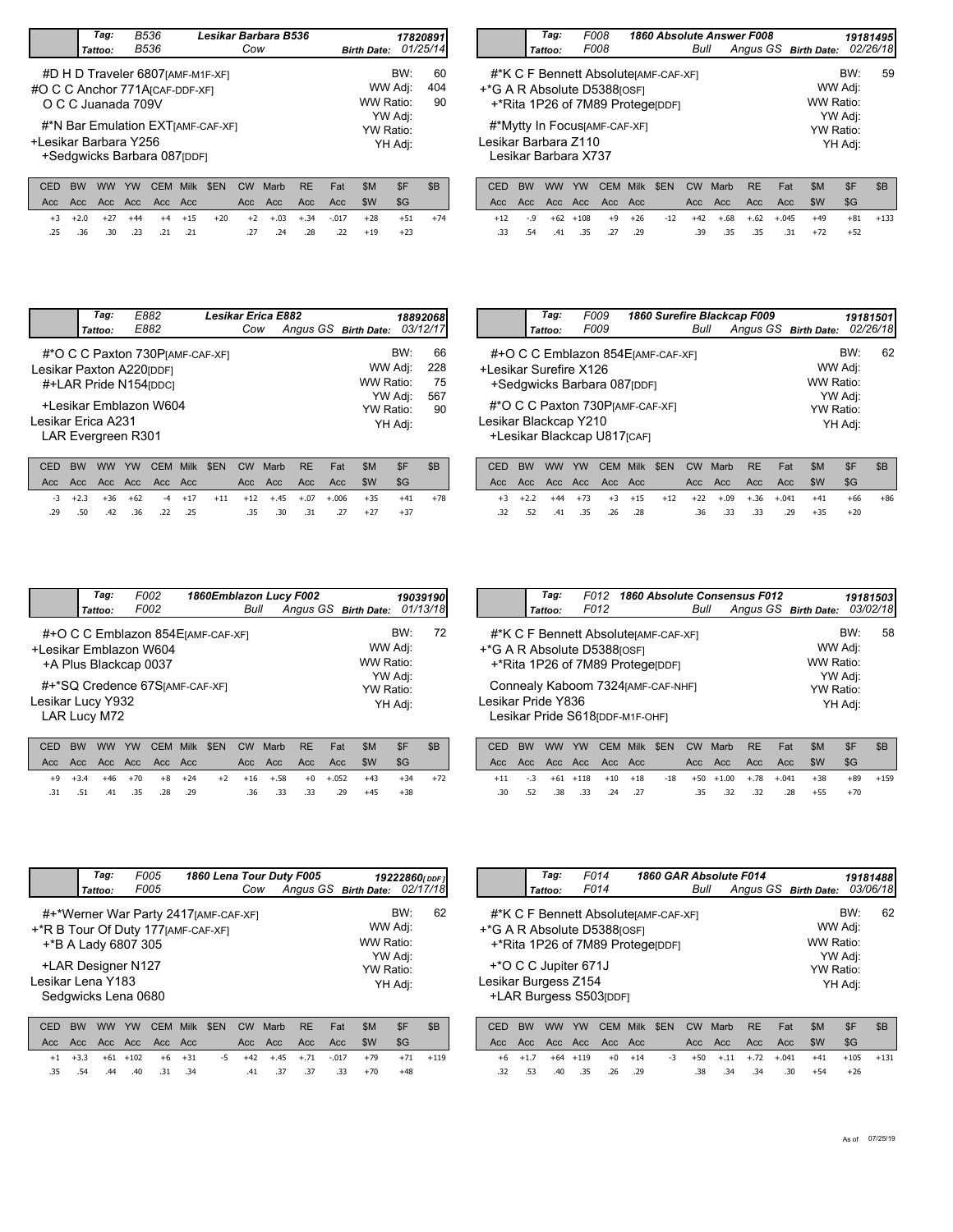|                    | Tag:                                                                                                                                                                    |     | F015 |             | 1860 Erica Paxton F015 |           |      |           |     |                      |         | 19181486 |
|--------------------|-------------------------------------------------------------------------------------------------------------------------------------------------------------------------|-----|------|-------------|------------------------|-----------|------|-----------|-----|----------------------|---------|----------|
|                    | Tattoo:                                                                                                                                                                 |     | F015 |             |                        | Cow       |      |           |     | Angus GS Birth Date: |         | 03/07/18 |
|                    | BW:<br>#*O C C Paxton 730 PJAME-CAF-XFI<br>WW Adj:<br>Lesikar Paxton A220[DDF]<br>WW Ratio:<br>#+LAR Pride N154 [DDC]<br>YW Adj:<br>+Lesikar Emblazon W604<br>YW Ratio: |     |      |             |                        |           |      |           |     |                      |         |          |
| Lesikar Erica A231 | LAR Evergreen R301                                                                                                                                                      |     |      |             |                        |           |      |           |     |                      | YH Adj: |          |
| CED                | <b>BW</b><br><b>WW</b>                                                                                                                                                  | YW  | CEM  | <b>Milk</b> | \$EN                   | <b>CW</b> | Marb | <b>RE</b> | Fat | \$M                  | \$F     | \$B      |
| Acc                | Acc.<br>Acc.                                                                                                                                                            | Acc | Acc. | Acc         |                        | Acc.      | Acc. | Acc.      | Acc | \$W                  | \$G     |          |

+2 +1.5 +37 +62 +2 +18 +13 +24 +.34 +.63 +.006 +36 +67 +106

+32 +39

+36

+1.5 +37 +62 +18 +24 +.34 +.63 +.006

.28 .49 .38 .33 .24 .33 .29 .30 .26 .21

|                    | Tag:                                                                                                                                             | F021                         |                       | 1860 Absolute Answer F021 |         |                       |                      |         | 19186386  |  |  |  |  |
|--------------------|--------------------------------------------------------------------------------------------------------------------------------------------------|------------------------------|-----------------------|---------------------------|---------|-----------------------|----------------------|---------|-----------|--|--|--|--|
|                    | Tattoo:                                                                                                                                          | F021                         |                       | Cow                       |         |                       | Angus GS Birth Date: |         | 03/13/18  |  |  |  |  |
|                    | BW:<br>#*K C F Bennett AbsoluterAMF-CAF-XF1<br>WW Adj:<br>+*G A R Absolute D5388[OSF]<br>WW Ratio:<br>+*Rita 1P26 of 7M89 Protege DDF<br>YW Adj: |                              |                       |                           |         |                       |                      |         |           |  |  |  |  |
| Lesikar Erica A227 | +*O C C Jupiter 671J                                                                                                                             | +Lesikar Erica Y820[M1F-OSF] |                       |                           |         |                       | YW Ratio:            | YH Adj: |           |  |  |  |  |
| <b>CED</b>         | <b>DIAL</b><br>$\mathbf{Y}$                                                                                                                      | V(M)<br><b>CEM</b>           | CENI<br><b>Adille</b> | C <sub>1</sub>            | $M$ orh | <b>DE</b><br>$E \sim$ | <b>CAA</b>           | ¢Ε      | <b>CD</b> |  |  |  |  |

|  |  |                         |  |             | CED BW WW YW CEM Milk \$EN CW Marb RE Fat          | SM .      | $\nabla$ SF $\simeq$ | - SB       |
|--|--|-------------------------|--|-------------|----------------------------------------------------|-----------|----------------------|------------|
|  |  |                         |  |             |                                                    |           |                      |            |
|  |  |                         |  |             | +13 -.3 +52 +94 +11 +29 -7 +37 +.93 +.38 +.077 +60 |           |                      | $+62 +120$ |
|  |  | .32 .53 .40 .35 .26 .28 |  | .37 .34 .34 |                                                    | $.30 +63$ | $+57$                |            |
|  |  |                         |  |             |                                                    |           |                      |            |

|                        | Tag:    | F017                                                                                 |      | 1860 Paxton Traveler F017 |      |      |           |                      |                                 | 19184951 |
|------------------------|---------|--------------------------------------------------------------------------------------|------|---------------------------|------|------|-----------|----------------------|---------------------------------|----------|
|                        | Tattoo: | F017                                                                                 |      |                           | Bull |      |           | Angus GS Birth Date: |                                 | 03/10/18 |
|                        |         | #*O C C Paxton 730P[AMF-CAF-XF]<br>Lesikar Paxton A220[DDF]<br>#+LAR Pride N154(DDC) |      |                           |      |      |           |                      | BW:<br>WW Adj:<br>WW Ratio:     | 67       |
| +Lesikar Blackcap Y212 |         | #+S A V Mandan 5664 [AMF-CAF-XF]<br>+Twin Eagles Blackcap 418PJAMF-NHF1              |      |                           |      |      |           |                      | YW Adj:<br>YW Ratio:<br>YH Adj: |          |
| CED<br><b>BW</b>       | ww      | CEM<br>YW                                                                            | Milk | <b>SEN</b>                | CW   | Marb | <b>RE</b> | \$M<br>Fat           | \$F                             | \$B      |

|  |  |                         |  |  |  |                     | CED BW WW YW CEM Milk \$EN CW Marb RE Fat \$M \$F \$B                                  |  |
|--|--|-------------------------|--|--|--|---------------------|----------------------------------------------------------------------------------------|--|
|  |  |                         |  |  |  |                     |                                                                                        |  |
|  |  |                         |  |  |  |                     | $+1$ $+3.1$ $+43$ $+74$ $+3$ $+20$ $-4$ $+16$ $+.51$ $+.38$ $-.002$ $+34$ $+65$ $+110$ |  |
|  |  | .32 .53 .41 .36 .26 .29 |  |  |  | .37 .34 .34 .30 +33 | +45                                                                                    |  |

|                                     | Tag:                                                                |    | F022                 |         |            |      |      | 1860 Eureka Traveler F022 |     |                               | 19181491 <sub>[DDF]</sub> |     |
|-------------------------------------|---------------------------------------------------------------------|----|----------------------|---------|------------|------|------|---------------------------|-----|-------------------------------|---------------------------|-----|
|                                     | Tattoo:                                                             |    | F022                 |         |            | Bull |      |                           |     | Angus GS Birth Date: 03/14/18 |                           |     |
| +Lesikar Eureka Z371                | #+*O C C Eureka 865E[M1F]<br>+MJB Traveler Lady 398 87921 [AMF-NHF] |    |                      |         |            |      |      |                           |     | WW Adj:<br>WW Ratio:          | <b>BW·</b>                | 66  |
| Lesikar Erica Z373 <sub>IOSF1</sub> | +Lesikar Emblazon X947<br>+Lesikar Erica W902                       |    | YW Adj:<br>YW Ratio: | YH Adj: |            |      |      |                           |     |                               |                           |     |
| <b>BW</b><br>CED.                   | <b>WW</b>                                                           | YW | CEM                  | Milk    | <b>SEN</b> | CW   | Marb | <b>RE</b>                 | Fat | \$M                           | \$F                       | \$B |

| Acc Acc Acc Acc Acc Acc - Acc Acc Acc - \$W - \$G - |  |  |  |  |  |                                                                                         |  |
|-----------------------------------------------------|--|--|--|--|--|-----------------------------------------------------------------------------------------|--|
|                                                     |  |  |  |  |  | $+11$ $+.6$ $+35$ $+65$ $+11$ $+22$ $+12$ $+10$ $+.30$ $+.12$ $-.024$ $+42$ $+44$ $+77$ |  |
|                                                     |  |  |  |  |  |                                                                                         |  |
|                                                     |  |  |  |  |  |                                                                                         |  |

|                         | Tag:               | F019                                              | 1860 Erica Sedgwicks F019        |     |                      |                      |         | 19181506 |
|-------------------------|--------------------|---------------------------------------------------|----------------------------------|-----|----------------------|----------------------|---------|----------|
|                         | Tattoo:            | F019                                              |                                  | Cow | Angus GS Birth Date: |                      |         | 03/12/18 |
|                         |                    | Lesikar Paxton A220[DDF]<br>#+LAR Pride N154[DDC] | #*O C C Paxton 730 P[AMF-CAF-XF] |     |                      | WW Adj:<br>WW Ratio: | BW:     | 58       |
| Lesikar Erica X695[DDF] | Lesikar Erica T661 |                                                   | #+S A V Mandan 5664 [AMF-CAF-XF] |     |                      | YW Adj:<br>YW Ratio: | YH Adj: |          |

|  |  |  |                         |  | CED BW WW YW CEM Milk \$EN CW Marb RE Fat | SM                                                | - SF  | - SB  |
|--|--|--|-------------------------|--|-------------------------------------------|---------------------------------------------------|-------|-------|
|  |  |  |                         |  |                                           |                                                   | - SG  |       |
|  |  |  |                         |  |                                           | +4 +1.4 +48 +75 +4 +24 +6 +20 -.06 +.24 +.033 +54 | $+45$ | $+57$ |
|  |  |  | .31 .52 .41 .35 .25 .28 |  | .36 .33 .33 .29 +55                       |                                                   | $+12$ |       |

|                                                         | Tag:              | F023 | 1860 Absolute KCF Ben F023                                                                                   |      |                                                         | 19181489[DDC] |    |
|---------------------------------------------------------|-------------------|------|--------------------------------------------------------------------------------------------------------------|------|---------------------------------------------------------|---------------|----|
|                                                         | Tattoo:           | F023 |                                                                                                              | Bull | Angus GS Birth Date: 03/14/18                           |               |    |
| +*G A R Absolute D5388[OSF]<br>Lesikar Erica Z150 [DDC] | #O C C Glory 950G |      | #*K C F Bennett Absolute [AMF-CAF-XF]<br>+*Rita 1P26 of 7M89 ProtegerDDF1<br>+Lesikar Erica T664[DDC-AMF-XF] |      | WW Adj:<br>WW Ratio:<br>YW Adj:<br>YW Ratio:<br>YH Adj: | BW:           | 63 |
|                                                         |                   |      |                                                                                                              |      |                                                         |               |    |

|  |  |                         |  | CED BW WW YW CEM Milk \$EN CW Marb RE Fat |  | SM                                                 | SF.   | - SB     |
|--|--|-------------------------|--|-------------------------------------------|--|----------------------------------------------------|-------|----------|
|  |  |                         |  |                                           |  |                                                    |       |          |
|  |  |                         |  |                                           |  | +11 +1.1 +51 +97 +0 +17 +7 +33 +.55 +.60 +.066 +41 |       | +76 +119 |
|  |  | .32 .53 .40 .34 .26 .28 |  | .37 .34 .34 .30                           |  | $+47$                                              | $+43$ |          |

|                      | Tag:                                               | F020                                                                | 1860 N Bar Traveler F020 | 19181509  |                    |         |                      |                        |    |           |
|----------------------|----------------------------------------------------|---------------------------------------------------------------------|--------------------------|-----------|--------------------|---------|----------------------|------------------------|----|-----------|
|                      | Tattoo:                                            | F020                                                                |                          |           | Bull               |         | Angus GS Birth Date: |                        |    | 03/13/18  |
| +Lesikar Eureka A188 | #+*O C C Eureka 865E[M1F]<br>+A Plus Blackcap 0037 | WW Ratio:                                                           | BW:<br>WW Adj:           | 71        |                    |         |                      |                        |    |           |
| Lesikar Barbara X737 |                                                    | #S A V 8180 Traveler 004 [AMF-CAF-XF]<br>LAR Barbara S465 [AMF-NHF] |                          | YW Ratio: | YW Adj:<br>YH Adj: |         |                      |                        |    |           |
| CED.<br><b>DIAL</b>  | $\mathbf{Y}$                                       | V(M)<br><b>CEM</b>                                                  | <b>Mille</b>             | CENI      | C <sub>1</sub>     | $M$ orb | <b>DE</b>            | <b>CAA</b><br>$E \sim$ | ¢Ε | <b>CD</b> |

|  |  |                         |  |                   | CED BW WW YW CEM Milk \$EN CW Marb RE Fat          | SM    | $-$ SF $-$ | SB.   |
|--|--|-------------------------|--|-------------------|----------------------------------------------------|-------|------------|-------|
|  |  |                         |  |                   |                                                    |       | SG-        |       |
|  |  |                         |  |                   | +2 +1.2 +36 +67 +2 +26 +11 +14 +.51 +.51 +.001 +54 |       | $+49$      | $+96$ |
|  |  | .32 .52 .41 .35 .25 .28 |  | $.37$ $.33$ $.33$ | .29                                                | $+42$ | $+47$      |       |

|                      | Tag:    | F024                        | 1860 Absolute Answer F024                                                 |      |                      |                                 |         | 19181485 |
|----------------------|---------|-----------------------------|---------------------------------------------------------------------------|------|----------------------|---------------------------------|---------|----------|
|                      | Tattoo: | F024                        |                                                                           | Bull | Angus GS Birth Date: |                                 |         | 03/14/18 |
|                      |         | +*G A R Absolute D5388[OSF] | #*K C F Bennett Absolute [AMF-CAF-XF]<br>+*Rita 1P26 of 7M89 ProtegerDDF1 |      |                      | WW Adj:<br>WW Ratio:<br>YW Adj: | BW:     | 65       |
| Lesikar Barbara B536 |         | +Lesikar Barbara Y256       | #O C C Anchor 771A [CAF-DDF-XF]                                           |      |                      | YW Ratio:                       | YH Adj: |          |

|  |  |                         |  | CED BW WW YW CEM Milk \$EN CW Marb RE Fat |                                                         | SM.        | - SF  | - SB       |
|--|--|-------------------------|--|-------------------------------------------|---------------------------------------------------------|------------|-------|------------|
|  |  |                         |  |                                           | Acc Acc Acc Acc Acc Acc - Acc Acc Acc - Acc - \$W - \$G |            |       |            |
|  |  |                         |  |                                           | +6 +1.6 +40 +70 +2 +13 +17 +24 +.39 +.58 +.006 +31      |            |       | $+82 +123$ |
|  |  | .32 .53 .40 .35 .26 .28 |  | .38 .34 .34                               |                                                         | $.30 + 30$ | $+41$ |            |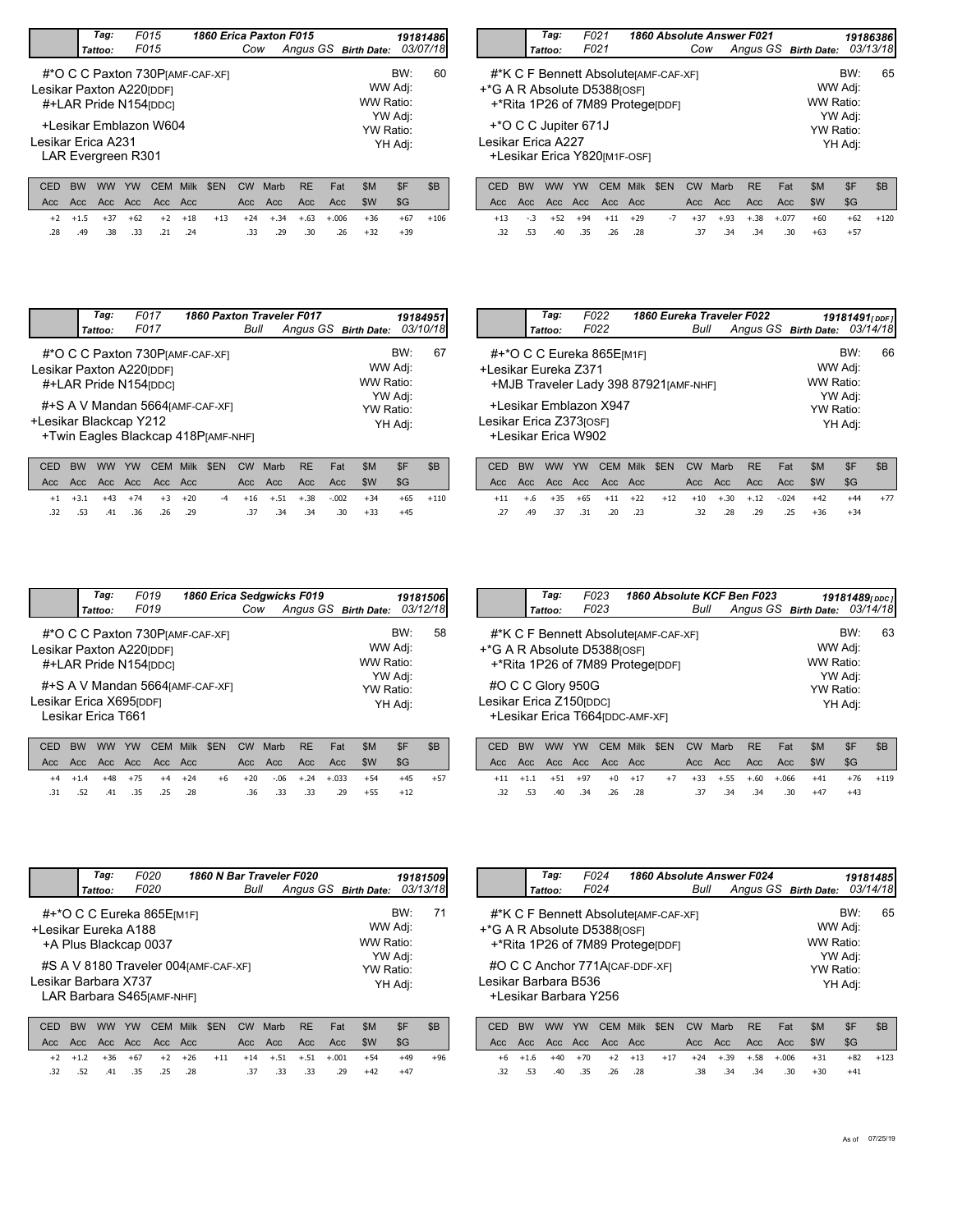|                      | Tag:                                                             |    | F025 |      |            |      |      | 1860 N Bar Emulation F025 |     |                      | 19181482           |          |
|----------------------|------------------------------------------------------------------|----|------|------|------------|------|------|---------------------------|-----|----------------------|--------------------|----------|
|                      | Tattoo:                                                          |    | F025 |      |            | Bull |      |                           |     | Angus GS Birth Date: |                    | 03/18/18 |
| +Lesikar Eureka A188 | #+*O C C Eureka 865E[M1F]<br>+A Plus Blackcap 0037               |    |      |      |            |      |      |                           |     | WW Adj:<br>WW Ratio: | BW:                | 64       |
| Lesikar Erica B379   | #O C C Anchor 771A <sub>ICAF-DDF-XF1</sub><br>Lesikar Erica Z950 |    |      |      |            |      |      |                           |     | YW Ratio:            | YW Adj:<br>YH Adj: |          |
| CED                  |                                                                  | YW | CEM  | Milk | <b>SEN</b> | CW   | Marb | <b>RE</b>                 | Fat | \$M                  | \$F                | \$B      |

\$G

+54 +74

 $\blacksquare$ 

 $.34$   $.31$   $.31$   $.27$   $+40$   $+20$ 

Acc Acc Acc Acc Acc - Acc Acc Acc Acc \$W

.30 .50 .38 .33 .25 .34 .31 .31 .27 .24

+6 +1.9 +40 +64 +2 +20 +14 +19 -.01 +.17 -.031 +42

| Tag:<br>Tattoo: | F032<br>F032                                          | 1860 Absolute Answer F032                                                | Bull | Angus GS Birth Date: |                      | 19181507 | 04/05/18 |
|-----------------|-------------------------------------------------------|--------------------------------------------------------------------------|------|----------------------|----------------------|----------|----------|
|                 | +*G A R Absolute D5388[OSF]                           | #*K C F Bennett AbsoluterAMF-CAF-XF1<br>+*Rita 1P26 of 7M89 ProtegerDDF1 |      |                      | WW Adj:<br>WW Ratio: | BW:      | 66       |
|                 | Lesikar Princess X994[DDF]<br>Sedgwicks Princess 8940 | #*G A R Predestined [DDC-AMF-XF]                                         |      |                      | YW Adj:<br>YW Ratio: | YH Adj:  |          |

|  |  |                                    |  |  | CED BW WW YW CEM Milk \$EN CW Marb RE Fat   | -SM | -SF                                  | - SB |
|--|--|------------------------------------|--|--|---------------------------------------------|-----|--------------------------------------|------|
|  |  |                                    |  |  |                                             |     |                                      |      |
|  |  | $+4$ $+1.8$ $+46$ $+78$ $+2$ $+25$ |  |  |                                             |     | +4 +26 +1.02 +.45 +.018 +47 +50 +119 |      |
|  |  |                                    |  |  | .34 .55 .43 .37 .28 .31 .40 .36 .36 .32 +51 |     | +69                                  |      |
|  |  |                                    |  |  |                                             |     |                                      |      |

|                                                     | Tag:<br>Tattoo:                                                          | F027<br>F027 |     |      |            | Bull |      | 1860 Absolute ScotchCap F027<br>Angus GS Birth Date: |     |                      |                    | 19181502<br>03/20/18 |
|-----------------------------------------------------|--------------------------------------------------------------------------|--------------|-----|------|------------|------|------|------------------------------------------------------|-----|----------------------|--------------------|----------------------|
| <sup>+</sup> *G A R Absolute D5388 <sub>[OSF]</sub> | #*K C F Bennett AbsoluterAMF-CAF-XF1<br>+*Rita 1P26 of 7M89 Protegerport |              |     |      |            |      |      |                                                      |     | WW Adj:<br>WW Ratio: | BW:                | 64                   |
| Lesikar Blackcap Y272                               | #O C C Glory 950G<br>+Lesikar Blackcap W605                              |              |     |      |            |      |      |                                                      |     | YW Ratio:            | YW Adj:<br>YH Adj: |                      |
|                                                     |                                                                          | YW           | CEM | Milk | <b>SEN</b> | CW   | Marb | <b>RE</b>                                            | Fat | \$M                  | \$F                | \$B                  |

|  |  |                         |  |  |  | CED BW WW YW CEM MIIK SEN CW MAND RE FAIL SMI SF |                                                                | - 505 |
|--|--|-------------------------|--|--|--|--------------------------------------------------|----------------------------------------------------------------|-------|
|  |  |                         |  |  |  |                                                  | SG-                                                            |       |
|  |  |                         |  |  |  |                                                  | $+12$ -.6 +57 +102 +7 +35 -5 +48 +.54 +.70 +.025 +63 +104 +152 |       |
|  |  | .33 .54 .41 .35 .27 .29 |  |  |  | .38 .35 .34 .31 +78 +48                          |                                                                |       |
|  |  |                         |  |  |  |                                                  |                                                                |       |

|                    | Tag:    | F038<br>F038             | 1860 Paxton Traveler F038                     | Bull | Angus GS Birth Date: |           |         | 19181481<br>05/04/18 |
|--------------------|---------|--------------------------|-----------------------------------------------|------|----------------------|-----------|---------|----------------------|
|                    | Tattoo: |                          |                                               |      |                      |           |         |                      |
|                    |         |                          | #*O C C Paxton 730 PJAMF-CAF-XFI              |      |                      |           | BW:     | 64                   |
|                    |         | Lesikar Paxton A220[DDF] |                                               |      |                      | WW Adj:   |         |                      |
|                    |         | #+LAR Pride N154 [DDC]   |                                               |      |                      | WW Ratio: |         |                      |
|                    |         |                          |                                               |      |                      |           | YW Adj: |                      |
|                    |         |                          | +O C C Broadside 876B <sub>ICAF-DDF-XF1</sub> |      |                      | YW Ratio: |         |                      |
| Lesikar Erica B402 |         |                          |                                               |      |                      |           | YH Adj: |                      |
|                    |         | +Lesikar Erica T652rosF1 |                                               |      |                      |           |         |                      |
|                    |         |                          |                                               |      |                      |           |         |                      |

|  |  |  |  |  | CED BW WW YW CEM Milk \$EN CW Marb RE Fat \$M |                                                                              | -SF | - SB  |
|--|--|--|--|--|-----------------------------------------------|------------------------------------------------------------------------------|-----|-------|
|  |  |  |  |  |                                               |                                                                              | SG  |       |
|  |  |  |  |  |                                               | $+1$ $+1.7$ $+38$ $+59$ $+3$ $+17$ $+18$ $+8$ $+0$ $+17$ $+0.08$ $+43$ $+31$ |     | $+47$ |
|  |  |  |  |  |                                               | .30 .50 .39 .35 .24 .26 .35 .31 .32 .28 +37 +17                              |     |       |
|  |  |  |  |  |                                               |                                                                              |     |       |

| F029<br>Tag:<br>1860 Lady Traveler F029<br>19181500[M1F]                                                                                                                                                                                                     |    |
|--------------------------------------------------------------------------------------------------------------------------------------------------------------------------------------------------------------------------------------------------------------|----|
|                                                                                                                                                                                                                                                              |    |
| Angus GS Birth Date: 03/23/18<br>F029<br>Cow<br>Tattoo:                                                                                                                                                                                                      |    |
| BW:<br>#+*O C C Eureka 865E[M1F]<br>WW Adj:<br>+Lesikar Eureka Z371<br>WW Ratio:<br>+MJB Traveler Lady 398 87921 [AMF-NHF]<br>YW Adj:<br>O C C Prototype 847P[M1C-CAF-XF]<br>YW Ratio:<br>Lesikar Forever Lady Y231<br>YH Adj:<br>+Lesikar Forever Lady W858 | 59 |

|  |  |  |                         | CED BW WW YW CEM Milk \$EN CW Marb RE Fat |  | - SM                                                                          | - SF  |       |
|--|--|--|-------------------------|-------------------------------------------|--|-------------------------------------------------------------------------------|-------|-------|
|  |  |  |                         |                                           |  |                                                                               | - SG  |       |
|  |  |  |                         |                                           |  | $+10$ $+1$ $+50$ $+79$ $+8$ $+17$ $+11$ $+21$ $+32$ $+39$ $+0.05$ $+58$ $+55$ |       | $+90$ |
|  |  |  | .31 .52 .40 .35 .25 .27 | .36 .32 .32 .28 +51                       |  |                                                                               | $+35$ |       |

| Tag:    | F039                                                        | 1860 Absolute DV Rita F039                                                                                                                              |      |                      |                                              | *19181487      |    |  |
|---------|-------------------------------------------------------------|---------------------------------------------------------------------------------------------------------------------------------------------------------|------|----------------------|----------------------------------------------|----------------|----|--|
| Tattoo: | F039                                                        |                                                                                                                                                         | Bull | Angus GS Birth Date: |                                              | 05/30/18       |    |  |
|         | +*G A R Absolute D5388[OSF]<br>+*Deer Valley Rita 3241[DDF] | #*K C F Bennett Absolute [AMF-CAF-XF]<br>+*Rita 1P26 of 7M89 ProtegerDDF1<br>#Poss Total Impact 745 [AMF-CAF-XF]<br>*G A R Objective 2345 [DDC-AMF-NHF] |      |                      | WW Adj:<br>WW Ratio:<br>YW Adj:<br>YW Ratio: | BW:<br>YH Adj: | 66 |  |

|  |  |                         |  |     |  | CED BW WW YW CEM Milk \$EN CW Marb RE Fat \$M |                                                     | SF  | - SB       |
|--|--|-------------------------|--|-----|--|-----------------------------------------------|-----------------------------------------------------|-----|------------|
|  |  |                         |  |     |  |                                               |                                                     |     |            |
|  |  |                         |  |     |  |                                               | +9 +.3 +68 +125 +10 +14 -19 +48 +.92 +.75 +.005 +45 |     | $+93 +162$ |
|  |  | .33 .53 .41 .36 .29 .30 |  | .39 |  | .36 .36 .32 +58                               |                                                     | +69 |            |

|                                            | Tag:               | F031                                                                        |             | 1860 Annie Predestined F031 |           |      |                      | 19183927   |                                                                |          |
|--------------------------------------------|--------------------|-----------------------------------------------------------------------------|-------------|-----------------------------|-----------|------|----------------------|------------|----------------------------------------------------------------|----------|
|                                            | Tattoo:            | F031                                                                        |             |                             | Cow       |      | Angus GS Birth Date: |            |                                                                | 04/01/18 |
| +Lesikar Eureka A188<br>Lesikar Annie B434 | Lesikar Annie X691 | #+*O C C Eureka 865E[M1F]<br>+A Plus Blackcap 0037<br>+Lesikar Rebound X931 |             |                             |           |      |                      |            | BW:<br>WW Adj:<br>WW Ratio:<br>YW Adj:<br>YW Ratio:<br>YH Adj: | 59       |
|                                            |                    |                                                                             |             |                             |           |      |                      |            |                                                                |          |
| <b>BW</b><br>CED                           | ww                 | YW<br>CEM                                                                   | <b>Milk</b> | \$EN                        | <b>CW</b> | Marb | <b>RE</b>            | \$M<br>Fat | \$F                                                            | \$B      |
| Acc.                                       | Acc Acc<br>Acc.    |                                                                             | Acc Acc     |                             | Acc       | Acc  | Acc                  | \$W<br>Acc | \$G                                                            |          |

| Acc Acc Acc Acc Acc Acc Acc |  |  |  |  | Acc Acc Acc Acc SW                                 | SG    |             |
|-----------------------------|--|--|--|--|----------------------------------------------------|-------|-------------|
|                             |  |  |  |  | +5 +2.7 +52 +87 -1 +12 +10 +31 +.23 +.78 -.050 +35 |       | $+68 + 109$ |
| .29 .49 .37 .32 .23 .24     |  |  |  |  | .33 .29 .30 .25 +38                                | $+42$ |             |

|                             | Tag:                                                                    | F040 |                    | 1860 Dixie Absolute F040 |           |           |                    |                      |                |          |
|-----------------------------|-------------------------------------------------------------------------|------|--------------------|--------------------------|-----------|-----------|--------------------|----------------------|----------------|----------|
|                             | Tattoo:                                                                 | F040 |                    |                          | Cow       |           |                    | Angus GS Birth Date: |                | 06/25/18 |
| +*G A R Absolute D5388[OSF] | #*K C F Bennett AbsoluterAMF-CAF-XF1<br>+*Rita 1P26 of 7M89 ProtegerppF |      |                    |                          |           |           |                    | WW Ratio:            | BW:<br>WW Adj: | 56       |
| Lesikar Rita B575           | *O C C Thumper 819T[M1F]<br>Lesikar Rita Z289                           |      |                    |                          |           | YW Ratio: | YW Adj:<br>YH Adj: |                      |                |          |
| CED                         | <b>BW</b><br><b>WW</b>                                                  | YW   | <b>CEM</b><br>Milk | \$EN                     | <b>CW</b> | Marb      | <b>RE</b>          | \$M<br>Fat           | \$F            | \$B      |
| Acc                         | Acc.<br>Acc.                                                            | Acc  | Acc.<br>- Acc      |                          | Acc       | Acc       | Acc                | \$W<br>Acc           | \$G            |          |

|  |  |                         |  |  | $+34$ |                                                                                                                                                           |
|--|--|-------------------------|--|--|-------|-----------------------------------------------------------------------------------------------------------------------------------------------------------|
|  |  | .33 .53 .41 .36 .27 .28 |  |  |       | ישם טיו יויו יויו טבויו ויוווג עבור טיו וועונט וגב ועג עוויו עו עם<br>+11 -.2 +67 +107 +5 +20 -11 +41 +.24 +.70 +.017 +55 +70 +104<br>.38 .34 .34 .30 +71 |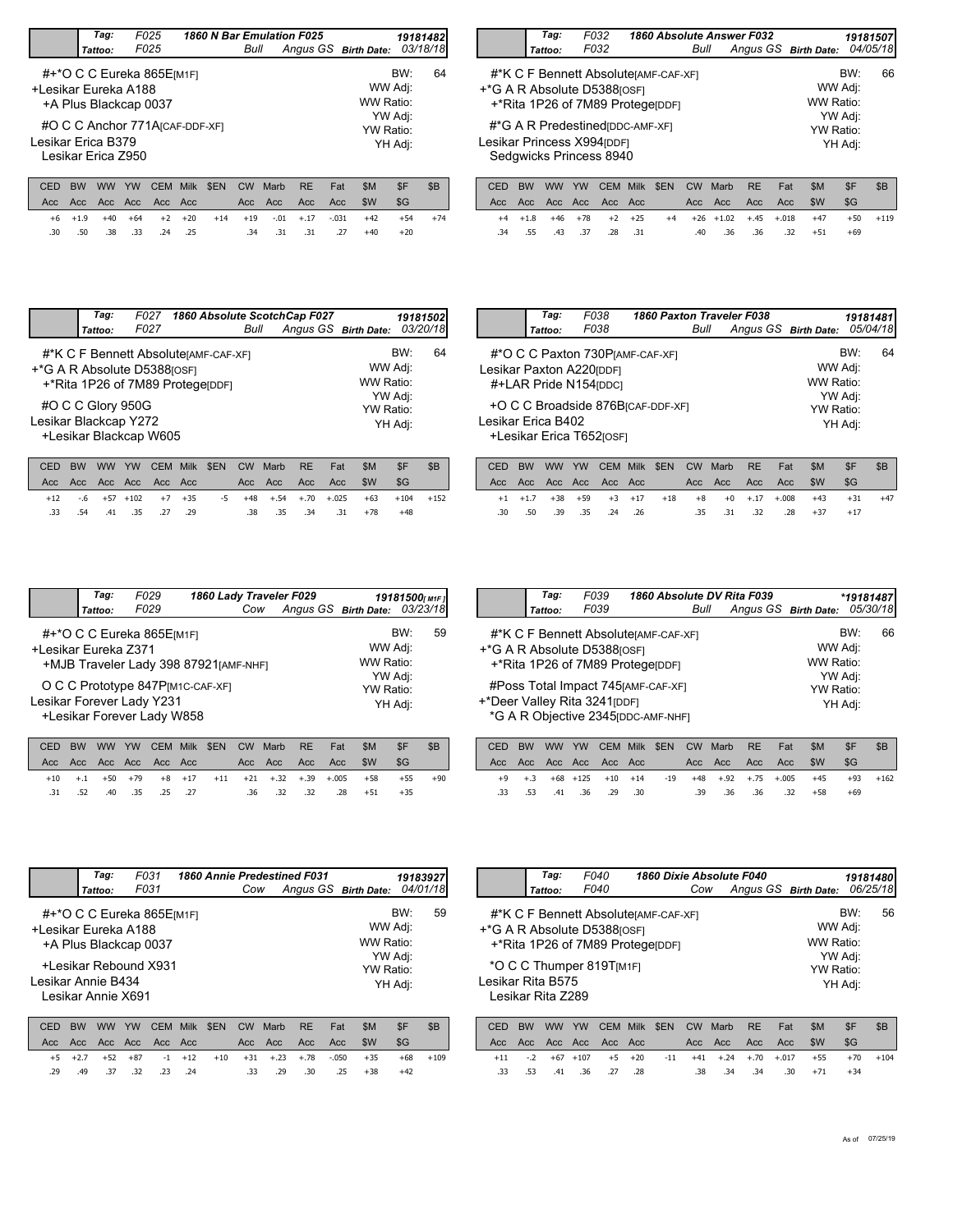|                             | Tag:                                                                     | F044         |             |                    |           |      | 1860 Peggy Consensus F044 |                      |     | *19181497 |
|-----------------------------|--------------------------------------------------------------------------|--------------|-------------|--------------------|-----------|------|---------------------------|----------------------|-----|-----------|
|                             | Tattoo:                                                                  | F044         |             |                    | Cow       |      |                           | Angus GS Birth Date: |     | 07/29/18  |
| +*G A R Absolute D5388[OSF] | #*K C F Bennett AbsoluterAMF-CAF-XF1<br>+*Rita 1P26 of 7M89 ProtegerDDF1 |              | WW Ratio:   | BW:<br>WW Adj:     | 54        |      |                           |                      |     |           |
| EXAR Unique Peggy 2146[OHF] | #*Connealy Consensus 7229 [AMF-CAF-XF]<br>WK Unique Peggy 6018[AMF]      |              | YW Ratio:   | YW Adj:<br>YH Adj: |           |      |                           |                      |     |           |
| CED                         | <b>BW</b><br><b>WW</b>                                                   | YW<br>CEM    | <b>Milk</b> | \$EN               | <b>CW</b> | Marb | <b>RE</b>                 | \$M<br>Fat           | \$F | \$B       |
| Acc                         | Acc.<br>Acc.                                                             | Acc.<br>Acc. | Acc         |                    | Acc       | Acc  | Acc                       | \$W<br>Acc           | \$G |           |

|                                                                   | Tag:                                                                 | <i>F050</i><br><i>F050</i> |             | 1860 Baldridge Colonel F050 |      |      |    |  |                      | *19468547 |          |  |
|-------------------------------------------------------------------|----------------------------------------------------------------------|----------------------------|-------------|-----------------------------|------|------|----|--|----------------------|-----------|----------|--|
|                                                                   | Tattoo:                                                              |                            |             |                             | Bull |      |    |  | Angus GS Birth Date: |           | 10/22/18 |  |
| +*Baldridge Colonel C251[AMF-CAF-XF]                              | +baldridge Xpand x743 <sub>[DDF]</sub><br>*Baldridge Isabel Y69[DDF] |                            | WW Ratio:   | BW:<br>WW Adj:              | 48   |      |    |  |                      |           |          |  |
|                                                                   | +*V A R Index 3282 [AMF-CAF-XF]                                      |                            | YW Ratio:   | YW Adj:                     |      |      |    |  |                      |           |          |  |
| *Lazy F Lady Jaye 1659<br>YH Adj:<br>*44 Lady Jaye 4583 [DDF-OSF] |                                                                      |                            |             |                             |      |      |    |  |                      |           |          |  |
| C.FD                                                              | <b>RW</b><br><b>WW</b>                                               | YW<br>C.FM.                | <b>Milk</b> | <b>SEN</b>                  | C.W  | Marh | RF |  | \$M<br>Fat           | $S$ F     | $R$ R    |  |

|  |  |  |  |  |                                             | CED BW WW YW CEM Milk \$EN CW Marb RE Fat \$M                 | SF .  | - SB |
|--|--|--|--|--|---------------------------------------------|---------------------------------------------------------------|-------|------|
|  |  |  |  |  |                                             |                                                               |       |      |
|  |  |  |  |  |                                             | +13 -1.6 +49 +88 +10 +23 +11 +31 +.66 +.64 +.023 +64 +79 +132 |       |      |
|  |  |  |  |  | .31 .49 .40 .35 .27 .29 .38 .34 .34 .31 .59 |                                                               | $+53$ |      |

|  |  |  |  |  | CED BW WW YW CEM Milk \$EN CW Marb RE Fat \$M \$F                              |       | SB <sup>1</sup> |
|--|--|--|--|--|--------------------------------------------------------------------------------|-------|-----------------|
|  |  |  |  |  |                                                                                |       |                 |
|  |  |  |  |  | $+10$ $+1.3$ $+81$ $+146$ $+6$ $+18$ $-11$ $+59$ $+.91$ $+1.21$ $-0.018$ $+62$ |       | $+90 +167$      |
|  |  |  |  |  | .36 .32 .42 .37 .26 .39 .36 .36 .32 .79                                        | $+77$ |                 |

|                    | Tag:               | F046                                                                                                     |      |           |                |           | 1860 Queen Absolute F046 |                      |     | 19474832 |
|--------------------|--------------------|----------------------------------------------------------------------------------------------------------|------|-----------|----------------|-----------|--------------------------|----------------------|-----|----------|
|                    | Tattoo:            | F046                                                                                                     |      |           | Cow            |           |                          | Angus GS Birth Date: |     | 08/31/18 |
|                    |                    | #*K C F Bennett Absolute [AMF-CAF-XF]<br>+*G A R Absolute D5388[OSF]<br>+*Rita 1P26 of 7M89 Protegerport |      | WW Ratio: | BW:<br>WW Adj: | 50        |                          |                      |     |          |
| Lesikar Queen A478 | Lesikar Queen W910 | +Lesikar Impact W601                                                                                     |      |           |                | YW Ratio: | YW Adj:<br>YH Adj:       |                      |     |          |
| CED                | вw<br><b>WW</b>    | <b>CEM</b><br>YW                                                                                         | Milk | \$EN      | CW             | Marb      | <b>RE</b>                | \$M<br>Fat           | \$F | \$B      |

|  |             |                                   |  |  | CED BW WW YW CEM Milk \$EN CW Marb RE Fat \$M |       | SF .  | - SB       |
|--|-------------|-----------------------------------|--|--|-----------------------------------------------|-------|-------|------------|
|  |             |                                   |  |  |                                               |       |       |            |
|  |             | $+13$ $-5$ $+56$ $+98$ $-3$ $+23$ |  |  | -6 +36 +.61 +.59 +.057 +40                    |       |       | $+86 +133$ |
|  | .30 .48 .39 | .34 .25 .27                       |  |  | .36 .33 .33 .29                               | $+62$ | $+47$ |            |

|                       | Tag:                 | F051                                                                                        |      | 1860 MGR Rito Ten X F051 |      |      |           |     |                      | *19465630 |          |
|-----------------------|----------------------|---------------------------------------------------------------------------------------------|------|--------------------------|------|------|-----------|-----|----------------------|-----------|----------|
|                       | Tattoo:              | F051                                                                                        |      |                          | Bull |      |           |     | Angus GS Birth Date: |           | 11/01/18 |
| +*MGR Rito 4119 [OSF] | *MGR Rita 2145 [DDF] | +*Rito 9Q13 of Rita 5F56 GHM[DDF]                                                           |      |                          |      |      |           |     | WW Adj:<br>WW Ratio: | BW:       | 72.      |
|                       |                      | #Sitz Upward 307RIAMF-CAF-XFI<br>+*Spruce Mtn Primrose 0823<br>+Bohi Primrose 6363[AMF-NHF] |      |                          |      |      |           |     | YW Adj:<br>YW Ratio: | YH Adj:   |          |
| CED<br><b>BW</b>      | <b>WW</b>            | YW<br>CEM.                                                                                  | Milk | <b>SEN</b>               | CW   | Marh | <b>RF</b> | Fat | \$M                  | \$F       | \$B      |

|  |  |                         |  | CED BW WW YW CEM Milk \$EN CW Marb RE Fat |                     | -SM | -SF                                                         |  |
|--|--|-------------------------|--|-------------------------------------------|---------------------|-----|-------------------------------------------------------------|--|
|  |  |                         |  |                                           |                     |     | - SG                                                        |  |
|  |  |                         |  |                                           |                     |     | +7 +3.7 +68 +117 +8 +32 -8 +58 +.58 +.86 +.004 +71 +93 +148 |  |
|  |  | .32 .52 .41 .35 .27 .29 |  |                                           | .38 .35 .35 .31 +77 |     | $+54$                                                       |  |
|  |  |                         |  |                                           |                     |     |                                                             |  |

|                               | Tag:                       | F048 | 1860 EXAR Stetson Ten X F048                                                                                                                   |                      |                                              |                | *19465629 |
|-------------------------------|----------------------------|------|------------------------------------------------------------------------------------------------------------------------------------------------|----------------------|----------------------------------------------|----------------|-----------|
|                               | Tattoo:                    | F048 | Bull                                                                                                                                           | Angus GS Birth Date: |                                              |                | 09/05/18  |
| Exar Erica 8156 [CAF-DDF-NHF] | +Sitz Henrietta Pride 643T |      | #*A A R Ten X 7008 S AJAMF-CAF-XF1<br>+*EXAR Stetson 3704BJAMF-CAF-XF1<br>#Basin Franchise P142 [NHC-AMF-XF]<br>+EXAR Erica 5163 [AMF-CAF-NHF] |                      | WW Adj:<br>WW Ratio:<br>YW Adj:<br>YW Ratio: | BW:<br>YH Adj: | 58        |
|                               |                            |      |                                                                                                                                                |                      |                                              |                |           |

|  |  |                         |  | CED BW WW YW CEM Milk \$EN CW Marb RE Fat |                     | -SM                                                  |       | - SB       |
|--|--|-------------------------|--|-------------------------------------------|---------------------|------------------------------------------------------|-------|------------|
|  |  |                         |  |                                           |                     |                                                      |       |            |
|  |  |                         |  |                                           |                     | +14 -1.5 +55 +104 +14 +35 -8 +41 +.80 +.98 +.018 +64 |       | $+85 +151$ |
|  |  | .36 .55 .45 .40 .32 .33 |  |                                           | .40 .37 .37 .33 +75 |                                                      | $+65$ |            |

|                    | Tag:            | F053                                   | 1860 Epic Consensus F053              |                                                                      |     |    |
|--------------------|-----------------|----------------------------------------|---------------------------------------|----------------------------------------------------------------------|-----|----|
|                    | Tattoo:         | F053                                   | Bull                                  | Sus F053 *19470581 <sub>[NHF]</sub><br>Angus GS Birth Date: 11/12/18 |     |    |
|                    |                 | 3F Epic 4631 [NHC-AMF-XF]              | *Varilek Product 2010 04 [AMF-CAF-XF] | WW Adj:                                                              | BW: | 54 |
|                    | Zebo Queen 1072 |                                        |                                       | WW Ratio:                                                            |     |    |
|                    |                 | #*Connealy Consensus 7229 [AMF-CAF-XF] | YW Adj:<br>YW Ratio:                  |                                                                      |     |    |
| EXAR Blackcap 2764 |                 | +Bricton Blackcap 1012                 |                                       | YH Adj:                                                              |     |    |

|  |  |  |                         | CED BW WW YW CEM Milk \$EN CW Marb RE Fat |  | SM | SF ∍                                                         | - SB |
|--|--|--|-------------------------|-------------------------------------------|--|----|--------------------------------------------------------------|------|
|  |  |  |                         |                                           |  |    |                                                              |      |
|  |  |  |                         |                                           |  |    | +8 -.3 +78 +134 +12 +28 -17 +52 +.76 +.26 +.093 +72 +71 +117 |      |
|  |  |  | .37 .55 .45 .40 .31 .31 | .41 .38 .37 .34 +92                       |  |    | $+46$                                                        |      |

|                   | Tag:                   | F049                                                                                                        |      |      |           |      | 1860 High Weigh 44 Cap F049 |            |                                 | *19468501 |     |
|-------------------|------------------------|-------------------------------------------------------------------------------------------------------------|------|------|-----------|------|-----------------------------|------------|---------------------------------|-----------|-----|
|                   | Tattoo:                | F049                                                                                                        |      |      | Bull      |      | Angus GS Birth Date:        |            |                                 | 10/03/18  |     |
|                   |                        | #*Plattemere Weigh Up K360 [AMF-CAF-XF]<br>+*E W A High Weigh 3123 [AMF-CAF-XF]<br>Edgewood Jaunty 128(DDF) |      |      |           |      |                             |            | BW:<br>WW Adj:<br>WW Ratio:     |           | 62  |
| *44 Blackcap 6422 |                        | +*44 028 Capitalist 3074<br>44 Blackcap P224[OSF]                                                           |      |      |           |      |                             |            | YW Adj:<br>YW Ratio:<br>YH Adj: |           |     |
| CED               | <b>BW</b><br><b>WW</b> | <b>CEM</b><br>YW                                                                                            | Milk | \$EN | <b>CW</b> | Marb | <b>RE</b>                   | \$M<br>Fat | \$F                             |           | \$B |

| Acc Acc Acc Acc Acc Acc |                         |  |  |  |  | Acc Acc Acc Acc \$W \$G                              |       |              |
|-------------------------|-------------------------|--|--|--|--|------------------------------------------------------|-------|--------------|
|                         |                         |  |  |  |  | +9 +1.0 +69 +128 +11 +29 -10 +46 +.96 +.38 +.037 +93 |       | $+68$ $+131$ |
|                         | .34 .52 .41 .36 .26 .26 |  |  |  |  | .38 .35 .34 .30 +80                                  | $+63$ |              |

|                                       | Tag:                                                                                                                      | F054          |                       | 1860 Baldridge Colonel F054 |      |                  |             |                  |            |                      |                                 | *19468561 |
|---------------------------------------|---------------------------------------------------------------------------------------------------------------------------|---------------|-----------------------|-----------------------------|------|------------------|-------------|------------------|------------|----------------------|---------------------------------|-----------|
|                                       | Tattoo:                                                                                                                   | F054          |                       |                             |      | Bull             |             |                  |            | Angus GS Birth Date: |                                 | 11/13/18  |
| +*Baldridge Colonel C251 [AMF-CAF-XF] | +baldridge Xpand x743 [DDF]                                                                                               |               | WW Adj:<br>WW Ratio:  | BW:                         | 74   |                  |             |                  |            |                      |                                 |           |
|                                       | *Baldridge Isabel Y69rDDF1<br>#*A A R Ten X 7008 S AJAMF-CAF-XFI<br>+*VC 7008 of 0042 4731<br>*SJH Objective of 6108 0042 |               |                       |                             |      |                  |             |                  |            |                      | YW Adj:<br>YW Ratio:<br>YH Adj: |           |
| CED<br>Acc.                           | <b>BW</b><br><b>WW</b><br>Acc.                                                                                            | YW<br>Acc Acc | <b>CEM</b><br>Acc Acc | Milk                        | \$EN | <b>CW</b><br>Acc | Marb<br>Acc | <b>RE</b><br>Acc | Fat<br>Acc | \$M<br>\$W           | \$F<br>\$G                      | \$B       |

+6 +2.0 +83 +144 +12 +18 -24 +69 +.80 +.97 -.023 +59 +110 +179

.35 .53 .43 .38 .28 .40 .37 .36 .33 .26

.40 .37 .36 .33 +77 +69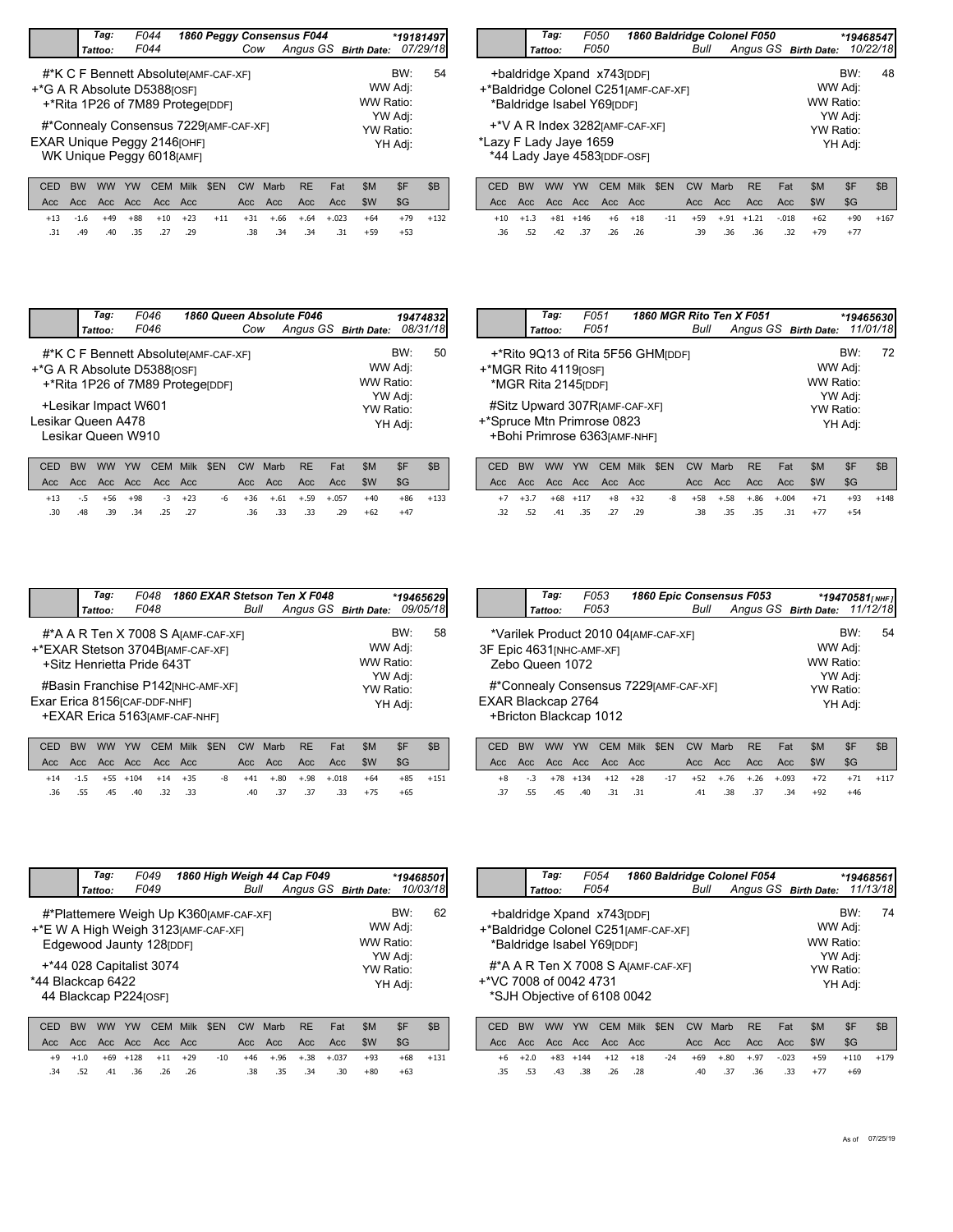|             | Tag:                                                                                                        |                      |                             |            |                   |             | G001 1860 Rampage QHBlackcap G001 |                           | 19469589 <sub>[DDF1</sub> ]            |          |
|-------------|-------------------------------------------------------------------------------------------------------------|----------------------|-----------------------------|------------|-------------------|-------------|-----------------------------------|---------------------------|----------------------------------------|----------|
|             | Tattoo:                                                                                                     | G001                 |                             |            | Cow               |             | Angus GS Birth Date:              |                           |                                        | 02/23/19 |
|             | #MCC DaybreakJAMF-CAF-XF]<br>+*Quaker Hill Rampage 0A36[AMF-CAF-XF]<br>+*QHF Blackcap 6E2 of4V16 4355 [DDF] |                      |                             |            |                   |             |                                   |                           | BW:<br>WW Adj:<br>WW Ratio:            | 52       |
|             | +Lesikar Emblazon X947<br>Lesikar Erica Z373 <sub>IOSF1</sub><br>+Lesikar Erica W902                        |                      |                             |            |                   |             |                                   |                           | YW Adj:<br><b>YW Ratio:</b><br>YH Adj: |          |
| CED<br>Acc. | <b>BW</b><br><b>WW</b><br>Acc.                                                                              | YW<br>Acc Acc<br>Acc | <b>CEM</b><br>Milk<br>- Acc | <b>SEN</b> | <b>CW</b><br>Acc. | Marb<br>Acc | <b>RE</b><br>Acc.                 | \$M<br>Fat<br>\$W<br>Acc. | \$F<br>\$G                             | \$B      |

 $.39$   $.36$   $.36$   $.32$   $+61$   $+72$ 

+88 +160

+8 +2.7 +76 +127 +14 +12 -17 +51 +.80 +.95 -.052 +53

.34 .53 .42 .37 .32 .39 .36 .36 .32 .30

|                                                                                              | Tag:                                                              | G006    | 1860 Rampage Kaboom G006 |                      |    | 19469594 |          |
|----------------------------------------------------------------------------------------------|-------------------------------------------------------------------|---------|--------------------------|----------------------|----|----------|----------|
|                                                                                              | Tattoo:                                                           | G006    | Cow                      | Angus GS Birth Date: |    |          | 03/02/19 |
| +*Quaker Hill Rampage 0A36[AMF-CAF-XF]                                                       | #MCC DaybreakJAMF-CAF-XF1<br>+*QHF Blackcap 6E2 of4V16 4355 (DDF) |         | WW Adj:<br>WW Ratio:     | BW:                  | 58 |          |          |
| Connealy Kaboom 7324 [AMF-CAF-NHF]<br>Lesikar Pride Y836<br>Lesikar Pride S618 [DDF-M1F-OHF] | YW Adj:<br>YW Ratio:                                              | YH Adj: |                          |                      |    |          |          |
|                                                                                              |                                                                   |         |                          |                      |    |          |          |

|  |  |  |  |  | CED BW WW YW CEM Milk \$EN CW Marb RE Fat \$M \$F |       |                                                                | SB |
|--|--|--|--|--|---------------------------------------------------|-------|----------------------------------------------------------------|----|
|  |  |  |  |  |                                                   |       |                                                                |    |
|  |  |  |  |  |                                                   |       | +5 +3.7 +79 +133 +11 +14 -21 +50 +.48 +1.37 -.081 +55 +82 +147 |    |
|  |  |  |  |  | .34 .53 .42 .37 .30 .32 .39 .36 .36 .32           | $+62$ | $+65$                                                          |    |

|                                      | Tag:<br>Tattoo:                                                  | G002<br>G002                                                       |             |            | Cow                |      | 1860 SAV 8077 Blackcap G002 |     | <b>Birth Date:</b>   | 19469545 | 02/26/19 |
|--------------------------------------|------------------------------------------------------------------|--------------------------------------------------------------------|-------------|------------|--------------------|------|-----------------------------|-----|----------------------|----------|----------|
| #*S A V Brilliance 8077 [AMF-CAF-XF] |                                                                  | #+S A V Bismarck 5682[AMF-CAF-XF]<br>S A V Blackcap May 5270 [CAC] |             |            |                    |      |                             |     | WW Adj:<br>WW Ratio: | BW:      | 55       |
| Lesikar Erica B379                   | #O C C Anchor 771A <sub>ICAF-DDF-XF1</sub><br>Lesikar Erica Z950 |                                                                    |             | YW Ratio:  | YW Adj:<br>YH Adj: |      |                             |     |                      |          |          |
| <b>RW</b><br>C.ED.                   | <b>WW</b>                                                        | YW<br>CEM.                                                         | <b>Milk</b> | <b>SEN</b> | C.W                | Marh | RF                          | Fat | \$M                  | \$F      | $R$ R    |

|  |  |                         | CED BW WW YW CEM Milk \$EN CW Marb RE Fat |  |                 | -SM   | -\$F                                                       |        |
|--|--|-------------------------|-------------------------------------------|--|-----------------|-------|------------------------------------------------------------|--------|
|  |  |                         |                                           |  |                 |       | - SG                                                       |        |
|  |  |                         |                                           |  |                 |       | +7 +1.0 +40 +70 +5 +23 +13 I+18 I+.19 I+.29 I+.021 +47 +74 | $+100$ |
|  |  | .20 .20 .21 .23 .36 .25 |                                           |  | .05 .05 .05 .05 | $+41$ | $+26$                                                      |        |

|                           | Tag:                          | G007 |                                                                           |      | 1860 8077 SAV Brillance G007 |                                 | 19469546 <sub>[M1F]</sub> |    |
|---------------------------|-------------------------------|------|---------------------------------------------------------------------------|------|------------------------------|---------------------------------|---------------------------|----|
|                           | Tattoo:                       | G007 |                                                                           | Bull |                              | Angus GS Birth Date: 03/02/19   |                           |    |
|                           | S A V Blackcap May 5270 [CAC] |      | #+S A V Bismarck 5682[AMF-CAF-XF]<br>#*S A V Brilliance 8077 [AMF-CAF-XF] |      |                              | WW Adj:<br>WW Ratio:<br>YW Adj: | BW:                       | 69 |
| Lesikar Forever Lady Y231 | +Lesikar Forever Lady W858    |      | O C C Prototype 847P[M1C-CAF-XF]                                          |      |                              | YW Ratio:<br>YH Adj:            |                           |    |

|  |  |                         |  |  | CED BW WW YW CEM Milk \$EN CW Marb RE Fat \$M |                         | - SF                                                           | - SB |
|--|--|-------------------------|--|--|-----------------------------------------------|-------------------------|----------------------------------------------------------------|------|
|  |  |                         |  |  |                                               |                         |                                                                |      |
|  |  |                         |  |  |                                               |                         | $+11$ -.3 +50 +83 +11 +15 +10 +30 +.61 +.76 +.015 +59 +70 +124 |      |
|  |  | .36 .53 .43 .39 .32 .33 |  |  |                                               | .41 .38 .37 .34 +48 +53 |                                                                |      |
|  |  |                         |  |  |                                               |                         |                                                                |      |

|                    | Tag:                 | G004                                                       | 1860 Rampage Erica G004                                                        |                               |                                   | 194695931                 |    |
|--------------------|----------------------|------------------------------------------------------------|--------------------------------------------------------------------------------|-------------------------------|-----------------------------------|---------------------------|----|
|                    | Tattoo:              | G004                                                       | Cow                                                                            | Angus GS Birth Date: 03/02/19 |                                   |                           |    |
| Lesikar Erica Y918 | +*O C C Jupiter 671J | #MCC Daybreak[AMF-CAF-XF]<br>+Lesikar Erica U726 [NHF-OSF] | +*Quaker Hill Rampage 0A36[AMF-CAF-XF]<br>+*QHF Blackcap 6E2 of4V16 4355 (DDF) |                               | WW Adj:<br>WW Ratio:<br>YW Ratio: | BW:<br>YW Adj:<br>YH Adj: | 64 |

|  |  |                         |  | CED BW WW YW CEM Milk \$EN CW Marb RE Fat |  | -SM   | <b>SF</b>                                                   | -SB |
|--|--|-------------------------|--|-------------------------------------------|--|-------|-------------------------------------------------------------|-----|
|  |  |                         |  |                                           |  |       | -SG                                                         |     |
|  |  |                         |  |                                           |  |       | +7 +2.0 +55 +92 +11 +18 +9 +25 +.48 +.82 -.009 +65 +73 +124 |     |
|  |  | .35 .53 .43 .38 .31 .33 |  | .40 .37 .37 .33                           |  | $+54$ | $+50$                                                       |     |

|                      | Tag:                 | G008                                                | 1860 Rampage Barbara G008                                                      |     |                      |                                              |                | 19469590 |
|----------------------|----------------------|-----------------------------------------------------|--------------------------------------------------------------------------------|-----|----------------------|----------------------------------------------|----------------|----------|
|                      | Tattoo:              | G008                                                |                                                                                | Cow | Angus GS Birth Date: |                                              |                | 03/04/19 |
| Lesikar Barbara Z135 | +Lesikar Impact W601 | #MCC DaybreakJAMF-CAF-XF1<br>Sedgwicks Barbara 5880 | +*Quaker Hill Rampage 0A36[AMF-CAF-XF]<br>+*QHF Blackcap 6E2 of4V16 4355 [DDF] |     |                      | WW Adj:<br>WW Ratio:<br>YW Adj:<br>YW Ratio: | BW:<br>YH Adj: | 58       |
|                      |                      |                                                     |                                                                                |     |                      |                                              |                |          |

|  |  |                         |  |  | CED BW WW YW CEM Milk \$EN CW Marb RE Fat | SM    | SF                                                             | ∴ \$B |
|--|--|-------------------------|--|--|-------------------------------------------|-------|----------------------------------------------------------------|-------|
|  |  |                         |  |  |                                           |       |                                                                |       |
|  |  |                         |  |  |                                           |       | +3 +4.3 +74 +128 +7 +25 -25 +59 -.12 +1.20 -.085 +47 +103 +137 |       |
|  |  | .35 .54 .43 .38 .32 .33 |  |  | .41 .37 .37 .33                           | $+68$ | $+34$                                                          |       |

|                                                                                                     | Tag:                                                                                                                                                    | G005      |             |      |           |      | 1860 Rampage Blackcap G005 |            |     | 19469574 |  |  |  |  |
|-----------------------------------------------------------------------------------------------------|---------------------------------------------------------------------------------------------------------------------------------------------------------|-----------|-------------|------|-----------|------|----------------------------|------------|-----|----------|--|--|--|--|
|                                                                                                     | Tattoo:                                                                                                                                                 | G005      |             |      | Cow       |      | Angus GS Birth Date:       |            |     | 03/02/19 |  |  |  |  |
|                                                                                                     | BW:<br>#MCC DaybreakJAMF-CAF-XF1<br>WW Adj:<br>+*Quaker Hill Rampage 0A36 [AMF-CAF-XF]<br>+*QHF Blackcap 6E2 of4V16 4355 [DDF]<br>+Lesikar Rebound X931 |           |             |      |           |      |                            |            |     |          |  |  |  |  |
| WW Ratio:<br>YW Adj:<br>YW Ratio:<br>Lesikar Blackcap B444[DDF]<br>YH Adj:<br>Lesikar Blackcap Z124 |                                                                                                                                                         |           |             |      |           |      |                            |            |     |          |  |  |  |  |
| CED                                                                                                 | WW                                                                                                                                                      | YW<br>CEM | <b>Milk</b> | \$EN | <b>CW</b> | Marb | <b>RE</b>                  | \$M<br>Fat | \$F | \$B      |  |  |  |  |

|  |  |  |                     |  |     |             |       | - 305 I                                                                                                 |
|--|--|--|---------------------|--|-----|-------------|-------|---------------------------------------------------------------------------------------------------------|
|  |  |  |                     |  |     |             |       |                                                                                                         |
|  |  |  |                     |  |     |             |       | $+99 +145$                                                                                              |
|  |  |  |                     |  | .35 | +66         | $+46$ |                                                                                                         |
|  |  |  | .56 .45 .40 .32 .33 |  |     | .43 .39 .39 |       | CED BW WW YW CEM MIIK SEN CW MATD RE FAIL SM SF<br>+8 +2.2 +72 +119 +11 +17 -17 +56 +.32 +.94 -.028 +59 |

|                       | Tag:    | G009                                                                                                                    |      |           |                    |      | 1860 Rampage BR Midland G009 |                      |                | 19469592 |
|-----------------------|---------|-------------------------------------------------------------------------------------------------------------------------|------|-----------|--------------------|------|------------------------------|----------------------|----------------|----------|
|                       | Tattoo: | G009                                                                                                                    |      |           | Bull               |      |                              | Angus GS Birth Date: |                | 03/04/19 |
|                       |         | #MCC Daybreak <sub>[AMF-CAF-XF]</sub><br>+*Quaker Hill Rampage 0A36[AMF-CAF-XF]<br>+*QHF Blackcap 6E2 of4V16 4355 [DDF] |      |           |                    |      |                              | WW Ratio:            | BW:<br>WW Adj: | 68       |
| Lesikar Blackcap Y210 |         | #*O C C Paxton 730 PJAMF-CAF-XF1<br>+Lesikar Blackcap U817[CAF]                                                         |      | YW Ratio: | YW Adj:<br>YH Adj: |      |                              |                      |                |          |
| C.ED                  | WW      | YW<br>CEM                                                                                                               | Milk | \$FN      | CW                 | Marb | <b>RE</b>                    | \$M<br>Fat           | \$F            | \$B      |

|  |  |                     |  |  |                                                     | CED BW WW YW CEM MIIK SEN CW MAND RE FAIL SM SF SB |          |
|--|--|---------------------|--|--|-----------------------------------------------------|----------------------------------------------------|----------|
|  |  |                     |  |  |                                                     |                                                    |          |
|  |  |                     |  |  | +9 +.5 +63 +106 +13 +11 -10 +38 +.52 +.93 -.037 +35 |                                                    | +80 +136 |
|  |  | .51 .42 .37 .31 .32 |  |  | .39 .36 .36 .32 +51 +57                             |                                                    |          |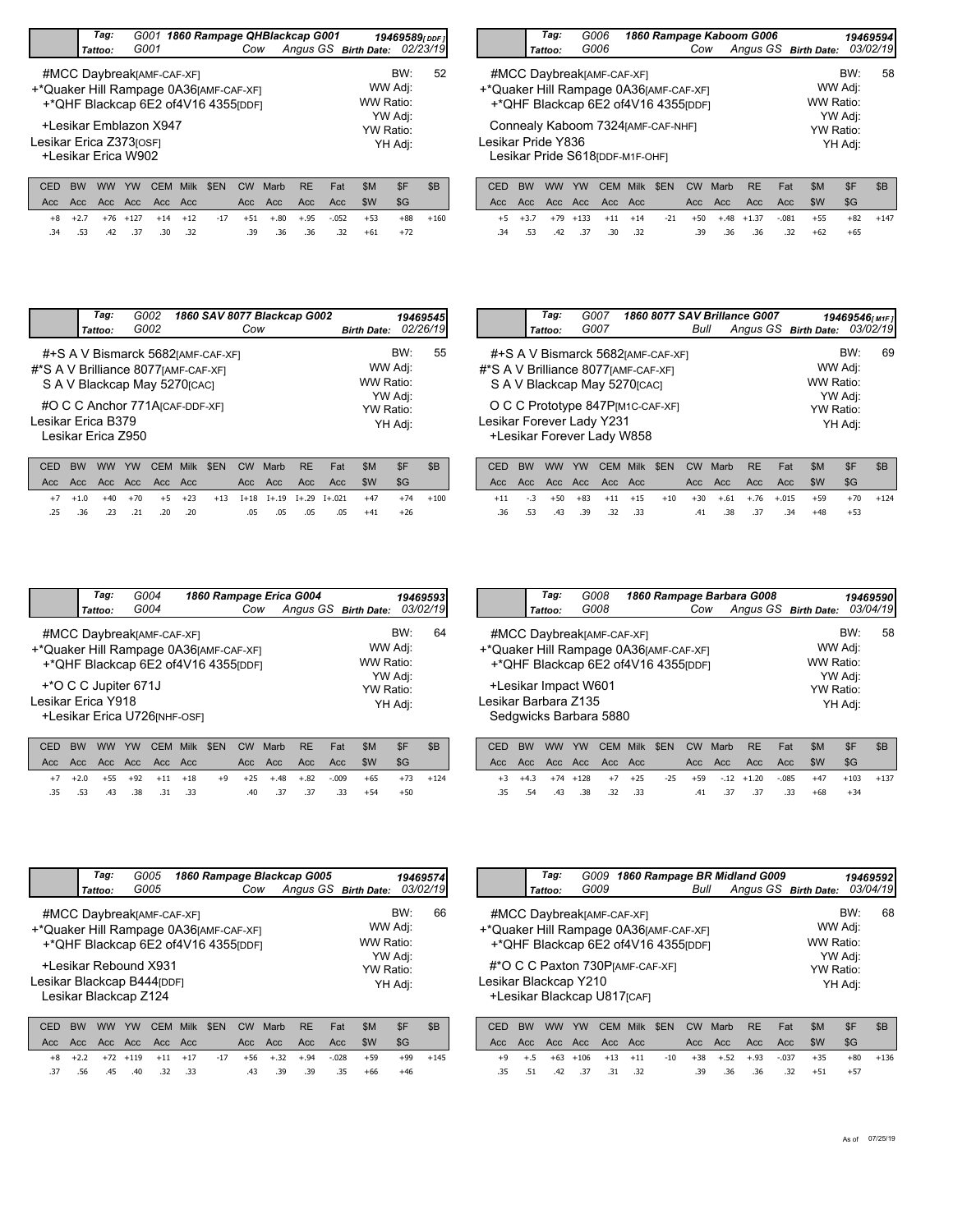|                           |                   | Tag:                                      |    | G010                  |             |                                       |                  |             | 1860 3F Epic New Design G010 |            | 19470588 [ DDF-NHF ]          |                    |     |
|---------------------------|-------------------|-------------------------------------------|----|-----------------------|-------------|---------------------------------------|------------------|-------------|------------------------------|------------|-------------------------------|--------------------|-----|
|                           |                   | Tattoo:                                   |    | G010                  |             |                                       | Bull             |             |                              |            | Angus GS Birth Date: 03/07/19 |                    |     |
| 3F Epic 4631 [NHC-AMF-XF] |                   | Zebo Queen 1072                           |    |                       |             | *Varilek Product 2010 04 [AMF-CAF-XF] |                  |             |                              |            | WW Adj:<br>WW Ratio:          | BW:                | 57  |
| Lesikar Lena Y183         |                   | +LAR Designer N127<br>Sedgwicks Lena 0680 |    |                       |             |                                       |                  |             |                              |            | YW Ratio:                     | YW Adj:<br>YH Adj: |     |
| CED<br>Acc.               | <b>BW</b><br>Acc. | ww<br>Acc Acc                             | YW | <b>CEM</b><br>Acc Acc | <b>Milk</b> | \$EN                                  | <b>CW</b><br>Acc | Marb<br>Acc | <b>RE</b><br>Acc             | Fat<br>Acc | \$M<br>\$W                    | \$F<br>\$G         | \$B |

+5 +2.1 +67 +123 +6 +24 -17 +46 +.06 +.34 +.053 +58 +86 +103

32. 36. 36. 40. 40. 31 .40 .36 .32

.40 .36 .36 .32 +67 +17

a.

|                    | Tag:                       | G014                                                                                                     | 1860 Absolute Answer G014                                                  |      | 19465631      |                      |                           |                                 |               |
|--------------------|----------------------------|----------------------------------------------------------------------------------------------------------|----------------------------------------------------------------------------|------|---------------|----------------------|---------------------------|---------------------------------|---------------|
|                    | Tattoo:                    | G014                                                                                                     |                                                                            |      | Bull          | Angus GS Birth Date: |                           |                                 | 03/12/19      |
|                    |                            | #*K C F Bennett Absolute [AMF-CAF-XF]<br>+*G A R Absolute D5388[OSF]<br>+*Rita 1P26 of 7M89 ProtegerDDF1 |                                                                            |      |               |                      |                           | BW:<br>WW Adj:<br>WW Ratio:     | 56            |
| Lesikar Erica A227 | +*O C C Jupiter 671J       | +Lesikar Erica Y820[M1F-OSF]                                                                             |                                                                            |      |               |                      |                           | YW Adj:<br>YW Ratio:<br>YH Adj: |               |
| $\sim$ $\sim$      | DIAI<br><b><i>MARI</i></b> | $\lambda$                                                                                                | $\bigcap_{n=1}^{\infty}$ $\bigcap_{n=1}^{\infty}$ $\bigcap_{n=1}^{\infty}$ | ATN1 | $OMI = M = M$ | <sub>DE</sub>        | C <sub>B</sub><br>$F - 1$ | $\triangle$ $\Gamma$            | $\triangle$ n |

|  |  |  |  |  | CED BW WW YW CEM Milk \$EN CW Marb RE Fat \$M \$F   |       | ⊪ \$B      |
|--|--|--|--|--|-----------------------------------------------------|-------|------------|
|  |  |  |  |  |                                                     |       |            |
|  |  |  |  |  | +13 -.7 +46 +91 +10 +19 +11 +29 +.36 +.70 +.018 +53 |       | $+79 +119$ |
|  |  |  |  |  | .32 .53 .41 .36 .27 .29 .38 .34 .34 .30 +47         | $+40$ |            |
|  |  |  |  |  |                                                     |       |            |

|                                                                                                                 | Tag:    | G011<br>G011                          |      |            | Cow |      | 1860 Rampage 44 DV Rita G011<br>Angus GS Birth Date: 03/07/19 |     |                      | *19469572 $[OHF]$ |     |  |  |
|-----------------------------------------------------------------------------------------------------------------|---------|---------------------------------------|------|------------|-----|------|---------------------------------------------------------------|-----|----------------------|-------------------|-----|--|--|
|                                                                                                                 | Tattoo: |                                       |      |            |     |      |                                                               |     |                      |                   |     |  |  |
| +*Quaker Hill Rampage 0A36[AMF-CAF-XF]                                                                          |         | #MCC Daybreak <sub>[AMF-CAF-XF]</sub> |      |            |     |      |                                                               |     | WW Adj:              | BW:               | 58  |  |  |
|                                                                                                                 |         | +*QHF Blackcap 6E2 of4V16 4355 [DDF]  |      |            |     |      |                                                               |     | WW Ratio:<br>YW Adj: |                   |     |  |  |
|                                                                                                                 |         |                                       |      |            |     |      |                                                               |     |                      |                   |     |  |  |
| *V A R Discovery 2240 [AMF-CAF-XF]<br>YW Ratio:<br>44 Eileenmere 4822[AMF-DDF]<br>YH Adj:<br>4S Eileenmere 3128 |         |                                       |      |            |     |      |                                                               |     |                      |                   |     |  |  |
| CED<br>вw                                                                                                       | ww      | CEM<br>YW                             | Milk | <b>SEN</b> | CW  | Marb | <b>RE</b>                                                     | Fat | \$M                  | \$F               | \$B |  |  |

|     |  |                     |  |     |  | CED BW WW YW CEM Milk \$EN CW Marb RE Fat | -SM                                                  | -\$F     | \$B |
|-----|--|---------------------|--|-----|--|-------------------------------------------|------------------------------------------------------|----------|-----|
|     |  |                     |  |     |  |                                           |                                                      |          |     |
|     |  |                     |  |     |  |                                           | +4 +3.9 +80 +133 +7 +24 -28 +64 +.57 +1.20 -.013 +60 | +99 +159 |     |
| .34 |  | .52 .41 .37 .30 .31 |  | .39 |  |                                           | .36 .36 .32 +76                                      | $+60$    |     |

|                   | Tag:                           | G016                                                                                                                 |             |            |      |      | 1860 Absolute Traveler G016 |     |                      |                    | 194656321 |
|-------------------|--------------------------------|----------------------------------------------------------------------------------------------------------------------|-------------|------------|------|------|-----------------------------|-----|----------------------|--------------------|-----------|
|                   | Tattoo:                        | G016                                                                                                                 |             |            | Bull |      |                             |     | <b>Birth Date:</b>   |                    | 03/17/19  |
|                   |                                | #*K C F Bennett AbsoluterAMF-CAF-XF1<br><sup>+</sup> *G A R Absolute D5388 [OSF]<br>+*Rita 1P26 of 7M89 ProtegerDDF1 |             |            |      |      |                             |     | WW Adj:<br>WW Ratio: | BW:                | 48        |
| Lesikar Lass X135 | Lesikar Lass X135              | +Lesikar Rebound X931                                                                                                |             |            |      |      |                             |     | YW Ratio:            | YW Adj:<br>YH Adj: |           |
| CED.              | <b>RW</b><br><i><b>MAN</b></i> | <b>YW</b><br><b>CEM</b>                                                                                              | <b>Milk</b> | <b>SEN</b> | CW.  | Marh | RF                          | Fat | <b>SM</b>            | \$F                | R         |

| CED BW WW YW CEM Milk \$EN CW Marb RE Fat |  |                         |  |  |                             | -SM                                                    | \$F   | -SB        |
|-------------------------------------------|--|-------------------------|--|--|-----------------------------|--------------------------------------------------------|-------|------------|
|                                           |  |                         |  |  |                             |                                                        | - SG  |            |
|                                           |  |                         |  |  |                             | +14 -1.0 +46 +84 +6 +18 +3 I+29 I+.36 I+.57 I+.038 +41 |       | $+81 +117$ |
|                                           |  | .17 .33 .14 .12 .09 .10 |  |  | -43 -05 -05 -05 -05 -05 -05 |                                                        | $+36$ |            |
|                                           |  |                         |  |  |                             |                                                        |       |            |

| Tag:    |      |                                               |                                                                                                                                                             |                                   | 19469598                                                                               |
|---------|------|-----------------------------------------------|-------------------------------------------------------------------------------------------------------------------------------------------------------------|-----------------------------------|----------------------------------------------------------------------------------------|
| Tattoo: | G012 | Cow                                           |                                                                                                                                                             |                                   | 03/10/19                                                                               |
|         |      |                                               |                                                                                                                                                             |                                   | 62                                                                                     |
|         |      | Lesikar Erica X695[DDF]<br>Lesikar Erica T661 | #MCC Daybreak <sub>[AMF-CAF-XF]</sub><br>+*Quaker Hill Rampage 0A36[AMF-CAF-XF]<br>+*QHF Blackcap 6E2 of4V16 4355 [DDF]<br>#+S A V Mandan 5664 [AMF-CAF-XF] | G012 1860 Rampage Erica 8180 G012 | Angus GS Birth Date:<br>BW:<br>WW Adj:<br>WW Ratio:<br>YW Adj:<br>YW Ratio:<br>YH Adj: |

|  |  |                         |  | CED BW WW YW CEM Milk \$EN CW Marb RE Fat          |  | - SM  | -SF   | - SB        |
|--|--|-------------------------|--|----------------------------------------------------|--|-------|-------|-------------|
|  |  |                         |  |                                                    |  |       | - SG  |             |
|  |  |                         |  | +8 +1.3 +50 +84 +10 +28 +0 +29 +.27 +.79 -.020 +67 |  |       |       | $+64 + 104$ |
|  |  | .35 .53 .42 .37 .31 .33 |  | .40 .37 .36 .33                                    |  | $+60$ | $+41$ |             |

|                       | Tag:    | G017                                                                                            | 1860 Absolute Travler G017                                                |      |                               |                                                         | *19465633 |    |
|-----------------------|---------|-------------------------------------------------------------------------------------------------|---------------------------------------------------------------------------|------|-------------------------------|---------------------------------------------------------|-----------|----|
|                       | Tattoo: | G017                                                                                            |                                                                           | Bull | Angus GS Birth Date: 03/21/19 |                                                         |           |    |
| Lesikar Blackcap D825 |         | <sup>+</sup> *G A R Absolute D5388 [OSF]<br>+Lesikar Rebound X931<br>Lesikar Blackcap B444[DDF] | #*K C F Bennett Absolute [AMF-CAF-XF]<br>+*Rita 1P26 of 7M89 ProtegerDDF1 |      |                               | WW Adj:<br>WW Ratio:<br>YW Adj:<br>YW Ratio:<br>YH Adj: | BW:       | 46 |
|                       |         |                                                                                                 |                                                                           |      |                               |                                                         |           |    |

|  |  |                                     |  | CED BW WW YW CEM Milk \$EN CW Marb RE Fat |  | SM                         | SF.   | - SB       |
|--|--|-------------------------------------|--|-------------------------------------------|--|----------------------------|-------|------------|
|  |  |                                     |  |                                           |  |                            |       |            |
|  |  | $+15$ $-1.0$ $+53$ $+94$ $+8$ $+20$ |  |                                           |  | -4 +43 +.55 +.62 +.030 +51 |       | $+81 +128$ |
|  |  | .33 .53 .41 .35 .27 .28             |  | .38 .35 .34 .31                           |  | $+55$                      | $+47$ |            |

|                                        | Tag:                                                 | G013                                                              |               |                                 |                |         | 1860 Rampage Daybreak G013 |                               | 19469588[DDF]               |    |
|----------------------------------------|------------------------------------------------------|-------------------------------------------------------------------|---------------|---------------------------------|----------------|---------|----------------------------|-------------------------------|-----------------------------|----|
|                                        | Tattoo:                                              | G013                                                              |               |                                 | Bull           |         |                            | Angus GS Birth Date: 03/11/19 |                             |    |
| +*Quaker Hill Rampage 0A36[AMF-CAF-XF] |                                                      | #MCC DaybreakJAMF-CAF-XF1<br>+*QHF Blackcap 6E2 of4V16 4355 (DDF) |               |                                 |                |         |                            |                               | BW:<br>WW Adj:<br>WW Ratio: | 60 |
| Lesikar Erica Z150 [DDC]               | #O C C Glory 950G<br>+Lesikar Erica T664(DDC-AMF-XF) |                                                                   |               | YW Adj:<br>YW Ratio:<br>YH Adj: |                |         |                            |                               |                             |    |
| CED.<br><b>DIAL</b>                    | $\mathbf{Y}$                                         | V(M)<br><b>CEM</b>                                                | <b>Adille</b> | CENI                            | C <sub>1</sub> | $M$ orh | <b>DE</b>                  | <b>CAA</b><br>$E \rightarrow$ | ¢Ε                          | ¢D |

|  |         |  |                 |  |  | SM <sup>3</sup>                           | \$F                 | - SB                                                |
|--|---------|--|-----------------|--|--|-------------------------------------------|---------------------|-----------------------------------------------------|
|  |         |  |                 |  |  |                                           | SG                  |                                                     |
|  |         |  |                 |  |  |                                           |                     | $+64 +117$                                          |
|  |         |  |                 |  |  |                                           | $+53$               |                                                     |
|  | .35 .52 |  | .42 .37 .31 .32 |  |  | CED BW WW YW CEM Milk \$EN CW Marb RE Fat | .40 .36 .36 .33 +51 | +12 +1.4 +56 +103 +8 +18 -4 +36 +.55 +.76 -.007 +49 |

|      | Tag:                                                                                                                                                                        | G018<br>G018     |                             |      | Bull      |      | 1860 Absloute Emblazon G018 |                      |     | 19465634<br>03/25/19 |  |  |  |  |  |
|------|-----------------------------------------------------------------------------------------------------------------------------------------------------------------------------|------------------|-----------------------------|------|-----------|------|-----------------------------|----------------------|-----|----------------------|--|--|--|--|--|
|      | Tattoo:                                                                                                                                                                     |                  |                             |      |           |      |                             | Angus GS Birth Date: |     |                      |  |  |  |  |  |
|      | BW:<br>58<br>#*K C F Bennett AbsoluterAMF-CAF-XF1<br>WW Adj:<br>+*G A R Absolute D5388[OSF]<br>WW Ratio:<br>+*Rita 1P26 of 7M89 ProtegerppF<br>YW Adj:<br>#O C C Glory 950G |                  |                             |      |           |      |                             |                      |     |                      |  |  |  |  |  |
|      | Lesikar Barbara Z384<br>+Lesikar Barbara X937                                                                                                                               |                  | <b>YW Ratio:</b><br>YH Adj: |      |           |      |                             |                      |     |                      |  |  |  |  |  |
| CED  | BW<br><b>WW</b>                                                                                                                                                             | YW<br><b>CEM</b> | Milk                        | \$EN | <b>CW</b> | Marb | <b>RE</b>                   | \$M<br>Fat           | \$F | \$B                  |  |  |  |  |  |
| Acc. | Acc.<br>Acc.                                                                                                                                                                | Acc<br>Acc.      | Acc                         |      | Acc       | Acc. | Acc.                        | \$W<br>Acc           | \$G |                      |  |  |  |  |  |

+10 +.5 +61 +106 +4 +18 -8 +45 +.43 +.91 -.001 +39 +93 +142

.33 .54 .41 .35 .29 .38 .34 .34 .30 .27

48 .34 .34 .30 +59 +48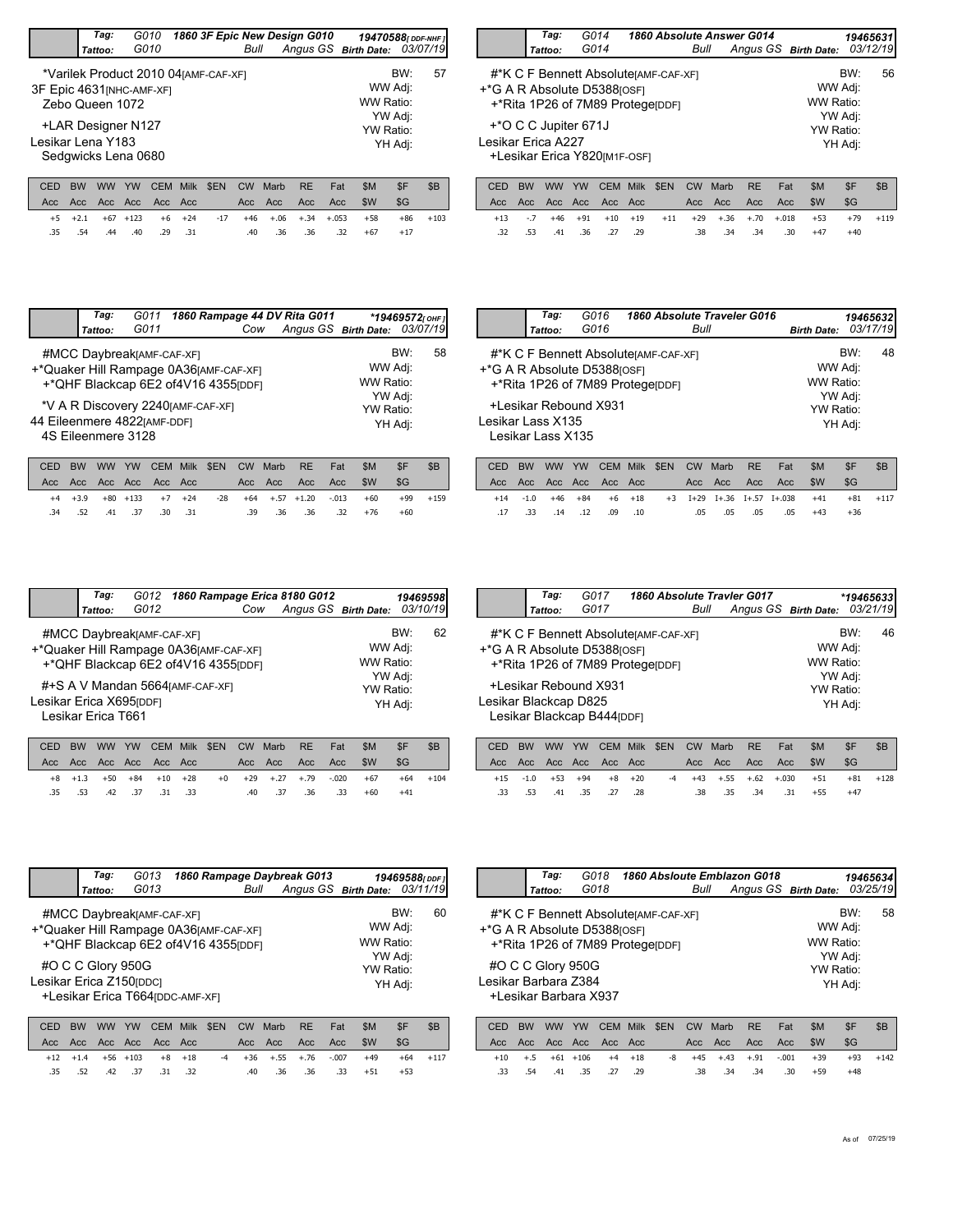|                             |                   | Taq:              |           | G020                        |                      |                                                                           |                   |             | 1860 Absolute Answer G020 |            |                      |                                 | 19465635 |
|-----------------------------|-------------------|-------------------|-----------|-----------------------------|----------------------|---------------------------------------------------------------------------|-------------------|-------------|---------------------------|------------|----------------------|---------------------------------|----------|
|                             |                   | Tattoo:           |           | G020                        |                      |                                                                           | Bull              |             |                           |            | Angus GS Birth Date: |                                 | 04/02/19 |
| +*G A R Absolute D5388[OSF] |                   |                   |           |                             |                      | #*K C F Bennett Absolute [AMF-CAF-XF]<br>+*Rita 1P26 of 7M89 ProtegerDDF1 |                   |             |                           |            |                      | BW:<br>WW Adj:<br>WW Ratio:     | 51       |
| Lesikar Rita Z306 [DDF]     |                   | #O C C Glory 950G |           | +Lesikar Rita W572[DDC-AMF] |                      |                                                                           |                   |             |                           |            |                      | YW Adj:<br>YW Ratio:<br>YH Adj: |          |
| CED<br>Acc                  | <b>BW</b><br>Acc. | <b>WW</b><br>Acc. | YW<br>Acc | <b>CEM</b><br>Acc.          | <b>Milk</b><br>- Acc | \$EN                                                                      | <b>CW</b><br>Acc. | Marb<br>Acc | <b>RE</b><br>Acc.         | Fat<br>Acc | \$M<br>\$W           | \$F<br>\$G                      | \$B      |

|     |  |                     |  | CED BW WW YW CEM Milk \$EN CW Marb RE Fat |                                                                         | -SM   | <b>SF</b>    | S <sub>B</sub> |
|-----|--|---------------------|--|-------------------------------------------|-------------------------------------------------------------------------|-------|--------------|----------------|
|     |  |                     |  |                                           |                                                                         |       | -SG          |                |
|     |  |                     |  |                                           | $+14$ $-5$ $+45$ $+81$ $+10$ $+19$ $+14$ $+30$ $+74$ $+74$ $+017$ $+52$ |       | $+77$ $+136$ |                |
| .31 |  | .51 .38 .33 .25 .27 |  |                                           | .35 .32 .32 .28                                                         | $+48$ | $+59$        |                |

|                                                                                                                                                                                  | Tag:    | G024 | 1860 Absolute Emblazon G024 |      |                      |  | 19465642 |  |  |  |  |  |  |  |
|----------------------------------------------------------------------------------------------------------------------------------------------------------------------------------|---------|------|-----------------------------|------|----------------------|--|----------|--|--|--|--|--|--|--|
|                                                                                                                                                                                  | Tattoo: | G024 |                             | Bull | Angus GS Birth Date: |  | 04/20/19 |  |  |  |  |  |  |  |
| BW:<br>53<br>#*K C F Bennett Absolute [AMF-CAF-XF]<br>WW Adj:<br><sup>+</sup> *G A R Absolute D5388 <sub>[OSF]</sub><br>WW Ratio:<br>+*Rita 1P26 of 7M89 ProtegerDDF1<br>YW Adj: |         |      |                             |      |                      |  |          |  |  |  |  |  |  |  |
| +*O C C Jupiter 671J<br>YW Ratio:<br>Lesikar Burgess Z154<br>YH Adj:<br>+LAR Burgess S503[DDF]                                                                                   |         |      |                             |      |                      |  |          |  |  |  |  |  |  |  |

|  |  |                         |  |  | CED BW WW YW CEM Milk \$EN CW Marb RE Fat \$M \$F       |       |                                                                                         | - SB |
|--|--|-------------------------|--|--|---------------------------------------------------------|-------|-----------------------------------------------------------------------------------------|------|
|  |  |                         |  |  | Acc Acc Acc Acc Acc Acc - Acc Acc Acc - Acc - \$W - \$G |       |                                                                                         |      |
|  |  |                         |  |  |                                                         |       | $+10$ $+2$ $+63$ $+117$ $+0$ $+20$ $-11$ $+45$ $+16$ $+35$ $+0.026$ $+40$ $+102$ $+134$ |      |
|  |  | .33 .54 .41 .35 .27 .29 |  |  | .38 .35 .34 .31                                         | $+63$ | $+32$                                                                                   |      |

|                             | Tag:<br>Tattoo:                 | G021<br>G021                                                              |             |             | Cow     |      | 1860 GAR Mitty In Focus G021 |             | <b>Birth Date:</b>   | 19465636           | 04/09/19 |
|-----------------------------|---------------------------------|---------------------------------------------------------------------------|-------------|-------------|---------|------|------------------------------|-------------|----------------------|--------------------|----------|
| +*G A R Absolute D5388[OSF] |                                 | #*K C F Bennett Absolute [AMF-CAF-XF]<br>+*Rita 1P26 of 7M89 ProtegerDDF1 |             |             |         |      |                              |             | WW Adj:<br>WW Ratio: | BW:                | 47       |
| Lesikar Barbara Z110        |                                 | #*Mytty In FocusJAMF-CAF-XF]<br>Lesikar Barbara X737                      |             |             |         |      |                              |             | YW Ratio:            | YW Adj:<br>YH Adj: |          |
| CED.                        | <i><b>MAAL</b></i><br><b>RW</b> | <b>CEM</b><br>$V_M$                                                       | <b>Mill</b> | <b>CENI</b> | $C_{1}$ | Marh | DE                           | $F \circ f$ | <b>CAA</b>           | ¢Ε                 | ¢R       |

|  |  |                                     |  |             | CED BW WW YW CEM Milk \$EN CW Marb RE Fat | SM <sub>3</sub> | \$F   | -SB    |
|--|--|-------------------------------------|--|-------------|-------------------------------------------|-----------------|-------|--------|
|  |  | Acc Acc Acc Acc Acc Acc             |  |             | <b>Example 20 Acc Acc Acc SW</b>          |                 | - SG  |        |
|  |  | $+14$ $-1.7$ $+49$ $+91$ $+9$ $+20$ |  |             | -3 I+36 I+.65 I+.58 I+.041 +40            |                 | $+89$ | $+139$ |
|  |  | .11. 11. 12. 15. 18. 18.            |  | .05 .05 .05 | .05                                       | $+48$           | $+50$ |        |

|                             | Tag:    | G025                    | 1860 D5388 Predestined G025                                               |      |                      |                                 |         | 194656391 |
|-----------------------------|---------|-------------------------|---------------------------------------------------------------------------|------|----------------------|---------------------------------|---------|-----------|
|                             | Tattoo: | G025                    |                                                                           | Bull | Angus GS Birth Date: |                                 |         | 04/20/19  |
| +*G A R Absolute D5388[OSF] |         |                         | #*K C F Bennett Absolute [AMF-CAF-XF]<br>+*Rita 1P26 of 7M89 Protege[DDF] |      |                      | WW Adj:<br>WW Ratio:<br>YW Adj: | BW:     | 50        |
| Lesikar Princess X994[DDF]  |         | Sedgwicks Princess 8940 | #*G A R Predestined (DDC-AMF-XF)                                          |      |                      | YW Ratio:                       | YH Adj: |           |

|  |  |                         |  |  | CED BW WW YW CEM Milk \$EN CW Marb RE Fat \$M | -SF                                                                                       | -SB |
|--|--|-------------------------|--|--|-----------------------------------------------|-------------------------------------------------------------------------------------------|-----|
|  |  |                         |  |  |                                               |                                                                                           |     |
|  |  |                         |  |  |                                               | $+1$ $+2.6$ $+60$ $+105$ $+5$ $+14$ $-20$ $+46$ $+1.08$ $+.74$ $+.019$ $+40$ $+95$ $+170$ |     |
|  |  | .32 .53 .41 .35 .27 .29 |  |  | .38 .35 .35 .31 +42                           | $+76$                                                                                     |     |
|  |  |                         |  |  |                                               |                                                                                           |     |

|                             | Tag:                                           | G022 | 1860 OCC Dixie Traveler G022                                              |     |                      |                      |                | 19465637 |
|-----------------------------|------------------------------------------------|------|---------------------------------------------------------------------------|-----|----------------------|----------------------|----------------|----------|
|                             | Tattoo:                                        | G022 |                                                                           | Cow | Angus GS Birth Date: |                      |                | 04/11/19 |
| +*G A R Absolute D5388[OSF] |                                                |      | #*K C F Bennett Absolute [AMF-CAF-XF]<br>+*Rita 1P26 of 7M89 ProtegerDDF1 |     |                      | WW Adj:<br>WW Ratio: | BW:<br>YW Adj: | 46       |
| Lesikar Blackcap Z291       | +*O C C Jupiter 671J<br>+Lesikar Blackcap U424 |      |                                                                           |     |                      | YW Ratio:            | YH Adj:        |          |

|  |  |  |                         | CED BW WW YW CEM Milk \$EN CW Marb RE Fat |  | - SM                                               |       | - SB       |
|--|--|--|-------------------------|-------------------------------------------|--|----------------------------------------------------|-------|------------|
|  |  |  |                         |                                           |  |                                                    |       |            |
|  |  |  |                         |                                           |  | +16 -.8 +48 +87 +9 +10 +15 +23 +.80 +.53 +.034 +34 |       | $+55 +113$ |
|  |  |  | .31 .52 .38 .33 .25 .27 | .36 .32 .32 .28 +38                       |  |                                                    | $+58$ |            |

|                                                               | Tag:<br>Tattoo:                               | G026<br>G026 | 1860 D5388 Dixie Erica G026                                               | Cow | Angus GS Birth Date: |                                   | 19465640<br>04/22/19      |    |
|---------------------------------------------------------------|-----------------------------------------------|--------------|---------------------------------------------------------------------------|-----|----------------------|-----------------------------------|---------------------------|----|
| <sup>+</sup> *G A R Absolute D5388 [OSF]<br>Lesikar Rita B575 | *O C C Thumper 819T[M1F]<br>Lesikar Rita Z289 |              | #*K C F Bennett Absolute [AMF-CAF-XF]<br>+*Rita 1P26 of 7M89 ProtegerDDF1 |     |                      | WW Adj:<br>WW Ratio:<br>YW Ratio: | BW:<br>YW Adj:<br>YH Adj: | 46 |
|                                                               |                                               |              |                                                                           |     |                      |                                   |                           |    |

|  |         |  |                 |  | CED BW WW YW CEM Milk \$EN CW Marb RE Fat |                     | SM | SF.                                                                               | - SB |
|--|---------|--|-----------------|--|-------------------------------------------|---------------------|----|-----------------------------------------------------------------------------------|------|
|  |         |  |                 |  |                                           |                     |    |                                                                                   |      |
|  |         |  |                 |  |                                           |                     |    | $+11$ $+2$ $+51$ $+86$ $+5$ $+8$ $+2$ $+30$ $+76$ $+78$ $+019$ $+25$ $+75$ $+135$ |      |
|  | .34 .55 |  | .42 .37 .28 .29 |  |                                           | .39 .36 .35 .32 +35 |    | $+61$                                                                             |      |

|                                                     | Tag:                                                                                                                                            |      | G023                                   |      | 1860 Absolute Traveler G023 |     |      |  |           |                      |     | 19465638 |  |  |
|-----------------------------------------------------|-------------------------------------------------------------------------------------------------------------------------------------------------|------|----------------------------------------|------|-----------------------------|-----|------|--|-----------|----------------------|-----|----------|--|--|
|                                                     | Tattoo:                                                                                                                                         | G023 |                                        |      |                             | Cow |      |  |           | Angus GS Birth Date: |     | 04/17/19 |  |  |
| <sup>+</sup> *G A R Absolute D5388 <sub>[OSF]</sub> | #*K C F Bennett Absolute [AMF-CAF-XF]                                                                                                           |      | BW:<br>WW Adj:<br>WW Ratio:<br>YW Adj: | 50   |                             |     |      |  |           |                      |     |          |  |  |
|                                                     | +*Rita 1P26 of 7M89 ProtegerDDF1<br>+O C C Broadside 876BICAF-DDF-XFI<br>YW Ratio:<br>Lesikar Erica B402<br>YH Adj:<br>+Lesikar Erica T652rosF1 |      |                                        |      |                             |     |      |  |           |                      |     |          |  |  |
| вw<br>CED                                           |                                                                                                                                                 | YW   | CEM                                    | Milk | <b>SEN</b>                  | CW  | Marb |  | <b>RE</b> | \$M<br>Fat           | \$F | \$B      |  |  |

|  |  |  |  |  |                                                    | ULU DVV VVVV TVV ULIVI IVIIIK DLINI UVV IVIGIDI KEL FOLI DIVII DIF DIDI I |            |
|--|--|--|--|--|----------------------------------------------------|---------------------------------------------------------------------------|------------|
|  |  |  |  |  |                                                    |                                                                           |            |
|  |  |  |  |  | +13 +.9 +46 +86 +5 +14 +11 +39 +.53 +.66 +.039 +53 |                                                                           | $+98 +143$ |
|  |  |  |  |  | .30 .51 .38 .33 .25 .26 .35 .32 .32 .28 +37        | $+46$                                                                     |            |
|  |  |  |  |  |                                                    |                                                                           |            |

|                                                              |           | Tag:<br>Tattoo:                                                                                                                                        |        | G027<br>G027                             |                           |       | Cow       |        | 1860 Deer Valley Rita G027 |         | Angus GS Birth Date: |       | *19465641<br>04/22/19 |
|--------------------------------------------------------------|-----------|--------------------------------------------------------------------------------------------------------------------------------------------------------|--------|------------------------------------------|---------------------------|-------|-----------|--------|----------------------------|---------|----------------------|-------|-----------------------|
| +*G A R Absolute D5388[OSF]<br>+*Deer Valley Rita 3241 [DDF] |           | #*K C F Bennett AbsoluterAMF-CAF-XF1<br>+*Rita 1P26 of 7M89 ProtegerDDF1<br>#Poss Total Impact 745 [AMF-CAF-XF]<br>*G A R Objective 2345 [DDC-AMF-NHF] |        | WW Adj:<br>WW Ratio:<br><b>YW Ratio:</b> | BW:<br>YW Adj:<br>YH Adj: | 48    |           |        |                            |         |                      |       |                       |
| CED                                                          | <b>BW</b> | <b>WW</b>                                                                                                                                              | YW     | <b>CEM</b>                               | <b>Milk</b>               | \$EN  | <b>CW</b> | Marb   | <b>RE</b>                  | Fat     | \$M                  | \$F   | \$B                   |
| Acc                                                          | Acc.      | Acc.                                                                                                                                                   | Acc    | Acc.                                     | Acc                       |       | Acc       | Acc    | Acc                        | Acc     | \$W                  | \$G   |                       |
| $+15$                                                        | $-.3$     | $+74$                                                                                                                                                  | $+136$ | $+14$                                    | $+13$                     | $-29$ | $+48$     | $+.55$ | $+.47$                     | $+.044$ | $+35$                | $+93$ | $+136$                |

.34 .54 .42 .37 .30 .40 .36 .36 .33 .29

 $.33 +61 +44$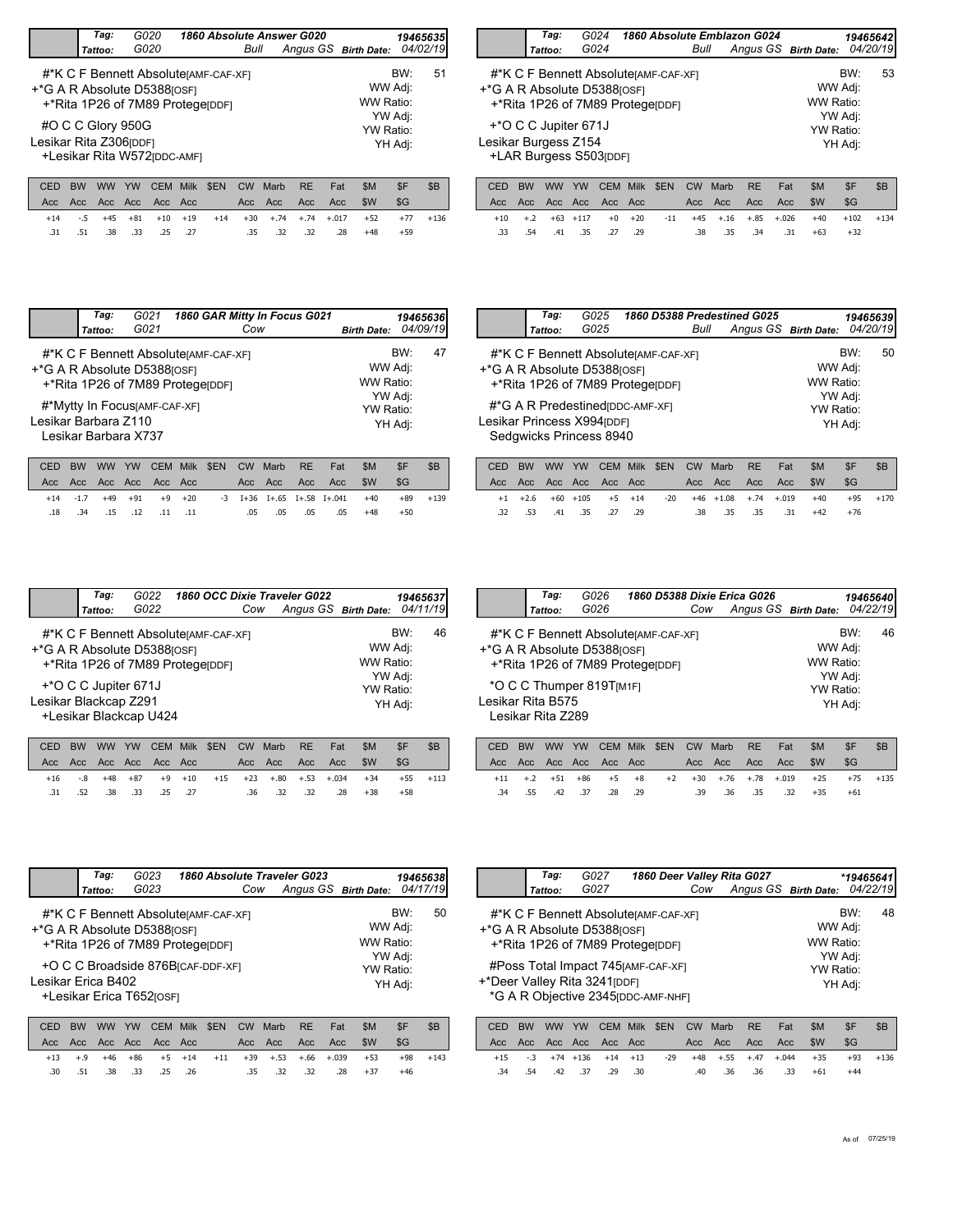| Tag:<br>Tattoo: | X133<br>X133                                                                                         |      |            | Cow                | <b>Lesikar Primrose X133</b> |           |     | <b>Birth Date:</b>   |     | 16873726<br>12/01/10 |
|-----------------|------------------------------------------------------------------------------------------------------|------|------------|--------------------|------------------------------|-----------|-----|----------------------|-----|----------------------|
|                 | #D H D Traveler 6807 [AMF-M1F-XF]<br>#+O C C Emblazon 854 EJAMF-CAF-XFI<br>Dixie Erica of C H 1019   |      |            |                    |                              |           |     | WW Adj:<br>WW Ratio: | BW: | 60<br>622<br>93      |
|                 | #Summitcrest High Prime 0H29[AMF-CAF-XF]<br>+TF Primrose 8303[AMF-NHF]<br>LaGrand Primrose 2231[NHC] |      | YW Ratio:  | YW Adj:<br>YH Adj: | 852<br>102                   |           |     |                      |     |                      |
|                 | YW<br>CEM.                                                                                           | Milk | <b>SEN</b> | CW                 | Marb                         | <b>RE</b> | Fat | \$M                  | \$F | \$B                  |

|               | Tag:<br>Tattoo: | Y231<br>Y231                                                                             | <b>Lesikar Forever Lady Y231</b><br>Cow      | <b>Birth Date:</b>              |            | 17175263[M1P]<br>08/27/11 |
|---------------|-----------------|------------------------------------------------------------------------------------------|----------------------------------------------|---------------------------------|------------|---------------------------|
|               |                 | O C C Kanga 886K[M1F]<br>O C C Prototype 847P[M1C-CAF-XF]<br>O C C Dixie Erica 867K[M1C] |                                              | WW Adj:<br>WW Ratio:            | BW:        | 65<br>680<br>119          |
|               |                 | +Lesikar Forever Lady W858<br>+R Bar M Forever Lady 203                                  | #B/R Destination 727-928 [AMF-CAF-XF]        | YW Adj:<br>YW Ratio:<br>YH Adj: |            |                           |
| $\sim$ $\sim$ |                 |                                                                                          | $\bigcap_{i=1}^{n}$<br>ATI<br>--<br>.<br>- - | A B                             | $\sim$ $-$ | $\sim$                    |

|  |  |  |  |  | CED BW WW YW CEM Milk \$EN CW Marb RE Fat \$M |                                                         | $\overline{\phantom{a}}$ SF $\overline{\phantom{a}}$ | - SB  |
|--|--|--|--|--|-----------------------------------------------|---------------------------------------------------------|------------------------------------------------------|-------|
|  |  |  |  |  |                                               |                                                         |                                                      |       |
|  |  |  |  |  |                                               | +9 +.6 +35 +64 +7 +21 +14 +15 +.30 +.64 +.009 +40       | +60                                                  | $+97$ |
|  |  |  |  |  |                                               | 134 146 25. 25. 25. 25. 29. 29. 23. 29. 33. 39. 25. 25. |                                                      |       |
|  |  |  |  |  |                                               |                                                         |                                                      |       |

|     |  |  |  |  | CED BW WW YW CEM Milk \$EN CW Marb RE Fat \$M \$F |       | SB         |
|-----|--|--|--|--|---------------------------------------------------|-------|------------|
|     |  |  |  |  |                                                   |       |            |
|     |  |  |  |  | +9 +.2 +51 +83 +8 +11 +9 +22 +.65 +.57 +.004 +50  |       | $+61 +115$ |
| .28 |  |  |  |  | .42 .34 .21 .18 .21 .18 .21 .18 .42 .42 .34 .42   | $+54$ |            |
|     |  |  |  |  |                                                   |       |            |

|           | Tag:<br>Tattoo: | X656<br>X656                                                                                            |             |            | Cow | Lesikar Blackcap X656 |           |     | <b>Birth Date:</b>   |                    | 16871842<br>08/08/10 |
|-----------|-----------------|---------------------------------------------------------------------------------------------------------|-------------|------------|-----|-----------------------|-----------|-----|----------------------|--------------------|----------------------|
|           |                 | #Baldridge Kaboom K243 KCF[CAF]<br>#Connealy Thunder[AMF-CAF-XF]<br>#Parka of Conanga 241 [CAC-AMF-NHF] |             |            |     |                       |           |     | WW Adj:<br>WW Ratio: | BW:                | 60<br>565<br>94      |
|           |                 | #B C Marathon 7022 [AMF-CAF-XF]<br>+Lesikar Blackcap U730rCAF1<br>HA Blackcap 1137[CAC]                 |             |            |     |                       |           |     | YW Ratio:            | YW Adj:<br>YH Adj: |                      |
| CED<br>BW | ww              | <b>CEM</b><br>YW                                                                                        | <b>Milk</b> | <b>SEN</b> | CW  | Marb                  | <b>RE</b> | Fat | \$M                  | \$F                | \$B                  |

|  |  |                         |  |  |  |                                                  | CED BW WW YW CEM Milk \$EN CW Marb RE Fat \$M \$F \$B |       |
|--|--|-------------------------|--|--|--|--------------------------------------------------|-------------------------------------------------------|-------|
|  |  |                         |  |  |  |                                                  |                                                       |       |
|  |  |                         |  |  |  | +8 +.6 +46 +81 +9 +20 +9 +19 +.24 +.46 -.020 +77 | $+62$                                                 | $+96$ |
|  |  | .29 .45 .39 .28 .23 .36 |  |  |  | .32 .27 .31 .25 +47                              | $+35$                                                 |       |

|                        | Tag:               | Y272                   | Lesikar Blackcap Y272              |                    |         | 17175027 |
|------------------------|--------------------|------------------------|------------------------------------|--------------------|---------|----------|
|                        | Tattoo:            | Y272                   | Cow                                | <b>Birth Date:</b> |         | 12/15/11 |
|                        | +O C C Exodus 712E |                        |                                    |                    | BW:     | 50       |
| #O C C Glory 950G      |                    |                        |                                    | WW Adj:            |         | 527      |
|                        |                    | O C C Dixie Erica 971E |                                    | WW Ratio:          |         | 93       |
|                        |                    |                        |                                    | YW Adj:            |         |          |
|                        |                    |                        | #+O C C Emblazon 854 EJAMF-CAF-XF1 | YW Ratio:          |         |          |
| +Lesikar Blackcap W605 |                    | +A Plus Blackcap 0037  |                                    |                    | YH Adj: |          |
|                        |                    |                        |                                    |                    |         |          |

|  |  |  |  |  | CED BW WW YW CEM Milk \$EN CW Marb RE Fat                                        | - SM | -SF   | -SB |
|--|--|--|--|--|----------------------------------------------------------------------------------|------|-------|-----|
|  |  |  |  |  |                                                                                  |      | - SG  |     |
|  |  |  |  |  | $+13$ $-1.1$ $+35$ $+63$ $+8$ $+25$ $+12$ $+23$ $+26$ $+33$ $+0.028$ $+52$ $+70$ |      |       | +99 |
|  |  |  |  |  | 15 +45. 20. 17. 19. 19. 17. 20. 33. 34. 18.                                      |      | $+29$ |     |
|  |  |  |  |  |                                                                                  |      |       |     |

|                                                                                              | Tag:<br>Tattoo: | X737<br>X737                                                | Lesikar Barbara X737<br>Cow          | <b>Birth Date:</b>                                  |                | 16871786<br>09/21/10 |
|----------------------------------------------------------------------------------------------|-----------------|-------------------------------------------------------------|--------------------------------------|-----------------------------------------------------|----------------|----------------------|
| #S A V 8180 Traveler 004 [AMF-CAF-XF]<br>LAR Barbara S465 [AMF-NHF]<br>Sedgwicks Barbara 150 |                 | #Sitz Traveler 8180 [AMF-CAF-XF]<br>+Boyd Forever Lady 8003 | #+G A R Exaltation 3144 [AMF-CAF-XF] | WW Adj:<br>WW Ratio:<br>YW Adj:<br><b>YW Ratio:</b> | BW:<br>YH Adj: | 70<br>579<br>93      |

|  |  |                         |  | CED BW WW YW CEM Milk \$EN CW Marb RE Fat |                     | -SM                                                | SF.   |             |
|--|--|-------------------------|--|-------------------------------------------|---------------------|----------------------------------------------------|-------|-------------|
|  |  |                         |  |                                           |                     |                                                    | - SG  |             |
|  |  |                         |  |                                           |                     | +4 +1.2 +33 +66 +11 +31 -4 +24 +.45 +.43 +.018 +43 |       | $+64 + 105$ |
|  |  | .26 .44 .37 .25 .22 .34 |  |                                           | .31 .26 .30 .24 +38 |                                                    | $+41$ |             |

|                       | Tag:    | Z282                                                            | Lesikar Barbara Z282                  |                                 |     | 17169367 <sub>[DDP]</sub> |
|-----------------------|---------|-----------------------------------------------------------------|---------------------------------------|---------------------------------|-----|---------------------------|
|                       | Tattoo: | Z282                                                            | Cow                                   | Birth Date: 01/24/12            |     |                           |
|                       |         | #TC Total 410 [AMF-CAF-XF]<br>+TC Erica Eileen 2047 [NHC-AMF]   | #Bon View New Design 208 [CAC-AMF-XF] | WW Adj:<br>WW Ratio:            | BW: | 75<br>569<br>95           |
| +Lesikar Barbara W829 |         | #*G A R Predestined (DDC-AMF-XF)<br>+Sedgwicks Barbara 087[DDF] |                                       | YW Adj:<br>YW Ratio:<br>YH Adj: |     |                           |

|        |  |                    |  | CED BW WW YW CEM Milk \$EN CW Marb RE Fat            |  | -SM | -\$F  | - SB         |
|--------|--|--------------------|--|------------------------------------------------------|--|-----|-------|--------------|
|        |  |                    |  |                                                      |  |     |       |              |
|        |  |                    |  | +2 +3.0 +60 +102 +10 +19 -12 +40 +.74 +.44 -.002 +46 |  |     |       | $+84$ $+141$ |
| .29.39 |  | .32. .25. .27. .32 |  | .24 .23 .25 .21 +51                                  |  |     | $+57$ |              |

| Tag:<br>Tattoo:    | Y212<br>Y212                                                  | Lesikar Blackcap Y212<br>Cow                                                                                        | <b>Birth Date:</b>                                             | +17169433<br>08/13/11 |
|--------------------|---------------------------------------------------------------|---------------------------------------------------------------------------------------------------------------------|----------------------------------------------------------------|-----------------------|
| S A V Abigale 0451 | #+S A V Mandan 5664 [AMF-CAF-XF]<br>+P A B Blackcap 920 [AMC] | #S A V 8180 Traveler 004 [AMF-CAF-XF]<br>#Rito 616 of 4B20 6807 [AMF-CAF-XF]<br>+Twin Eagles Blackcap 418P[AMF-NHF] | BW:<br>WW Adj:<br>WW Ratio:<br>YW Adj:<br>YW Ratio:<br>YH Adj: | 75<br>651<br>100      |

|  |  |                         |  | CED BW WW YW CEM Milk \$EN CW Marb RE Fat |                                                   | <b>SM</b> | - SF  | -SB    |
|--|--|-------------------------|--|-------------------------------------------|---------------------------------------------------|-----------|-------|--------|
|  |  |                         |  |                                           |                                                   |           | SG-   |        |
|  |  |                         |  |                                           | +0 +3.8 +48 +88 +6 +18 +3 +28 +.54 +.61 +.009 +46 |           | $+90$ | $+139$ |
|  |  | .23 .34 .29 .25 .23 .32 |  |                                           | .23 .20 .24 .18 +35                               |           | $+49$ |        |

|                                       | Tag:                                  |      | Z283 |             |      |           | <b>Lesikar Queen Idelette Z283</b> |           |     |                    |         | 17169881 |
|---------------------------------------|---------------------------------------|------|------|-------------|------|-----------|------------------------------------|-----------|-----|--------------------|---------|----------|
|                                       | Tattoo:                               | Z283 |      |             |      | Cow       |                                    |           |     | <b>Birth Date:</b> |         | 01/24/12 |
|                                       | #Connealy Dateline                    |      |      |             |      |           |                                    |           |     |                    | BW:     | 65       |
| #Vermilion Dateline 7078 [AMF-CAF-XF] |                                       |      |      |             |      |           |                                    |           |     |                    | WW Adj: | 583      |
|                                       | #Vermilion Blackbird 5044             |      |      |             |      |           |                                    |           |     | WW Ratio:          |         | 98       |
|                                       |                                       |      |      |             |      |           |                                    |           |     |                    | YW Adj: |          |
|                                       | #S A V 8180 Traveler 004 [AMF-CAF-XF] |      |      |             |      |           |                                    |           |     | YW Ratio:          |         |          |
| Lesikar Queen Idlette W555            |                                       |      |      |             |      |           |                                    |           |     |                    | YH Adi: |          |
|                                       | LAR Queen Idelette R311               |      |      |             |      |           |                                    |           |     |                    |         |          |
|                                       |                                       |      |      |             |      |           |                                    |           |     |                    |         |          |
| CED                                   | <b>BW</b><br><b>WW</b>                | YW   | CEM  | <b>Milk</b> | \$EN | <b>CW</b> | Marb                               | <b>RE</b> | Fat | \$M                | \$F     | \$B      |
| Acc                                   | Acc.<br>Acc.                          | Acc. | Acc. | - Acc       |      | Acc.      | Acc.                               | Acc       | Acc | \$W                | \$G     |          |

+23 +38 +.47 +.44 +.032

+2.1 +51 +91

+5 +2.1 +51 +91 +8 +23 -8

.28 .38 .33 .26 .26 .25 .22 .25 .20 .26

+83 +124

+49 +41

+49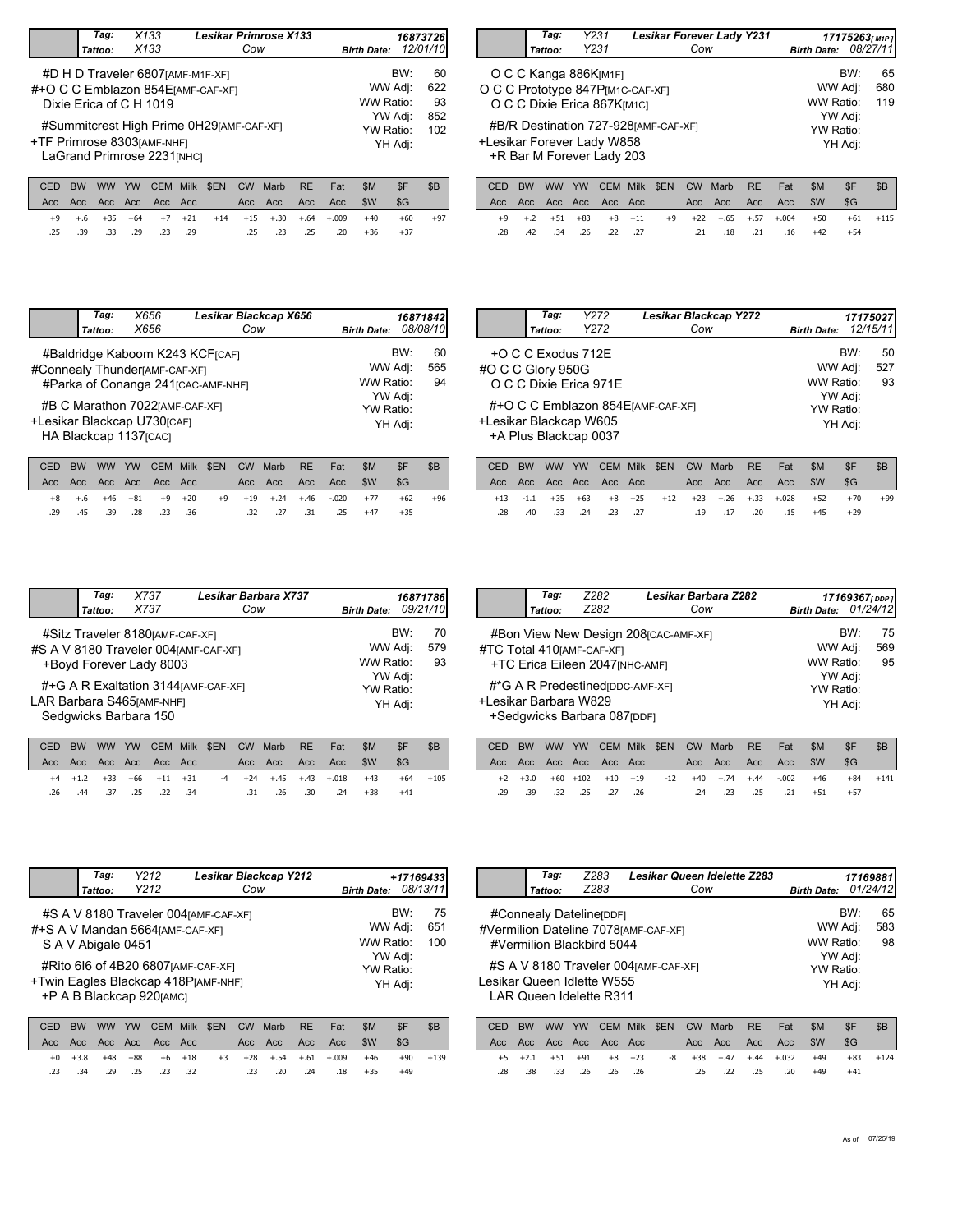|                        | Tag:<br>Tattoo:            | 7291<br>Z291                                                                               |      | Lesikar Blackcap Z291<br>Cow   |                      | <b>Birth Date:</b>   |                      | 172893721<br>01/30/12 |
|------------------------|----------------------------|--------------------------------------------------------------------------------------------|------|--------------------------------|----------------------|----------------------|----------------------|-----------------------|
| +*O C C Jupiter 671J   |                            | #+O C C Emblazon 854 EJAMF-CAF-XFI<br>+O C C Dixie Erica 816B                              |      |                                |                      | WW Adj:<br>WW Ratio: | BW:                  | 70<br>570<br>95       |
| +Lesikar Blackcap U424 |                            | #+Woodhill Foresight[AMF-CAF-XF]<br>+Twin Eagles Blackcap 390N[AMF-NHF]                    |      |                                |                      | YW Adj:<br>YW Ratio: | YH Adj:              |                       |
| $\cap$                 | <b><i>MARI</i></b><br>DIAI | $\bigcap_{n=1}^{\infty}$ $\bigcap_{n=1}^{\infty}$ $\bigcap_{n=1}^{\infty}$<br>$\sqrt{111}$ | ATN1 | $\bigcap_{\alpha}$<br>$A = -1$ | <u>nr</u><br>$F - 1$ | C <sub>B</sub>       | $\triangle$ $\Gamma$ | $\triangle$ n         |

|  |  |  |  |  |                                                |                                                    | CED BW WW YW CEM Milk \$EN CW Marb RE Fat \$M \$F \$B |             |
|--|--|--|--|--|------------------------------------------------|----------------------------------------------------|-------------------------------------------------------|-------------|
|  |  |  |  |  |                                                |                                                    |                                                       |             |
|  |  |  |  |  |                                                | +8 +2.0 +52 +90 +6 +10 +16 +20 +.40 +.39 -.006 +47 |                                                       | $+66 + 106$ |
|  |  |  |  |  | 17 +39 .22 .21 .22 .22 .27 .22 .32 .41 .32 .33 |                                                    | $+40$                                                 |             |
|  |  |  |  |  |                                                |                                                    |                                                       |             |

|                      | Tattoo: | Tag: 23-A227<br>A227                                                                                                        | <b>Lesikar Erica A227</b><br>Cow   | <b>Birth Date:</b>                                      |     | 17820923<br>08/21/13          |
|----------------------|---------|-----------------------------------------------------------------------------------------------------------------------------|------------------------------------|---------------------------------------------------------|-----|-------------------------------|
| +*O C C Jupiter 671J |         | +O C C Dixie Erica 816B<br>#Jauer 353 Traveler 589 27 [OSF]<br>+Lesikar Erica Y820[M1F-OSF]<br>+Twin Eagles Erica 668K[M1F] | #+O C C Emblazon 854 EJAMF-CAF-XFI | WW Adj:<br>WW Ratio:<br>YW Adj:<br>YW Ratio:<br>YH Adj: | BW: | 65<br>579<br>106<br>632<br>99 |

|  |  |                          |  | CED BW WW YW CEM Milk \$EN CW Marb RE Fat |                                                   | SM SF |       | - SB  |
|--|--|--------------------------|--|-------------------------------------------|---------------------------------------------------|-------|-------|-------|
|  |  |                          |  |                                           |                                                   |       | -SG   |       |
|  |  |                          |  |                                           | +8 +.7 +40 +70 +7 +22 +13 +13 +.25 +.32 +.004 +58 |       | +43   | $+74$ |
|  |  | .21. 21. 34. 34. 24. 24. |  | 19. 26. 22. 26.                           |                                                   | $+44$ | $+31$ |       |

| BW:<br>+O C C Exodus 712E<br>WW Adj:<br>#O C C Glory 950G<br>WW Ratio:<br>O C C Dixie Erica 971E<br>YW Adj:<br>#+O C C Emblazon 854 EJAMF-CAF-XF1<br>YW Ratio:<br>+Lesikar Barbara X937<br>YH Adj: | Tag:<br>Tattoo: | Z384<br>Z384 | Lesikar Barbara Z384<br>Cow | <b>Birth Date:</b> | 17573982<br>12/13/12 |
|----------------------------------------------------------------------------------------------------------------------------------------------------------------------------------------------------|-----------------|--------------|-----------------------------|--------------------|----------------------|
|                                                                                                                                                                                                    |                 |              |                             |                    | 65<br>553<br>99      |
| +Sedgwicks Barbara 087[DDF]                                                                                                                                                                        |                 |              |                             |                    |                      |

|  |  |                         |  | CED BW WW YW CEM Milk \$EN CW Marb RE Fat |                     | -SM | -\$F                                                   |        |
|--|--|-------------------------|--|-------------------------------------------|---------------------|-----|--------------------------------------------------------|--------|
|  |  |                         |  |                                           |                     |     | - SG                                                   |        |
|  |  |                         |  |                                           |                     |     | +6 +1.5 +40 +72 +7 +19 +11 +25 +.16 +.50 +.009 +54 +75 | $+104$ |
|  |  | .24 .39 .32 .24 .21 .25 |  |                                           | .18 .16 .19 .14 +36 |     | $+29$                                                  |        |

|                      | Tattoo: | Tag: 31-Z154<br>Z <sub>154</sub>                                                        | <b>Lesikar Burgess Z154</b><br>Cow | <b>Birth Date:</b>              |     | 17574026<br>10/22/12 |
|----------------------|---------|-----------------------------------------------------------------------------------------|------------------------------------|---------------------------------|-----|----------------------|
| +*O C C Jupiter 671J |         | #+O C C Emblazon 854 EJAMF-CAF-XFI<br>+O C C Dixie Erica 816B                           |                                    | WW Adj:<br>WW Ratio:            | BW: | 80<br>595<br>103     |
|                      |         | #B/R New Design 036 [DDC-AMF-XF]<br>+LAR Burgess S503[DDF]<br>+Twin Eagles Burgess 316N |                                    | YW Adj:<br>YW Ratio:<br>YH Adj: |     |                      |

|  |  |  |                         |  |  | - SM                                      | -SF                 | -SB                                                          |
|--|--|--|-------------------------|--|--|-------------------------------------------|---------------------|--------------------------------------------------------------|
|  |  |  |                         |  |  |                                           |                     |                                                              |
|  |  |  |                         |  |  |                                           |                     | $+96$                                                        |
|  |  |  |                         |  |  |                                           | $+24$               |                                                              |
|  |  |  | .24 .42 .34 .23 .21 .28 |  |  | CED BW WW YW CEM Milk \$EN CW Marb RE Fat | .25 .18 .22 .17 +55 | SG-<br>+5 +1.6 +49 +88 +3 +25 +5 +23 +.06 +.43 +.002 +54 +72 |

|                   | Tag:<br>Tattoo:    | Z994<br>Z994                                              | <b>Lesikar Princess Z994</b><br>Cow       | Birth Date: 09/03/12 |            | 17573986[DDF] |
|-------------------|--------------------|-----------------------------------------------------------|-------------------------------------------|----------------------|------------|---------------|
| #O C C Glory 950G | +O C C Exodus 712E |                                                           |                                           | WW Adj:              | <b>BW·</b> | 80<br>560     |
|                   |                    | O C C Dixie Erica 971E                                    |                                           | WW Ratio:            |            | 103           |
|                   |                    | +Lesikar Princess U732[NHF]<br>+Twin Eagles Princess 775L | #*Twin Valley Precision E161 [NHC-AMF-XF] | YW Adj:<br>YW Ratio: | YH Adj:    |               |

|  |  |  |  | CED BW WW YW CEM Milk \$EN CW Marb RE Fat |  | - SM                                              | SF                                                          | -SB |
|--|--|--|--|-------------------------------------------|--|---------------------------------------------------|-------------------------------------------------------------|-----|
|  |  |  |  |                                           |  |                                                   | - SG                                                        |     |
|  |  |  |  |                                           |  |                                                   | +2 +3.1 +34 +65 +5 +16 +13 +22 +.27 +.51 +.002 +38 +79 +114 |     |
|  |  |  |  |                                           |  | 18 18 19. 27. 22. 26. 26. 32. 28. 28. 32. 32. 26. | $+35$                                                       |     |

|                  | Tattoo: | Tag: 46-X994<br>X994                                                 | <b>Lesikar Princess X994</b><br>Cow | Birth Date: 08/27/10              | 16871870[DDF]    |
|------------------|---------|----------------------------------------------------------------------|-------------------------------------|-----------------------------------|------------------|
|                  |         | #B/R New Design 036 [DDC-AMF-XF]<br>#*G A R Predestined (DDC-AMF-XF) |                                     | WW Adj:                           | BW:<br>70<br>637 |
| #+G A R Ext 4206 |         | #+Mc Cumber 124 Traveler 212                                         |                                     | WW Ratio:<br>YW Adj:<br>YW Ratio: | 109              |
|                  |         | Sedgwicks Princess 8940<br>Sedgwicks Princess 8944                   |                                     | YH Adj:                           |                  |

|  |  |                         |  | CED BW WW YW CEM Milk \$EN CW Marb RE Fat           |  | SM | SF.   | - SB         |
|--|--|-------------------------|--|-----------------------------------------------------|--|----|-------|--------------|
|  |  |                         |  |                                                     |  |    |       |              |
|  |  |                         |  | $-3$ +4.2 +45 +73 +6 +23 +3 +24 +.93 +.52 -.010 +55 |  |    |       | $+47$ $+115$ |
|  |  | .27 .45 .38 .29 .24 .34 |  | .32 .27 .31 .25 +38                                 |  |    | $+68$ |              |

|                  | Tag:    | 8250B                                                                                           |             | <b>EXAR Insight 8250B</b> |                    |      |           |                      | *19175568l |          |
|------------------|---------|-------------------------------------------------------------------------------------------------|-------------|---------------------------|--------------------|------|-----------|----------------------|------------|----------|
|                  | Tattoo: | 8250B                                                                                           |             |                           | Bull               |      |           | Angus GS Birth Date: |            | 07/22/18 |
|                  |         | #*S A V Brilliance 8077 [AMF-CAF-XF]<br>+*PVF Insight 0129[AMF-CAF-XF]<br>+*PVF Missie 790[DDF] |             |                           |                    |      |           | WW Adj:<br>WW Ratio: | BW:        |          |
| +*EXAR Lucy 9454 |         | +*EXAR Blue Chip 1877B[AMF-CAF-XF]<br>+*Basin Lucy U308[NHF]                                    |             | YW Ratio:                 | YW Adj:<br>YH Adj: |      |           |                      |            |          |
| BW<br>CED        | ww      | YW<br><b>CEM</b>                                                                                | <b>Milk</b> | \$EN                      | <b>CW</b>          | Marb | <b>RE</b> | \$M<br>Fat           | \$F        | \$B      |

|  |  |  |                         |  |  | $+26$ |                                                                                                                   |
|--|--|--|-------------------------|--|--|-------|-------------------------------------------------------------------------------------------------------------------|
|  |  |  | .34 .48 .42 .38 .32 .33 |  |  |       | $-3$ $+5.4$ $+78$ $+130$ $+7$ $+10$ $-35$ $+61$ $-12$ $+1.08$ $-0.024$ $+17$ $+117$ $+143$<br>.39 .36 .36 .33 +45 |

|                                               |                   | Tag: 50-B575<br>Tattoo:                      |           | <b>B575</b>                                          |             |      | Cow       | Lesikar Rita B575 |           |         | <b>Birth Date:</b>     |                                      | 18114457<br>08/29/14           |
|-----------------------------------------------|-------------------|----------------------------------------------|-----------|------------------------------------------------------|-------------|------|-----------|-------------------|-----------|---------|------------------------|--------------------------------------|--------------------------------|
| *O C C Thumper 819T[M1F]<br>Lesikar Rita Z289 |                   | #O C C Glory 950G<br>H R Objective 818 [DDF] |           | #+*O C C Eureka 865E[M1F]<br>*O C C Dixie Frica 954K |             |      |           |                   |           |         | WW Ratio:<br>YW Ratio: | BW:<br>WW Adj:<br>YW Adj:<br>YH Adj: | 69<br>568<br>109<br>752<br>109 |
| CED                                           | <b>BW</b><br>Acc. | <b>WW</b><br>Acc                             | <b>YW</b> | <b>CEM</b>                                           | <b>Milk</b> | \$EN | <b>CW</b> | Marb              | <b>RE</b> | Fat     | \$M                    | \$F                                  | \$B                            |
| Acc.                                          | Acc               | Acc.                                         | Acc       |                                                      | Acc.        | Acc. | Acc       | Acc               | \$W       | \$G     |                        |                                      |                                |
| $+3$                                          | $+2.6$            | $+52$                                        | $+86$     | $+4$                                                 | $+18$       | $-4$ | $+27$     | $+.25$            | $+.52$    | $-.017$ | $+44$                  | $+61$                                | $+97$                          |
| .24                                           | .39               | .31                                          | .28       | .16                                                  | .18         |      | .22       | .18               | .23       | .16     | $+43$                  | $+36$                                |                                |